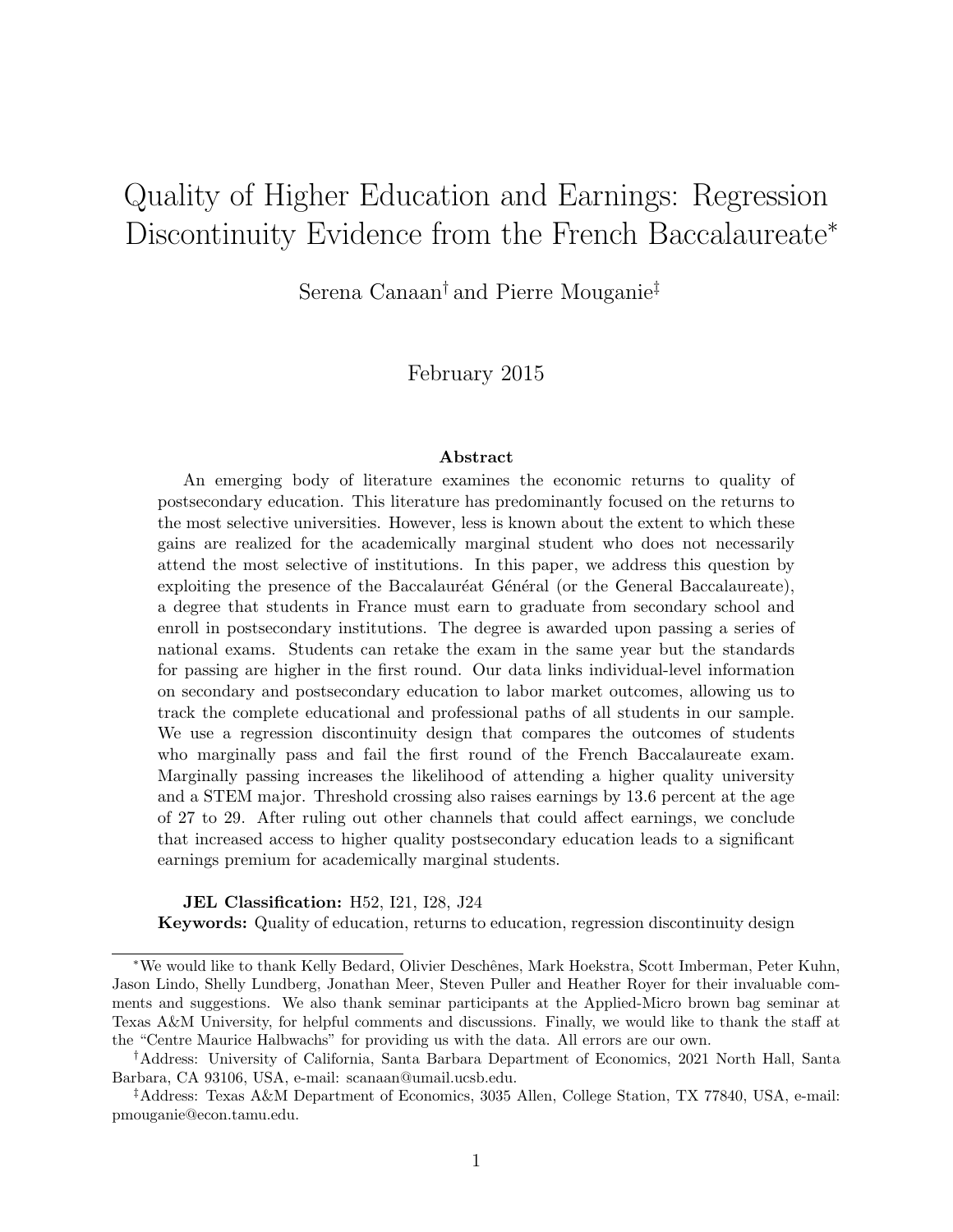### 1 Introduction

An emerging body of literature looks at whether quality of postsecondary education has a significant impact on students' future labor market outcomes. Previous studies find large returns to the most selective institutions and degrees. However, it is unclear whether these effects persist for academically marginal students who attend mildly selective universities which differ in quality. This is an important question as most students do not decide between attending an elite versus a non-elite university. In fact, admission rates at most "Ivy League" institutions in the U.S. are lower than  $10\%$ . In France, less than  $4\%$  of students in 2013 enrolled in preparatory classes for elite universities.<sup>1</sup> It is also of equal importance to understand how choice of major within an institution can affect future labor market outcomes. Recent reports suggest the presence of a persistent and growing wage premium for jobs in the fields of science, technology, engineering, and mathematics (STEM) (Langdon et al., 2011). From a policy perspective, these fields are perceived to be the basis for innovation and governments have been increasingly investing in STEM education. Finally, there is also a need to understand the combined effect of university quality and major choice, as students often make these decisions simultaneously.

This paper studies the impact of the quality of higher education on labor market outcomes for the academically marginal student. In our context, quality of higher education refers to both quality of university attended and field of study pursued.<sup>2</sup> This matters, as students in most countries often decide on an institution and field of study simultaneously. To do so, we exploit a unique feature of the French education system, the Baccalauréat Général or the General Baccalaureate.

The Baccalaureate is a national diploma granted to students in France upon graduating from secondary school and is required for university enrollment. In order to earn the degree,

<sup>1</sup>Sources: [http://colleges.usnews.rankingsandreviews.com/best-colleges/rankings/](http://colleges.usnews.rankingsandreviews.com/best-colleges/rankings/lowest-acceptance-rate) [lowest-acceptance-rate](http://colleges.usnews.rankingsandreviews.com/best-colleges/rankings/lowest-acceptance-rate) and [http://cache.media.enseignementsup-recherche.gouv.fr/file/](http://cache.media.enseignementsup-recherche.gouv.fr/file/2014/58/8/NI_MESR_14_01_303588.pdf) [2014/58/8/NI\\_MESR\\_14\\_01\\_303588.pdf](http://cache.media.enseignementsup-recherche.gouv.fr/file/2014/58/8/NI_MESR_14_01_303588.pdf)

<sup>&</sup>lt;sup>2</sup>Institution quality is captured by a measure of the average performance of university peers in secondary school.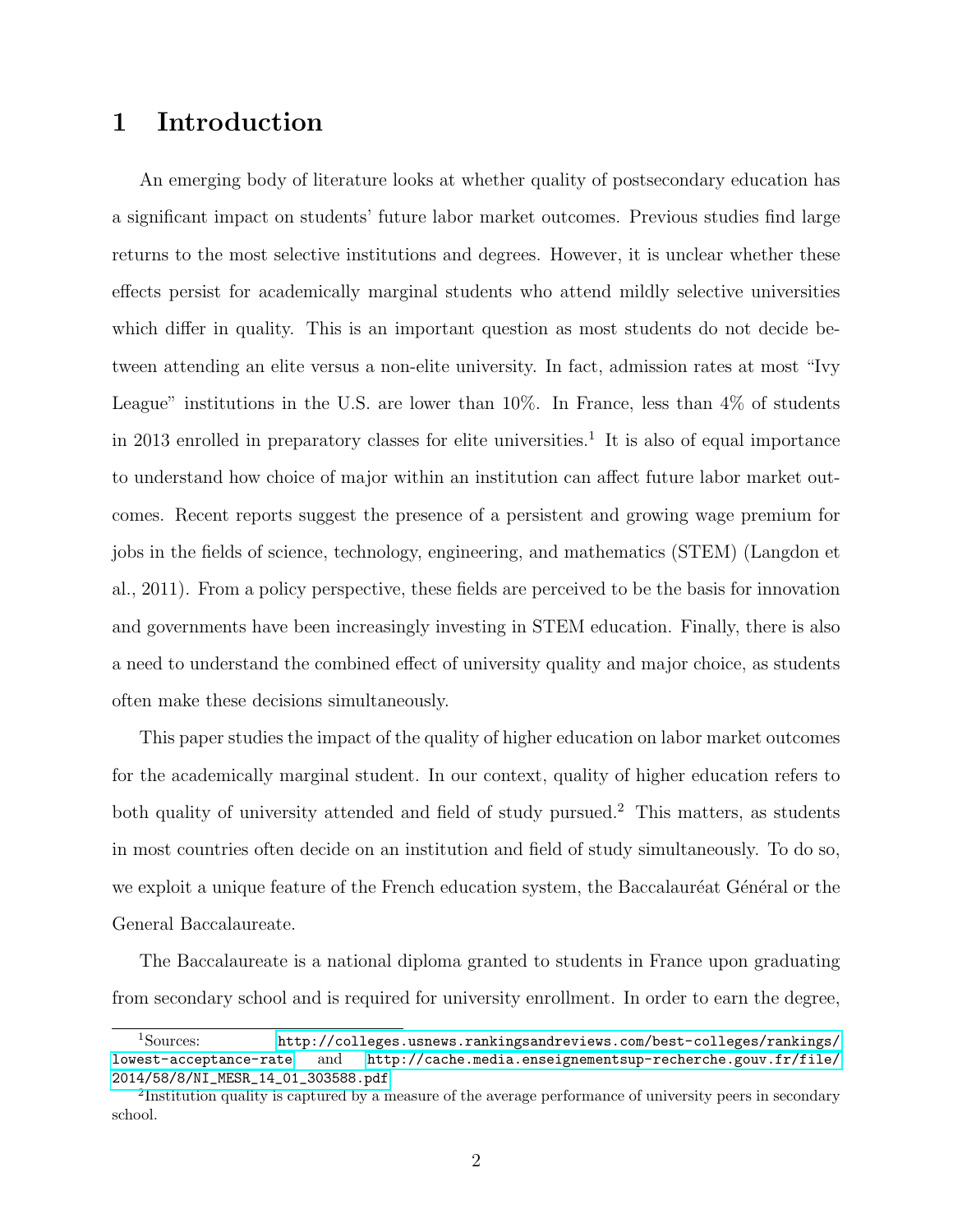students have to sit for and pass national exit exams during their last academic year. Students are generally given two attempts to pass these "high stakes" exams within the same year. However, the standards for passing are significantly higher in the first round. We use a regression discontinuity design that compares the future educational and labor market outcomes of students who barely pass and barely fail the exam from the first attempt. This allows us to overcome selection bias arising from the fact that post-secondary educational choices are likely correlated with unobservable factors that may also affect future earnings, such as ability and motivation.

We find that marginally passing is associated with a 15.3 percentage point increase in the probability of attending a moderately higher quality university (versus a moderately lower quality one) and a 15.9 percentage point increase in the likelihood of pursuing a STEM degree. We also uncover a 13.6 percent earnings premium associated with threshold crossing, approximately 9 to 10 years after having initially taken the exam, with no significant employment effects. We rule out other possible channels through which threshold crossing may affect earnings. Specifically, we find no significant effect on years of post-baccalaureate education, or on the likelihood of obtaining a post-baccalaureate degree. Moreover, we find no discontinuity in the probability of eventually obtaining the Baccalaureate degree. This rules out the direct signaling value of the Baccalaureate degree as a potential channel that could have contributed to the documented increase in earnings. Accordingly, we conclude that increased access to better quality postsecondary education raises earnings by 13.6 percent for academically marginal students.

Our paper is related to a large body of literature that provides estimates on the returns to quality of higher education. Dale and Krueger (2002, 2014) compare students who were accepted at similar universities, but chose to attend different colleges. They find that the earnings gains from more selective colleges are restricted to students from low socio-economic backgrounds and minorities. Brewer et al. (1999) and Black and Smith (2004, 2006) show that there are significant returns to attending more selective universities. Our study is closest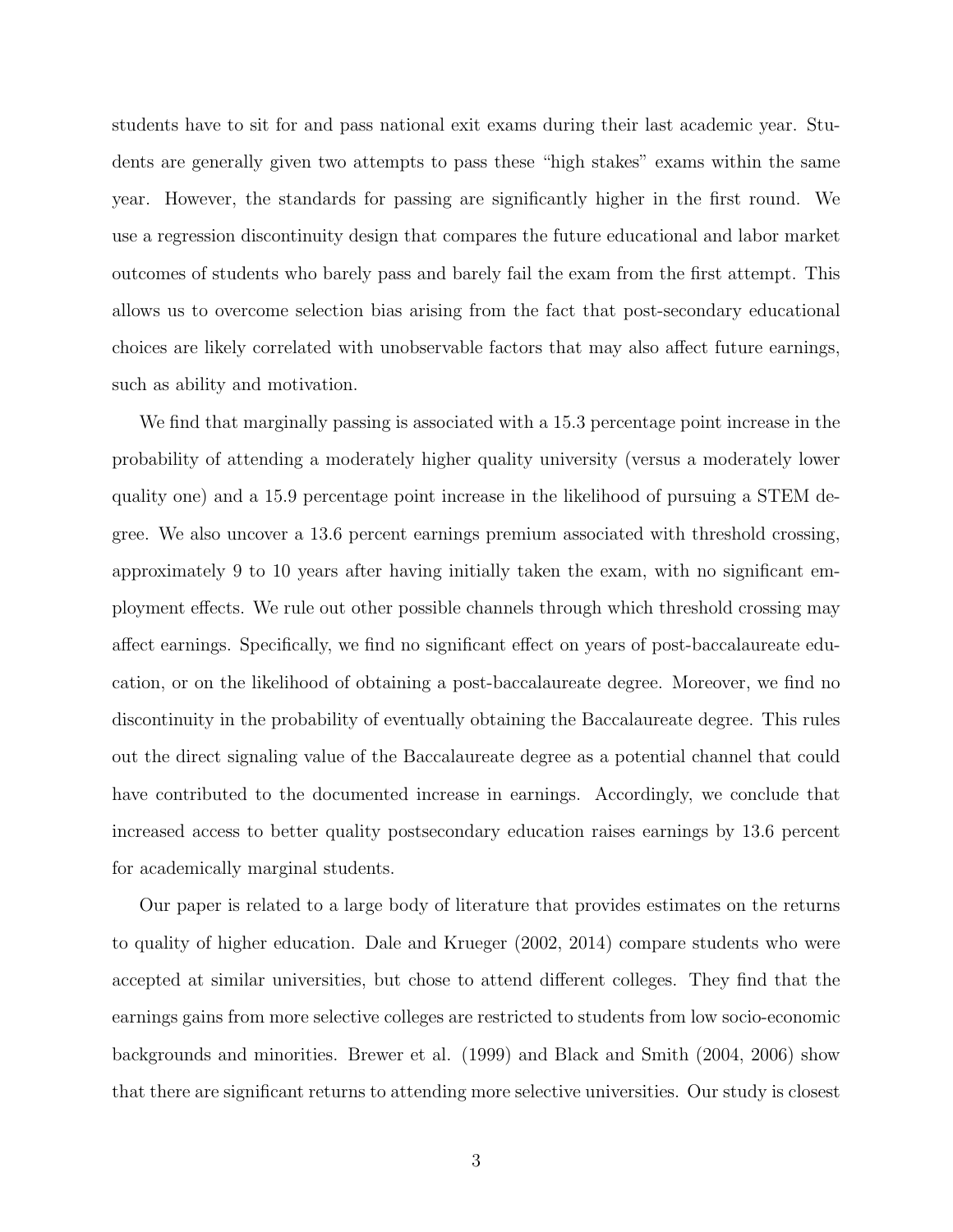to more recent work which uses regression discontinuity designs to identify the returns to quality and quantity of education. Hoekstra (2009) finds that attending a flagship state university increases earnings by 20 percent for white males. Saavedra (2009) uncovers an increase in the earnings and employment rate of applicants who are marginally above the entry cutoff at selective universities in Colombia. Zimmerman (2014) estimates the returns to attending a four year university by comparing students who are marginally above and below the admissions cutoff at the least selective university in Florida. Recent studies also use regression discontinuity designs to estimate the returns to different fields of study. Hastings et al. (2013) and Kirkbøen et al. (2014) exploit the existence of varying admissions cutoffs to certain majors at selective universities in Chile and Norway respectively. They find heterogeneous returns by field of study and positive returns for the most selective of degrees.

We contribute to this literature in several ways. First, our focus is on universities that are moderately selective but which slightly differ in quality amongst each other. In fact, students who marginally pass the General Baccalaureate exam do not normally attend elite universities in France. This is in contrast to the rest of the literature which usually estimates the returns to the most selective universities. Thus, it is interesting to find that even among universities that are of moderate selectivity, there are positive returns to attending a higher quality institution.

Furthermore, our estimates concern students with moderate academic abilities. This is potentially important as the returns to college quality can be heterogeneous (Andrews et al., 2012). Goodman et al. (2014) also focus on the benefits of higher quality education for lower ability students. They use the admissions cutoffs at various universities in Georgia and find that marginally missing these cutoffs decreases BA completion rates. However, they do not analyze any subsequent labor market effects.

Second, we examine the returns to quality of postsecondary education using an entire national university system. Previous studies focused on the effects of attending a single institution or a subset of universities within a country. Additionally, our data allows us to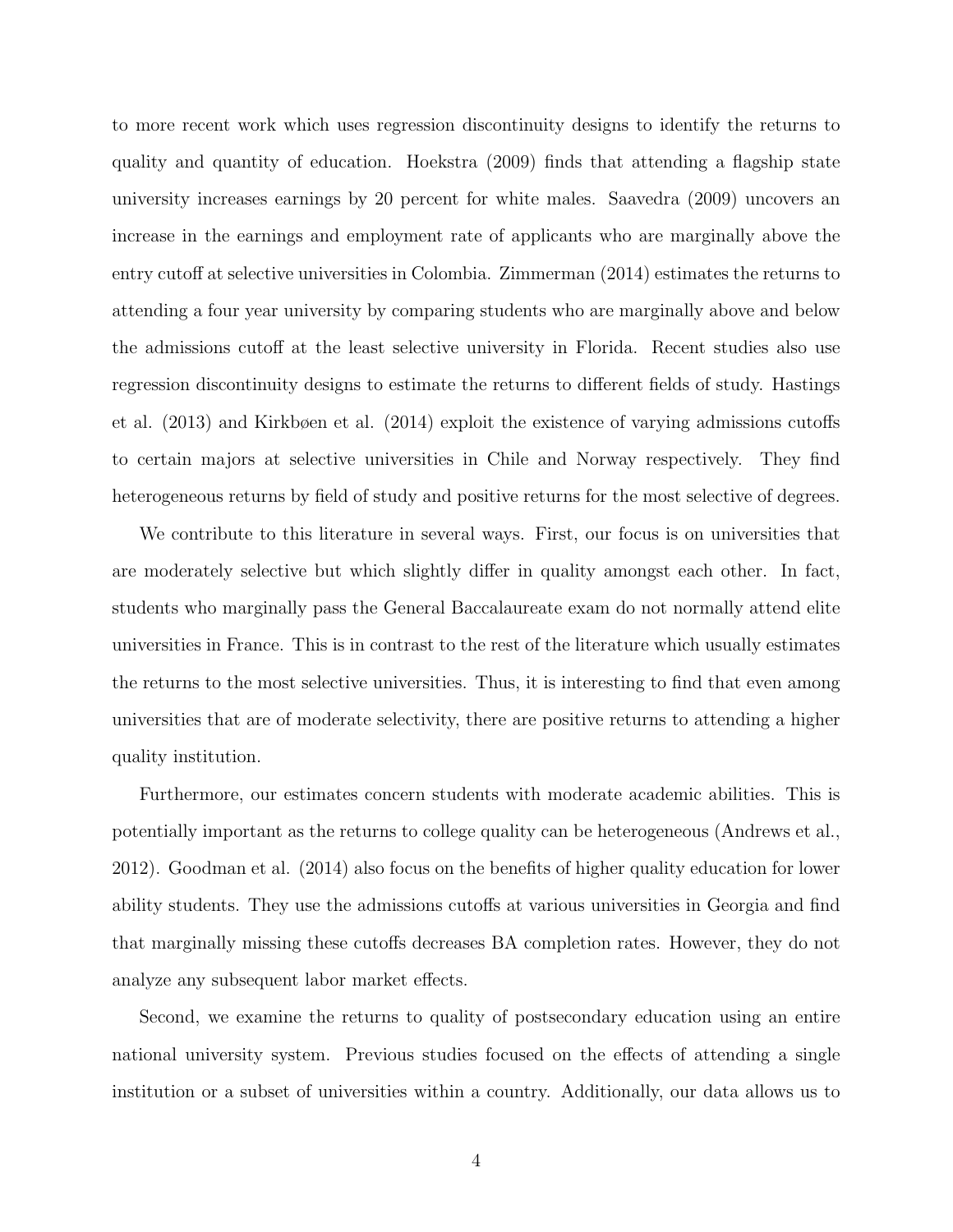track the complete educational paths for all students in our sample.

Third, we estimate that at least part of the observed effect of marginally passing on earnings is driven by pursuing STEM-designated degrees. We further provide suggestive evidence that the returns to STEM education, holding quality of institution constant, is 43 percent for students from lower socioeconomic backgrounds. The magnitude of this effect is comparable to estimates from previous studies in the U.S. Hamermesh and Donald (2008) estimate that the earnings of students who majored in engineering and hard business are respectively, 31.6 and 48.9 log points higher than those who majored in education. Altonji et al. (2012) suggest a wage premium of 56.1 and 51.8 log points for those who studied electrical engineering and finance relatively to education. Melguzio and Wozniak (2011) estimate a 25% to 40% STEM related premium for high achieving minority students. Further, they find a 50% STEM premium for individuals who ended up working in a congruent field.

This paper is related to another strand of literature which explores the effects of educational accountability programs on student outcomes. Recent studies show that the introduction of test-based accountability, like high school exit exams, increases the performance of students who are still in school (Jacob, 2005; Figlio and Rouse, 2006; Chiang, 2009). Other papers find that exit exams can increase high school dropout rates (Ou, 2010; Papay et al., 2010) and even reduce post-secondary educational attainment (Martorell, 2004).

We add to this literature in multiple ways. First, we find that marginally failing the exit exams from the first attempt does not have an impact on graduating from secondary school, graduating with a post-baccalaureate degree or years of education. This suggests that exit exams do not necessarily discourage students through increasing dropout rates and lowering higher educational attainment. In fact, when high-stakes exams with multiple retakes are given, students may persist in order to meet the graduation standards. In our case, this is reinforced by the fact that the second round of exams has lower standards for passing than the first one.

Second, we find that exit exams can have consequences that have not yet been considered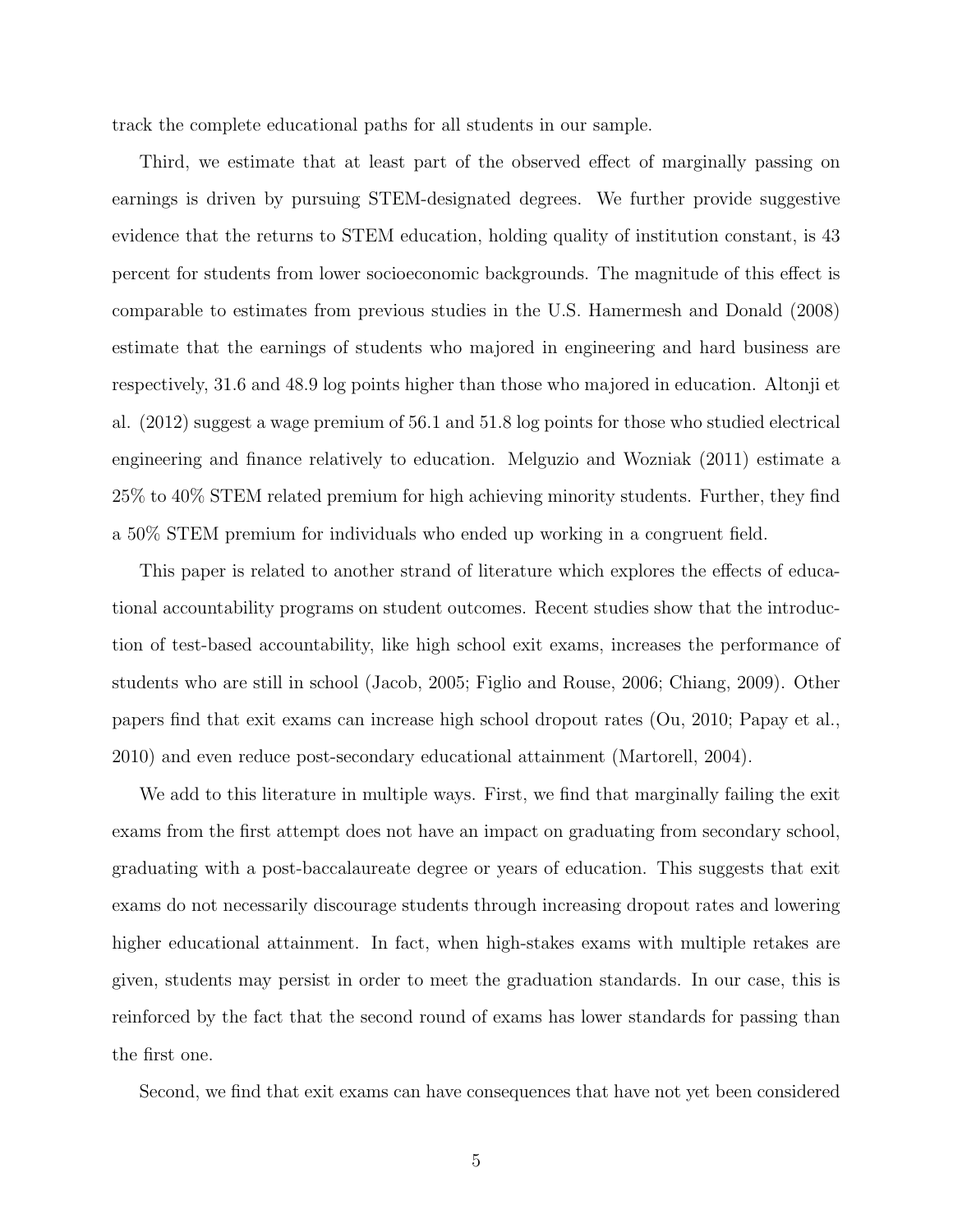in the literature. We show that marginally passing the exit exams from the first attempt increases the likelihood of accessing higher quality postsecondary education. This is due to either late enrollement in university/major combinations that are in high demand, a discouragement or a signaling effect. In our setting, the signaling effect explanation suggests that the timing of secondary school degree receipt may be a better signal of ability than whether the student actually receives the degree. In fact, allowing students to retake the exam with lower standards for passing on the second round could be devaluing the high school credential. This could partially explain recent findings that show that there is no signaling value to a high school credential (see Clark and Martorell, 2014). If students are allowed to retake exit exams until they eventually pass, employers and universities might question the true value of this credential.

Section two presents detailed information on the French Baccalaureate. Section three describes the data we use for this paper. Section four reviews our identification strategy. Section five presents the main empirical results as well as robustness checks. Finally, in section six, we discuss our results and we conclude in section seven.

### 2 Institutional Background

#### 2.1 The General Baccalaureate

The Baccalauréat Général (or the General Baccalaureate) is a French national degree awarded to students in their last year of secondary school. It marks the completion of secondary education and is also required for enrollment in postsecondary institutions. Within the General Baccalaureate, students can choose one of three specializations: economics & sociology, literature or sciences. Specializations differ in terms of the subject matter that the curricula focus on. For instance, students specializing in literature have a curriculum predominately focused on subjects such as French literature and philosophy even though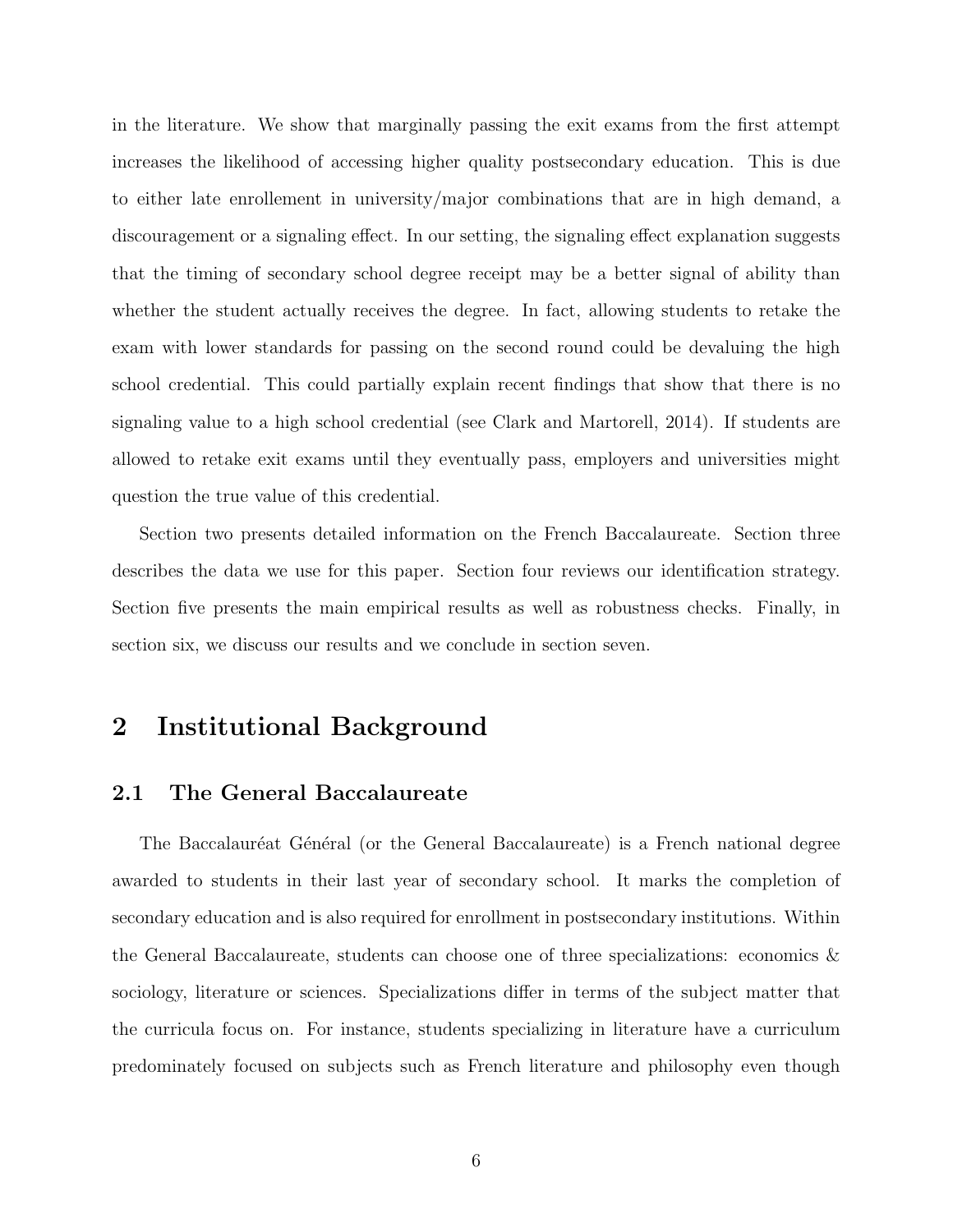they are still required to take all subjects.<sup>3</sup> The percentage of students awarded the General Baccalaureate increased from 67.2% in 1975 to 80.3% in 2002 and 92% in 2013.

In order to be awarded the degree, students must pass a series of national written exams. The exams cover all subjects taken throughout the last academic year and are common to all students within the same specialization. Written and oral exams for the French literature section of the Baccalaureate are administered a year prior to all other tests. Each subject has a different weight depending on student specialization. The weighted average of all subjects is then used to compute the final score on the Baccalaureate exam.

After the exams are administered, they are randomly assigned to preselected secondary school teachers for grading. Two committees supervise the process to guarantee uniform grading. Juries across France then meet to decide whether or not a degree is conferred. Importantly, students' identities remain anonymous throughout this whole process. In order to be awarded the degree, a student's total weighted score must be greater than or equal to 10 out of 20 possible points. The student is also granted an Assez Bien (fairly good), Bien (good) or Très Bien (very good) distinction if he/she scores above a mark of 12, 14 and 16 respectively.

Students generally have two attempts to pass the exam in a given year. A student who fails the initial attempt can opt to retake the exam in the second round, conditional on scoring at least 8 points on the first try. With a total score below 8, the student has to wait an additional year to retake the exam. Students select two failing subjects to be retested on in the second round of exams. As a result, they vary from one student to the other. The new grades on these two subjects are then added back to the remaining grades from the first round to calculate a new total score. The student is granted the degree if his/her new average score is greater than or equal to 10. The second round exams of the Baccalaureate are often criticized for being unchallenging and unreliable. This is mainly because they are conducted orally and administered by only one teacher. This allows students to negotiate a

<sup>&</sup>lt;sup>3</sup>In the results section, we control for exam specialization fixed effects, and the results remain unchanged.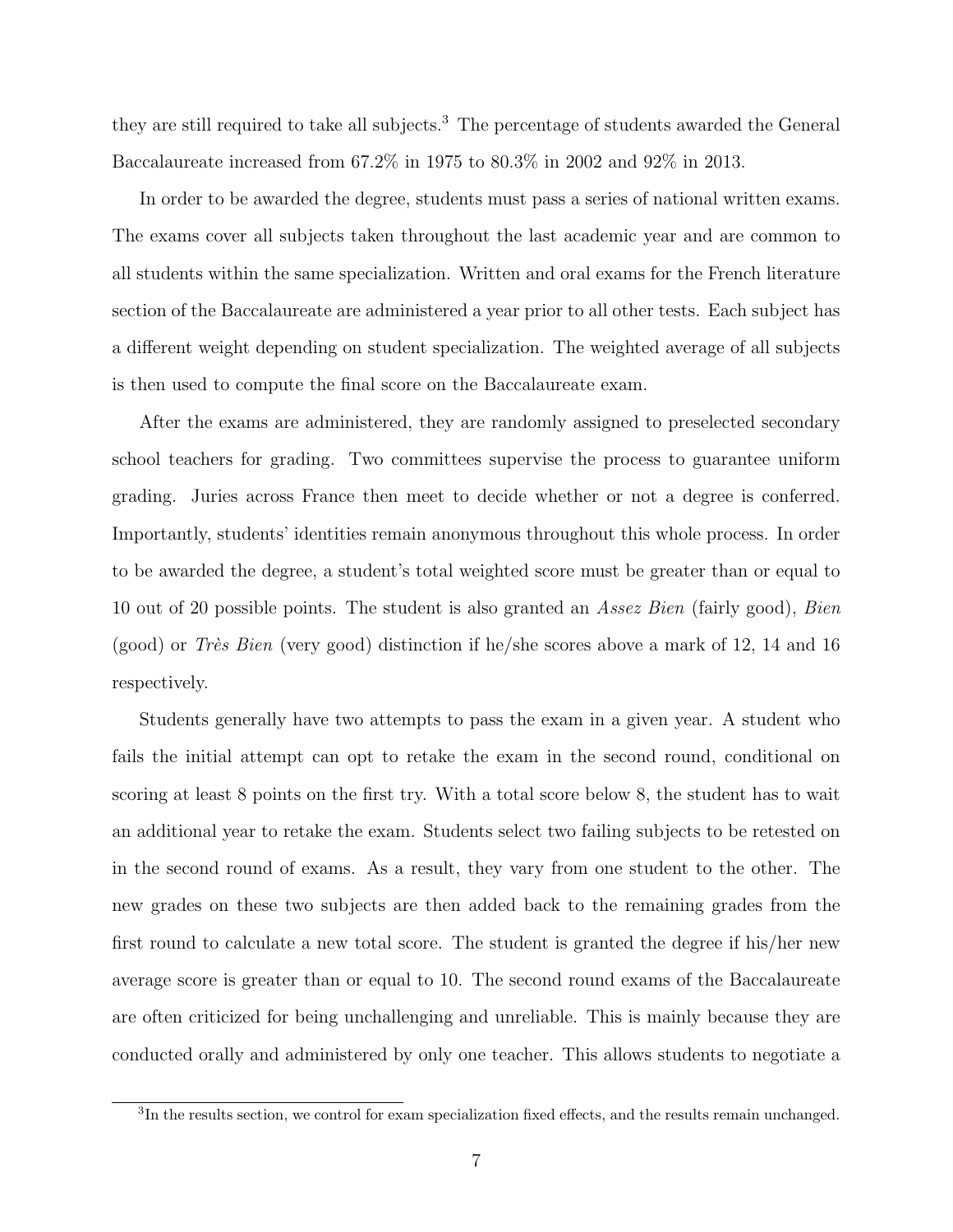passing score with their respective teacher (Buchaillat et al., 2011).

### 2.2 The jury

Following the grading of the first round exams, juries consisting of secondary school teachers decide on the conferral of the degree. A key part of the jury's role is to determine whether a person who is marginally below a certain cutoff should be given extra points to reach that threshold. If students are awarded the extra points, their final score will be pushed to somewhere between X and X.1 points, where X represents a significant threshold.<sup>4</sup>

Students are usually awarded extra points on the subjects for which they obtain the lowest scores. The jury member who specializes in the corresponding subject has to consent to giving the extra points. Decisions are made in a short period of time as juries need to go through hundreds of applications on a given day. Further, the juries tend to be fairly heterogeneous in their specializations. As a result, two classmates who both marginally fail the Baccalaureate because of their scores on the mathematics portion of the exam may be passed by one jury and not the other just because the former had a teacher in mathematics, while the latter did not. Students are not allowed to interact with jury members, nor do they know that their files are being reviewed until after the results are announced. Furthermore, students' names are hidden from the jury throughout the whole process, as to hinder any cheating or bribing.

The jury members observe students' Baccalaureate exams in all subject matter. They also have the option to access an academic report which contains teachers' evaluations of the student's performance in school. While this may raise concerns over strategic jury behavior in the allocation of extra points, anecdotal evidence suggests that this option is not always exercised. Furthermore, previous studies show that the presence of test-based accountability distorts teacher behavior. For example, Jacob and Levitt (2003) provide evidence of teacher cheating on the Iowa Test of Basic Skills in Chicago elementary schools. Dee et al. (2011)

<sup>4</sup>For example, if a student initially has a score of 9.95 and is deemed worthy of a pass, his/her final posted grade will be between 10 and 10.1. In our dataset, we can only observe this final heaped grade.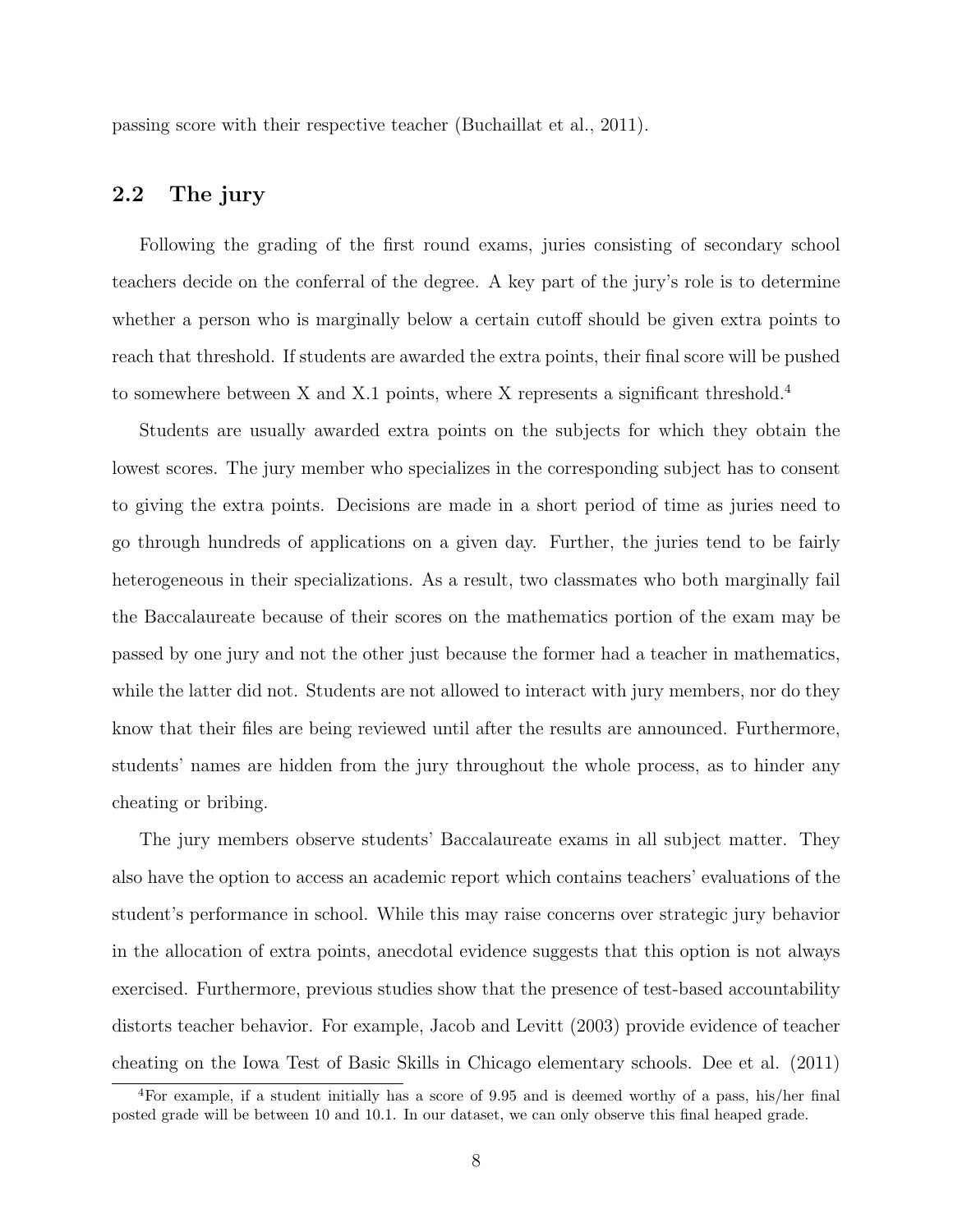also show that teachers wanting to help their students, tend to inflate test scores on New York's high school assessment exams. In our case, it is possible that teachers' desire to help students might cause them to be more lenient in their evaluations. Thus, even if jury members take into consideration the teachers' evaluations, they may still be basing their decision on an unreliable assessment of the student's performance in school.

In section 5.1, we provide evidence of non-strategic jury behavior. Specifically, we show the smoothness of baseline characteristics at the passing threshold. Further, in section 5.6, we also show that excluding the small part of the sample whose scores could have been manipulated does not change the main results.

### 2.3 The higher education system in France

There are many academic routes that a student can take upon graduating from secondary school. In general, students can apply to universities, higher vocational institutes or the "Grandes Ecoles" – the most prestigious and selective institutions in France. Back in 2002, there was no national centralized system that students could use to apply to higher education establishments.<sup>5</sup> Further, students applied to an institution and major simultaneously.

The majority of universities in France are public and offer a variety of different majors. Time to completion for most degrees is three years.<sup>6</sup> By law, the only requirement for admission is holding the Baccalaureate degree. However, in practice, universities are capacity constrained and a student can be denied admission to the university and major of his choice. Priority is usually given to students who reside in the same area as the university. Other

 $5$ Although no national centralized system was in place, students from the  $\hat{I}$ le-de-France region applied to higher education establishments via a centralized system called RAVEL. (Source: [http://www.lemonde.fr/orientation-scolaire/article/2012/03/08/](http://www.lemonde.fr/orientation-scolaire/article/2012/03/08/apb-ou-le-passage-oblige-pour-acceder-au-superieur_1652943_1473696.html) [apb-ou-le-passage-oblige-pour-acceder-au-superieur\\_1652943\\_1473696.html](http://www.lemonde.fr/orientation-scolaire/article/2012/03/08/apb-ou-le-passage-oblige-pour-acceder-au-superieur_1652943_1473696.html))

 ${}^{6}$ Students received an intermediate degree, the "Diplôme d'études universitaires générales" (or DEUG), after two years in universities. The "Licence" (or the equivalent of the Bachelor's degree) was awarded after an extra year. Starting 2003, the DEUG was gradually phased out. However, only 13 universities had partially eliminated the degree by 2003. We are not too concerned about the effects of this reform on our sample as more than 90% of the students who failed the first round of the 2002 exams had obtained their Baccalaureate degree by 2003.

Source: [http://www.mesr.public.lu/enssup/dossiers/bologne/processus\\_bologne.pdf](http://www.mesr.public.lu/enssup/dossiers/bologne/processus_bologne.pdf)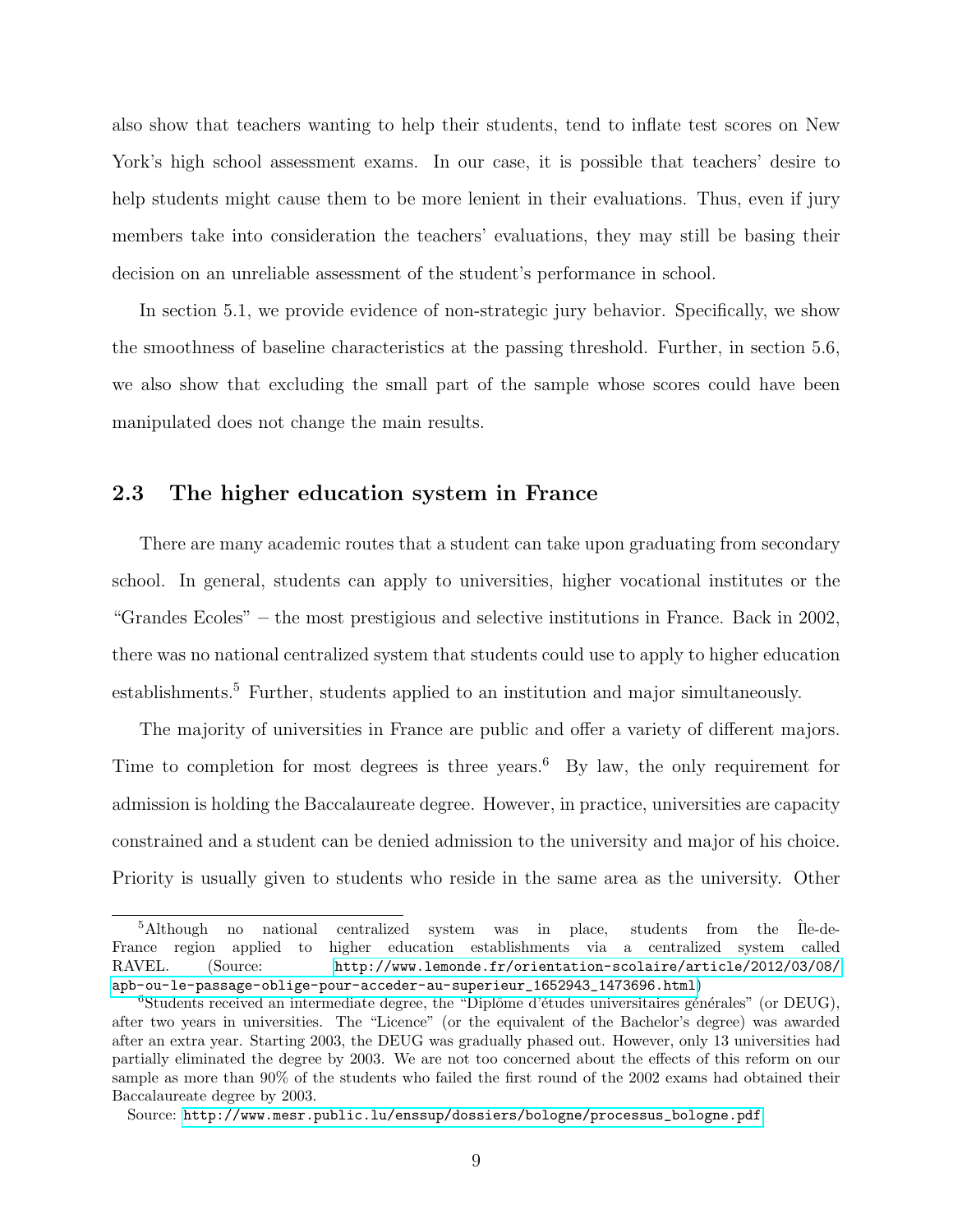students are admitted on a "first come, first serve basis". Although public universities are not normally selective, in a recent report, the National Union of Students in France (L'Union Nationale des Etudiants de France (UNEF)) found that some universities have been using the results of the Baccalaureate exam as a screening device to select more successful applicants.<sup>7</sup>

Students need to have proof of Baccalaureate receipt in order to enroll in universities. They can apply for admission well after the results of the first and second rounds of the General Baccalaureate are announced. More specifically, for the academic year 2001-2002, the first round exams took place from June 13 to June 20. Students received the results of the first round on July 5. The second round oral exams were administered from July 8 to July 11. The final results were announced on July 11. Admissions to universities are usually open until the beginning of the academic year in September.

The "Grandes Ecoles" are the most prestigious and selective post-baccalaureate institutions in France. They offer degrees in a multitude of fields including engineering, business and political sciences. Time to completion for these degrees is usually five years. Students can enroll in the "Grandes Ecoles" either immediately after secondary school or after attending two years of preparatory classes in lyceums. Admission to both these routes is based on the students' academic results in the last two years of secondary education, their scores on the French literature portion of the baccalaureate exams and tests that are specific to each institution. Admissions decisions are made before students sit for the first round of baccalaureate exams. Appendix A.3 offers a more detailed description of the traditional higher education system.

Admissions to vocational and professional institutes are considered competitive. Most degrees require three years to complete. Students are in general admitted based on their academic results in the last two years of secondary education or upon obtaining a distinction on the baccalaureate exams. Appendix A.4 provides an overview of the higher vocational system.

 $7$ Sources: http://lajeunepolitique.com/2013/07/29/27-french-universities-denounced-for-illegal-selectionand <http://unef.fr/wp-content/uploads/2013/07/DOSSIER-DE-PRESSE-UNEF-2013-FII-11.pdf>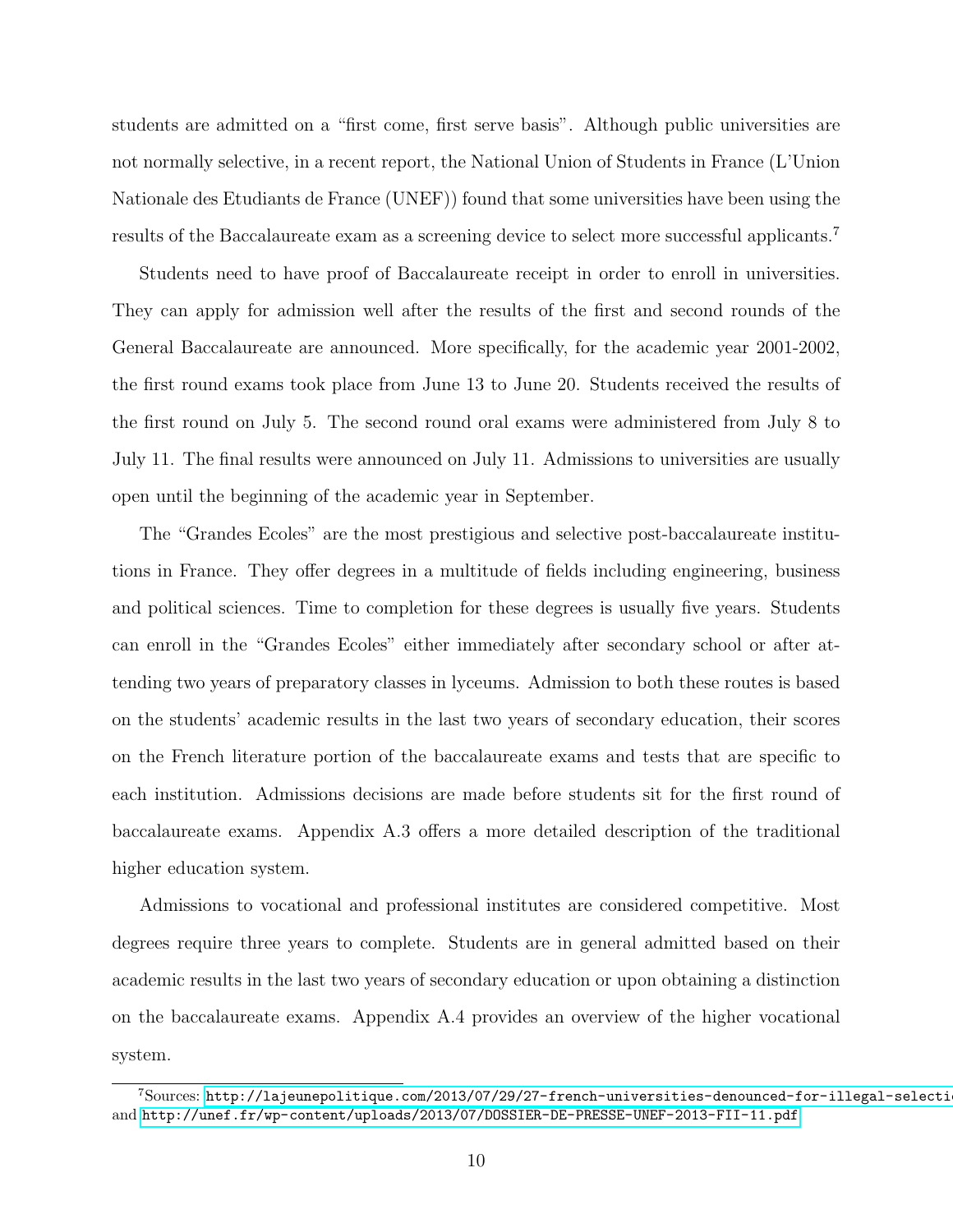### 3 Data

Our data links individual-level information on secondary and post-secondary education to labor market outcomes and are taken from three surveys, the "Panel d'élèves du second degré, recrutement 1995", administered by the French statistical office (INSEE). The data contains student demographics, detailed scores on the baccalaureate exams taken from administrative records, post-secondary field of study, institution attended and graduated, earnings information and employment status.

Data on post-secondary education are available on a semiannual basis for up to 9 years after receiving the General Baccalaureate degree. Labor market outcomes are reported yearly from 2005 to 2012, up to 10 years after the General Baccalaureate exams. Thus, one advantage of our dataset is that we are able to observe detailed long-term outcomes. A potential drawback of the data is that it does not include outcomes for individuals working abroad. Also, some individuals do not report their earnings or drop out of the sample because they could not be followed by the interviewers. This could potentially cause problems insofar as it is correlated with treatment. We address these issues in section 5.1 by showing that there is no discontinuity in the probability of being observed in the labor market portion of the survey.

The initial sample consists of  $17,830$  students who were enrolled in grade 6 (6 $\hat{e}$ me) in the academic year 1995-1996. We restrict our data to students who sat for the first round of the General Baccalaureate exam in the academic year 2001-2002.<sup>8</sup> We do not use the results from the second round because retaking the exam can induce differences between students who are marginally below and above the threshold (Martorell and McFarlin Jr., 2011). Fur-

<sup>&</sup>lt;sup>8</sup>It is worth noting that grade repetition is very common in France. Given that we use the 2002 first round of exams, then by definition our final sample only includes students who did not repeat a grade between grade 6 and their last year of secondary school. If many students in our initial sample repeated an academic year between these two grades, this would put into question the external validity of our results. Fortunately, we only observe 23 students who sat for the General Baccalaureate exam for the first time after 2002. This is consistent with the fact that the majority of grade repetition in France takes place in early elementary grades. Further, students who follow the traditional route of education are less prone to grade repetition.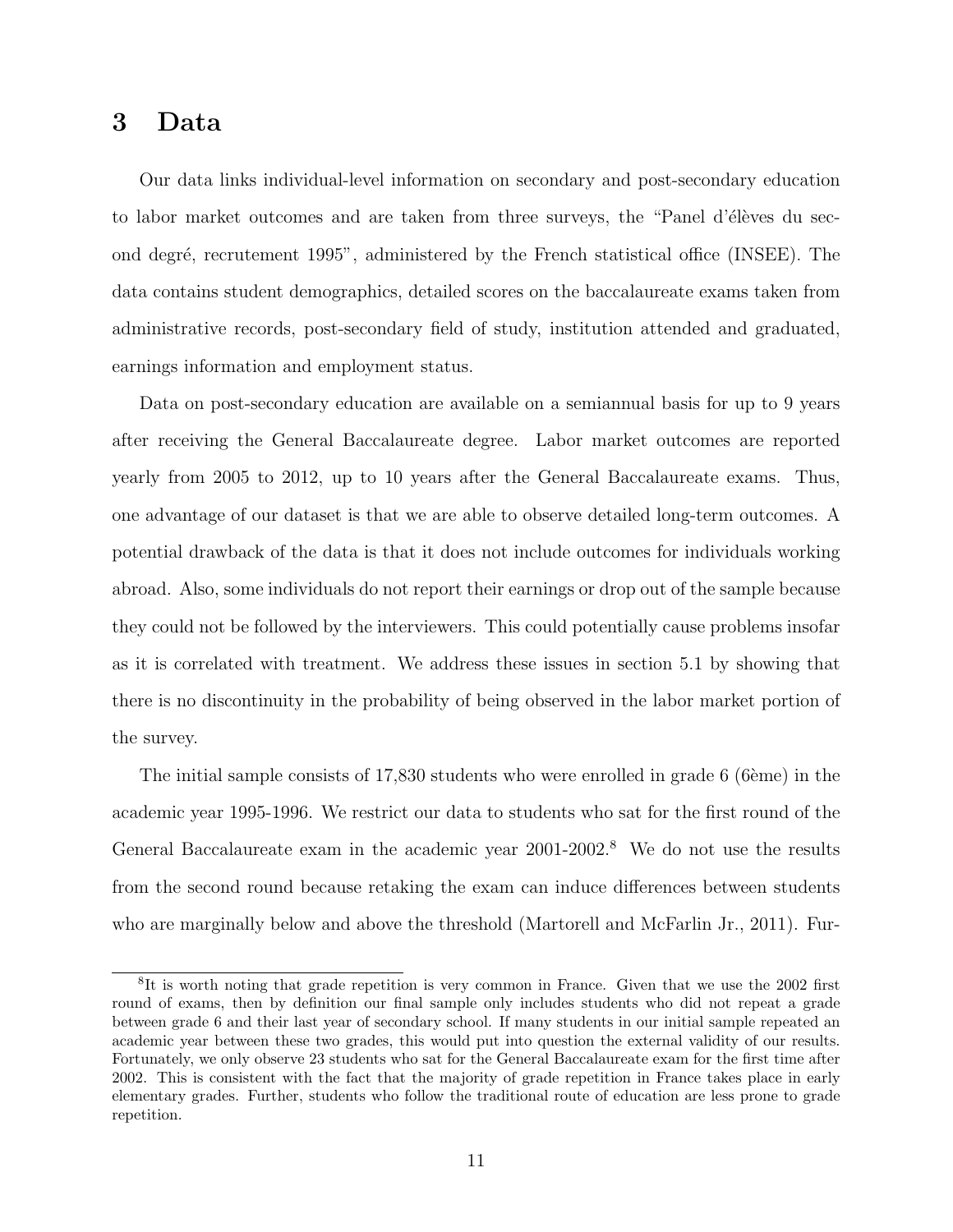ther, the second round exams can be strategically manipulated as they are conducted orally and administered by only one teacher. We also exclude students who attended vocational secondary schooling as their post Baccalaureate academic options are limited.

The main labor market outcome of interest is the natural log of average monthly net earnings, stacked for the years 2011 and 2012. This results in up to two observations for each individual. Since earnings of individuals in their early twenties are not usually considered a good predictor of future income, we use earnings reported approximately 9 to 10 years after taking the baccalaureate exam, when the students are aged between 27 and 29.

In our analysis of the quality of post-Baccalaureate institutions, the main measure used is the average Baccalaureate score of all students in our sample attending a certain institution.<sup>9</sup> Thus, we consider a university to be of "better quality" if the students who enroll in it have, on average, a higher Baccalaureate exam score. Concerning field of study, the main outcome of interest is a dummy variable that is equal to 1 if the student is enrolled in a STEM designated degree or an advanced business degree. Advanced business degrees are classified as STEM because they usually require good quantitative skills. A complete account of the majors we designate as STEM versus non-STEM can be found in Appendix Table A.5.

Finally, we use father's occupation as a proxy for students' socioeconomic status. The occupation of the father is stratified into 42 different positions that are represented by two digit identifiers. The first digit of each identifier represents one of four main skill levels. These skill levels are the official French socioeconomic classification as represented by the "Nonmenclature des professions et categories socioprofessionelles" (PCS) and are used as a reference in all official collective agreements. Our definition of high skilled workers includes the first two skills levels, while low skilled workers are represented by the last two.

Descriptive statistics for students who sat for the first round of the 2002 General Baccalaureate are reported in Table 1. 38 percent of the students are male and 57 percent are

<sup>9</sup>Stratifying institutions by tier is not as straightforward in France as it would be in the U.S. Further, data on out of sample average Baccalaureate score by institution is not available.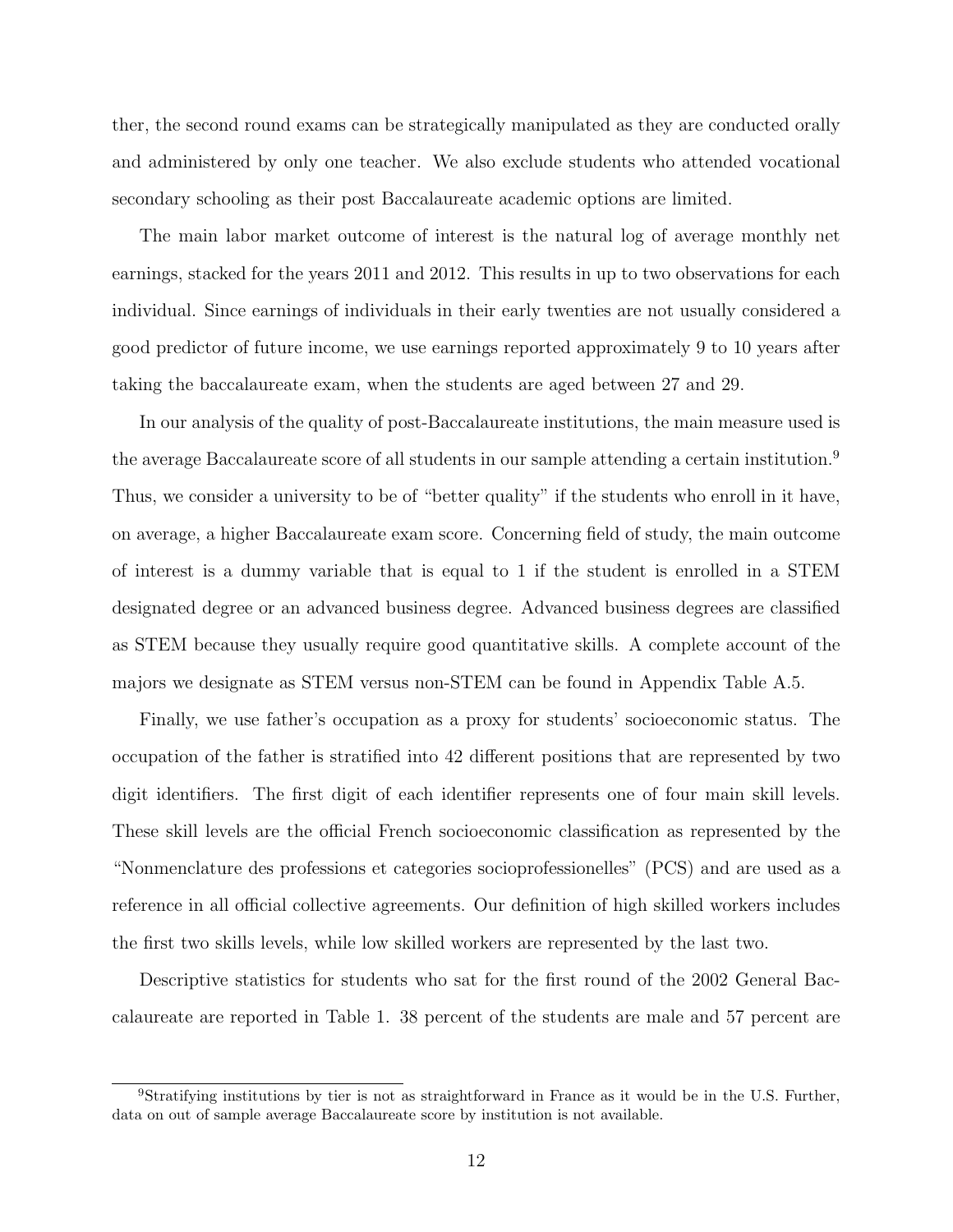from a high socioeconomic background.<sup>10</sup> The average score on the Baccalaureate exam is 11.17 points, with approximately 75 percent of students passing from the first round. Further, 98 percent of the students in our sample eventually graduate high school (i.e. eventually pass the Baccalaureate). Respondents have an average of 3.2 years of postsecondary education and 28 percent of students are enrolled in a STEM major in their first year of postsecondary education. As for labor market outcomes, the average monthly net earnings for individuals in the sample are 1,625 and 1,725 Euros for 2011 and 2012 respectively, with an employment rate of 93 percent for both years.

### 4 Identification Strategy

We use a standard regression discontinuity framework (Lee and Lemieux, 2010; Imbens and Lemieux, 2008) to estimate the effects of passing the Baccalaureate exam from the first try (treatment) on educational attainment, quality of education and future labor market outcomes. The key identifying assumption underlying an RD design is that all determinants of future outcomes vary smoothly across the threshold. In that sense, any observed discontinuity at the threshold can be attributed to the causal effect of scoring above a 10 on the Baccalaureate exam, i.e. passing on the first attempt.

Formally, we estimate the following reduced form equation:

$$
Y_i = \alpha + g(S_i) + \tau D_i + \lambda D_i * g(S_i) + \delta X_i + \epsilon_i
$$

where the dependent variable  $Y$  is the outcome of interest, representing earnings and educational outcomes for individual i.  $D$  is a dummy variable indicating whether a person passed or failed the French Baccalaureate exam on the first try. S is the running variable and represents an individual's score on the first attempt of the exam. It is defined as grade points

 $1051.61$  percent of the students in our initial sample are male. This number is reduced to 38 percent after excluding students who were in vocational secondary schooling. However, this does not pose any threat to identification, as we observe no discontinuity in the likelihood of being of a certain sex at the threshold (See Section 5.1).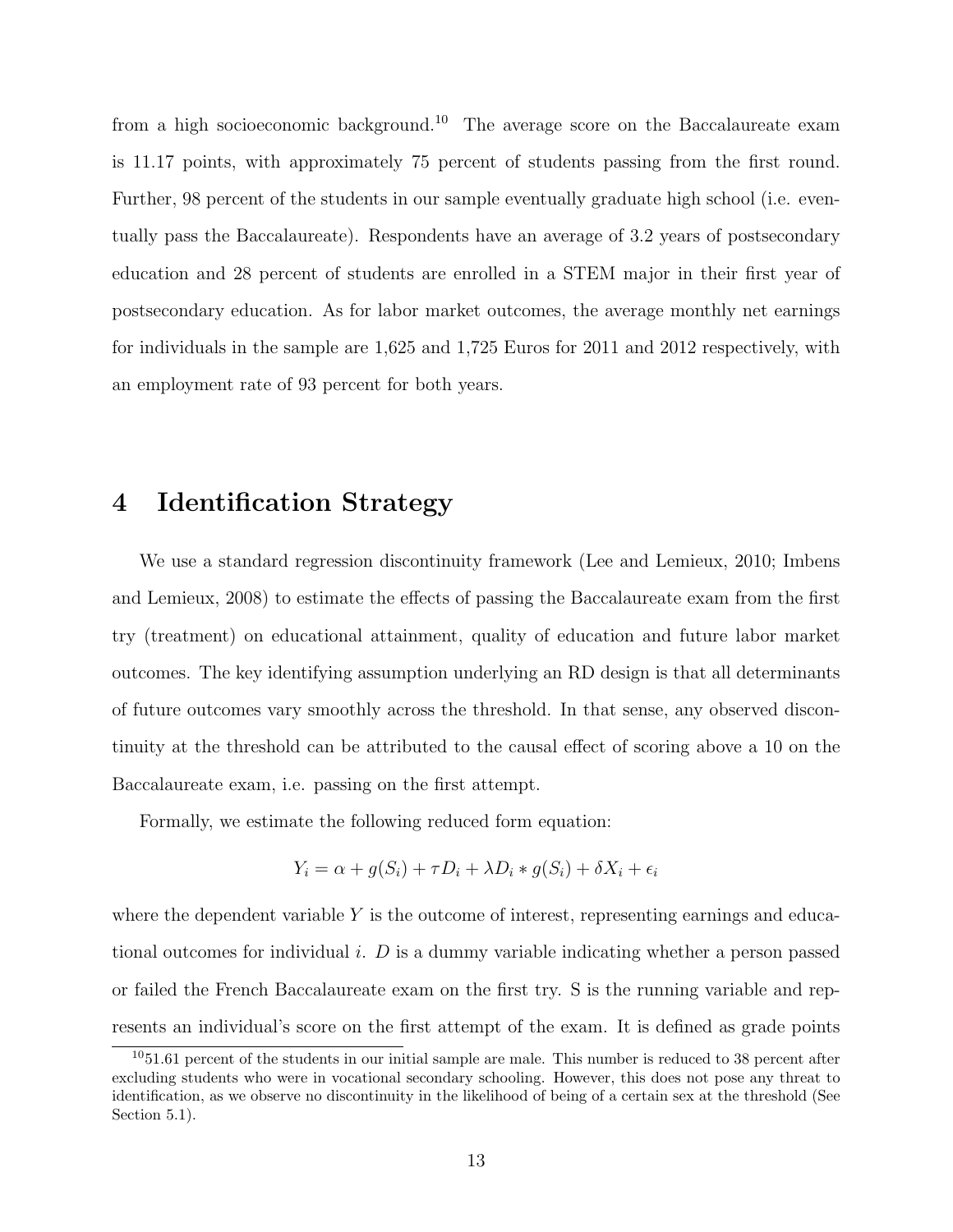relative to the threshold passing grade of 10. The function  $g(.)$  captures the underlying relationship between the running variable and the dependent variable. We allow the slopes of our fitted lines to differ on either side of the passing threshold by interacting  $g(.)$  with treatment D in order to control for differential trends in grades. X is a vector of controls that should improve precision by reducing residual variation in the outcome variable, but should not significantly alter the treatment estimates. The term  $\epsilon$  represents the error term. The parameter of interest is  $\tau$  which gives us the local average treatment effect for each regression.

In all regressions, we use population survey weights to estimate treatment effects for the various outcomes of interest.<sup>11</sup> Further, heteroskedastic adjusted errors are used in all regressions.<sup>12</sup> There are two ways to estimate the parameter  $\tau$  in an RD design. First, one can impose a specific parametric function for  $g(.)$ , using all the available grade data, to estimate the above equation via ordinary least squares —typically referred to as the global polynomial approach. Alternatively, one can specify g(.) to be a linear function of S and estimate the equation over a narrower range of data, using a local linear regression. In this paper, the preferred specifications are drawn from local linear regressions within 1.5 grade points on either side of the cutoff using uniform kernel weights. This avoids the problem of identifying local effects using variation too far away from the passing threshold. Our choice of bandwidth is motivated by graphical fit, data driven optimal bandwidth selectors and the existence of other cutoff grades. Specifically, we use a robust data driven procedure, outlined in Calonico, Cattaneo and Titiunik  $(2014)$ , to predict the optimal bandwidths (Henceforth CCT).<sup>13</sup> This bandwidth selector improves upon previous selectors that yield large bandwidths. Specifically, it accounts for bias-correction stemming from large initial bandwidth choice, while also correcting for the poor finite sample performance attributed to this bias correction. While

<sup>11</sup>Results remain unchanged when using un-weighted regressions.

<sup>12</sup>Our running variable is fairly continuous as it is reported to the nearest one hundredth of a decimal point (i.e 9.91, 9.92, etc...). Accordingly, we are not too concerned about random specification error resulting from a discrete running variable as reported in Lee and Card (2008).

<sup>&</sup>lt;sup>13</sup>The optimal local linear bandwidth for most of our specifications ranges from 1.2 to 1.5 score points.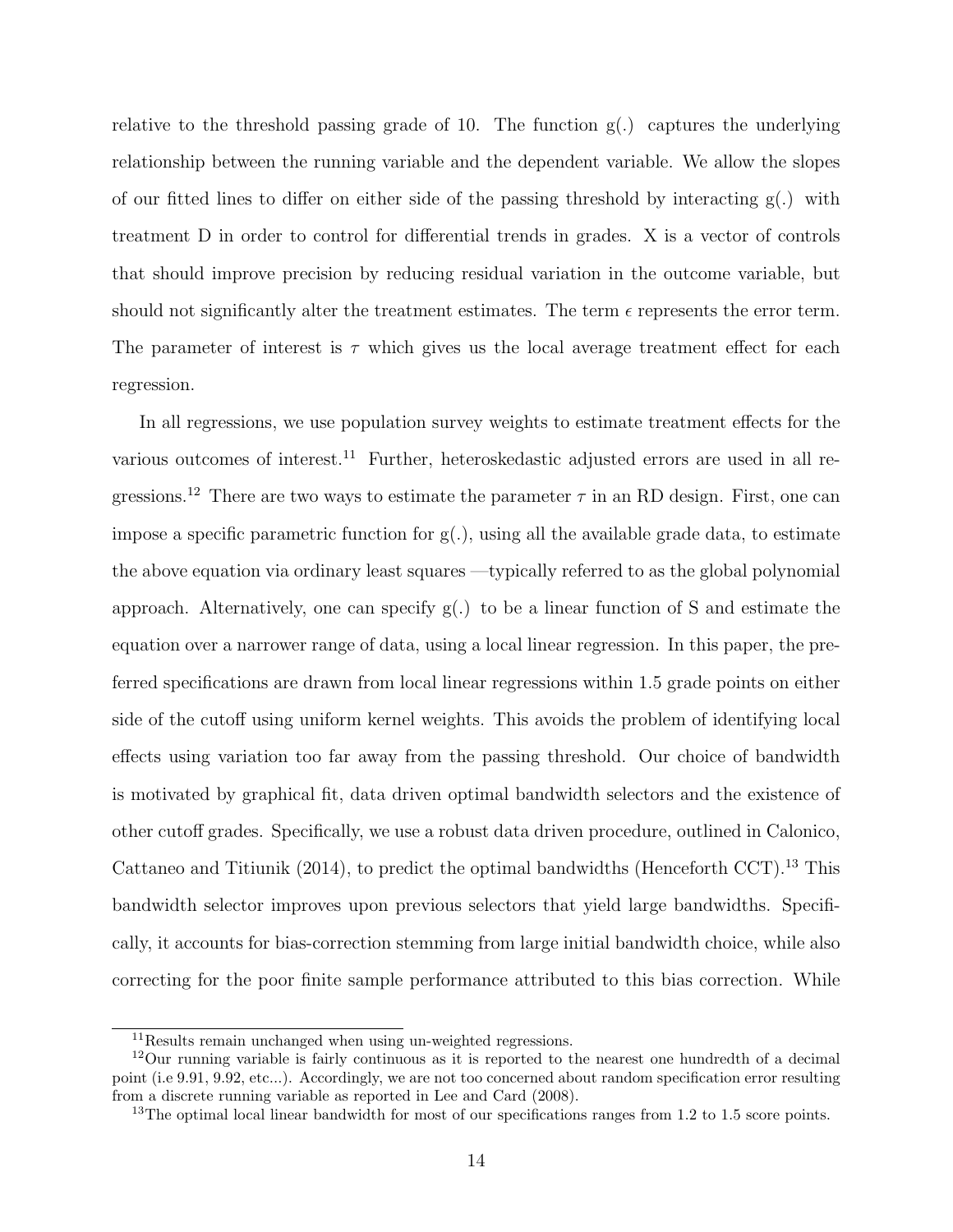our preferred specifications are drawn from local linear regressions, we still present results for a variety of bandwidths and functional forms, as has become standard in the RD literature (Lee and Lemieux, 2010). The results are robust to these varying specifications leading us to conclude that passing the Baccalaureate exam from the first attempt results in significant differences in quality of schooling and subsequent labor market outcomes.

### 5 Results

### 5.1 Tests of the Validity of the RD design

A standard concern with any RD design is the ability for individuals to precisely control the assignment variable. In our context, this can occur if students and/or graders manipulate scores in such a way that the distribution of unobservable determinants of education and earnings are discontinuous at the cutoff. The first concern is if students themselves are able to precisely sort to either side of the cutoff, especially given that the cutoff score is known beforehand. However, the Baccalaureate exam comprises all subject matter taken during the year, most of which is in essay format, making it highly unlikely for any student to be able to precisely control their grade. A potentially more worrying concern is whether graders are sorting students to either side of the passing threshold in a non random way. If borderline students with better future prospects are marginally passed at a higher rate than those with worse prospects, then our education and earnings estimates would be upward biased.

In addressing these concerns, we consider a few tests that have become standard in the RD literature. The first informative test would be to check for any discontinuity in the density of grades at the cutoff point (McCrary, 2008). The rationale behind this test is that if individuals are manipulating grades around the cutoff, then the grade distribution will be discontinuously uneven for grades just below and above the cutoff. However, a running variable with a continuous density is neither necessary nor sufficient for identification. Specifically, this test may not be as helpful if discontinuities in the grade distribution can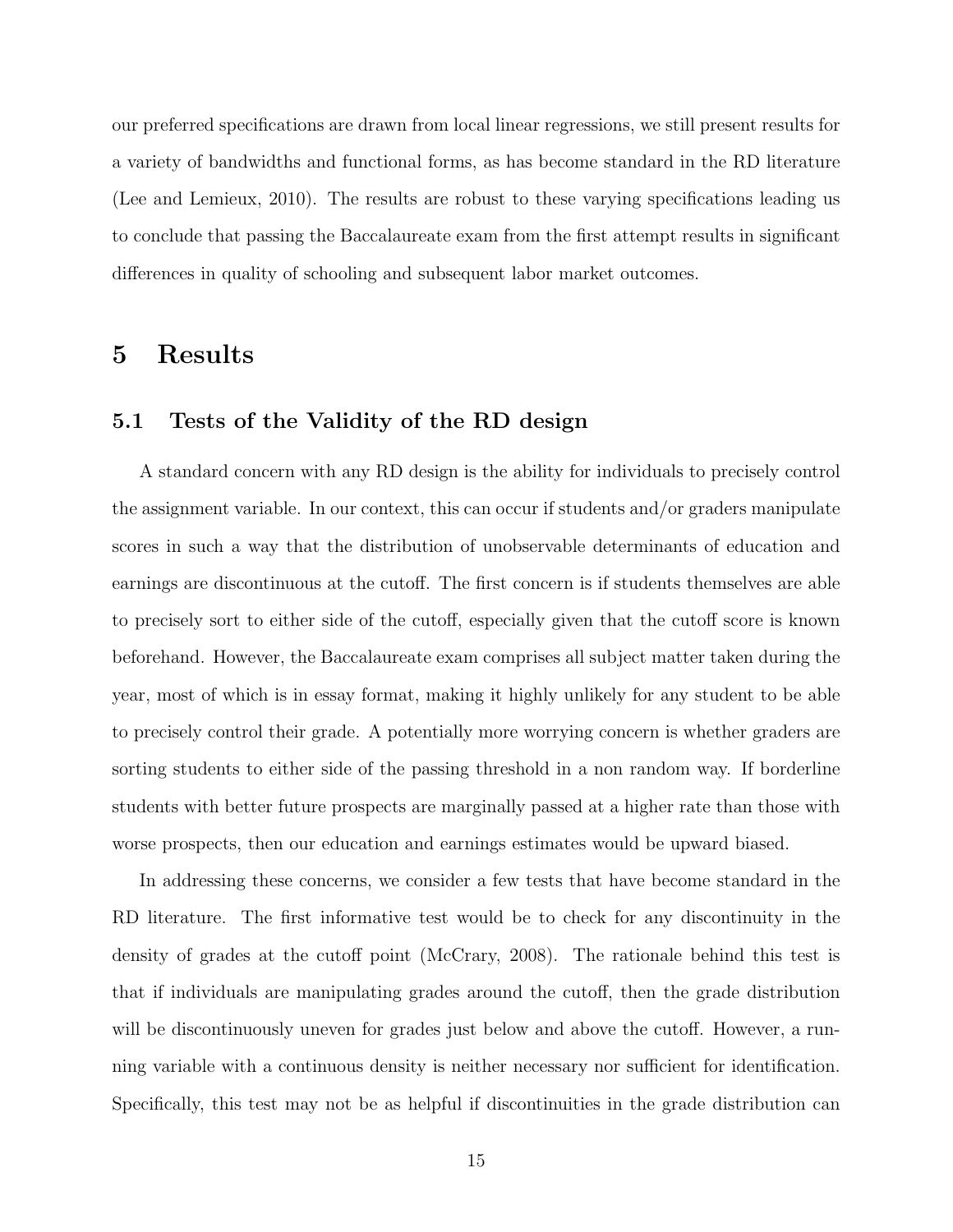be attributed to other exogenous factors such as grade rounding.<sup>14</sup> As mentioned in Section 2.2, after the initial grading of the exams, jury members decide whether they should award extra points to individuals just short of an important cutoff. The empirical distribution in Panel A of Figure 1 is consistent with this idea. At each representative grade cutoff, we observe a dip in the number of students who are just short of said cutoff combined with a spike in the number of students who are just above it.<sup>15</sup> This heaping is consistent with a priori expectations that jury members are bunching grades at important cutoffs. These distributional discontinuities could be the result of strategic cutoff crossing, or an alternative random sorting process. While, the first case is obviously problematic, the latter poses no threat to identification. As highlighted in McCrary (2008):"If teachers select at random which students receive bonus points, then an ATE would still be identified." In what follows, we provide evidence against strategic cutoff crossing.

In the presence of a running variable that is discontinuously distributed for exogenous reasons, an informative visual test for grade manipulation is to verify the smoothness of baseline characteristics. This test has become standard in the RD literature as an alternative and often preferred approach for testing the validity of the RD design (Lee and Lemieux, 2010). The intuition here is that if we observe discontinuities in exogenous variables, then the treatment is not randomly assigned and an average treatment effect is not identified. Further, as part of this exercise, we also check for the presence of a discontinuity in the probability of being observed in the follow-up labor force segment of the survey. Specifically, if probability of survey response is correlated with treatment, then the standard interpretation of our treatment effect would be problematic.

All panels in Figure 2 present estimates of the effects of threshold crossing on baseline characteristics. These figures take the same form as those after them in that open circles represent local averages over a 0.25 score range. All figures represent local linear regressions

<sup>14</sup>See Zimmerman (2014) for a similar case.

<sup>&</sup>lt;sup>15</sup>Recall, that the cutoff grades of 8,10,12,14 and 16 all serve a specific purpose in terms of awarded degree.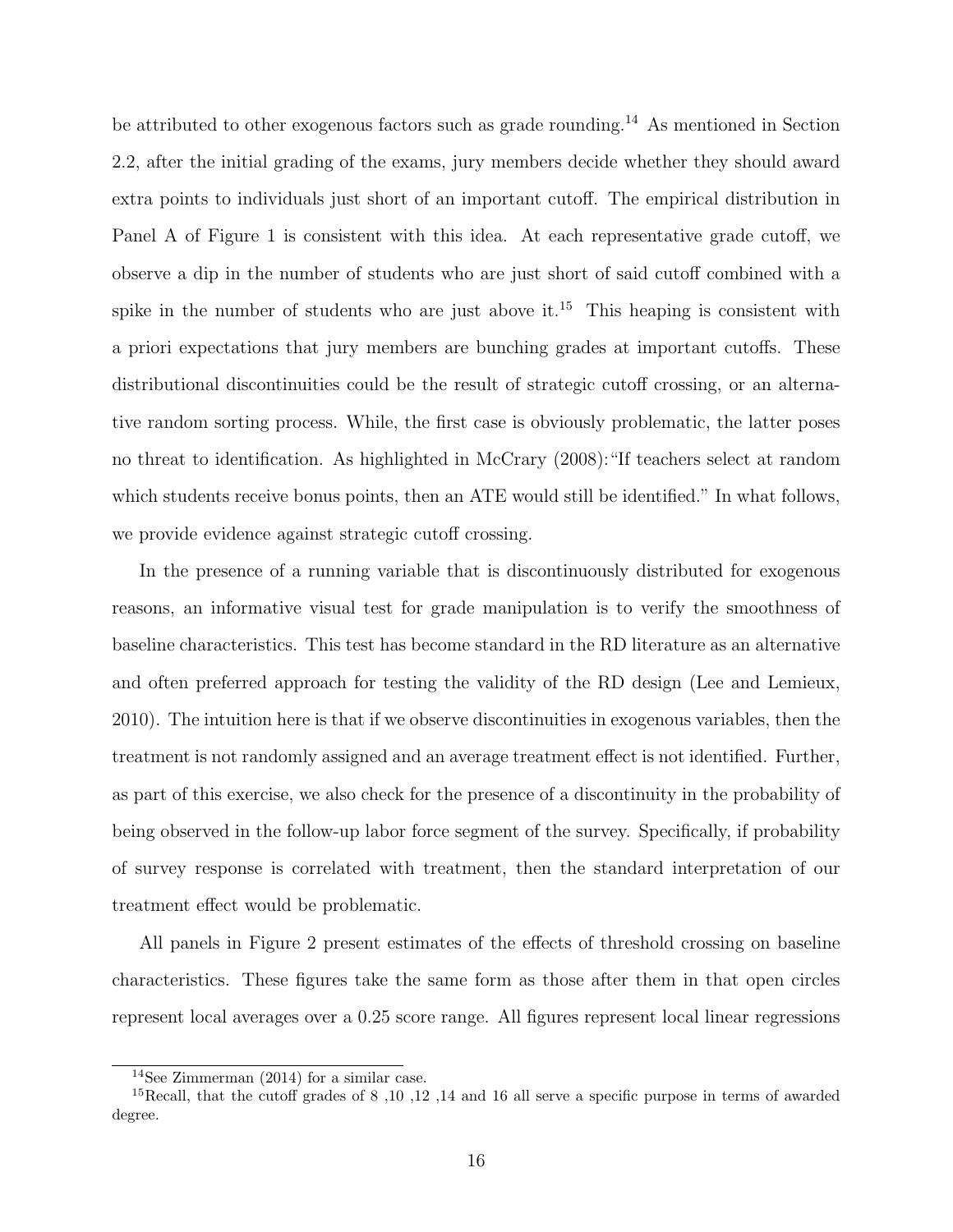within 1.5 score points of the cutoff. Further, estimates are computed using population weights with robust standard errors reported in parentheses.

We first check for the presence of a discontinuity in the averaged score of the oral and written French literature portion of the Baccalaureate exam. There are two advantages to looking at this variable. First, these exams are administered in grade 11, one year before all other Baccalaureate tests. In that sense, it is a very recent indicator of student ability. Second, jury members cannot award extra points on this particular component of the Baccalaureate exam. Panel A of Figure 2 reveals an insignificant treatment effect (0.0196) on the average score of the French literature exam. We further test for a discontinuity in the Brevet national exam test scores. This high stakes exam is taken in grade 9 and is required for entry into high school, with the grading scale also being from 0-20. We have the averaged score for the three major components of the Brevet exam (Mathematics, French and foreign language). We also look at another national exam taken at the beginning of grade 6. The goal of this exam is to evaluate the level of students in mathematics and its grading scale is from 0 to 78. In Panel B of Figure 2, we find an insignificant treatment estimate (0.158) on Brevet scores. Panel C of Figure 2 also shows an insignificant treatment effect (-0.847) on the mathematics exam scores in grade 6. This eases concerns that jury members might be sorting students around the cutoff, based on their academic ability.

In Panel D, we check for the presence of a discontinuity in the likelihood of being from a high socioeconomic status (S.E.S). We also find no significant effect (0.022). Further, in Panels E through G, we check for the smoothness of covariates that are known to affect education and wages, but that should be independent of treatment. Estimates on gender  $(0.0029)$ , order of birth  $(-0.098)$  and number of siblings  $(0.138)$  are all statistically insignificant. To alleviate any concerns over bandwidth and/or functional form chosen, we present the baseline characteristics over varying functional forms and bandwidths in Table 2. All estimates remain insignificant. Finally, we show that the predicted Baccalaureate score, as a function of the above covariates, is continuous at the cutoff. Both panels in Figure 3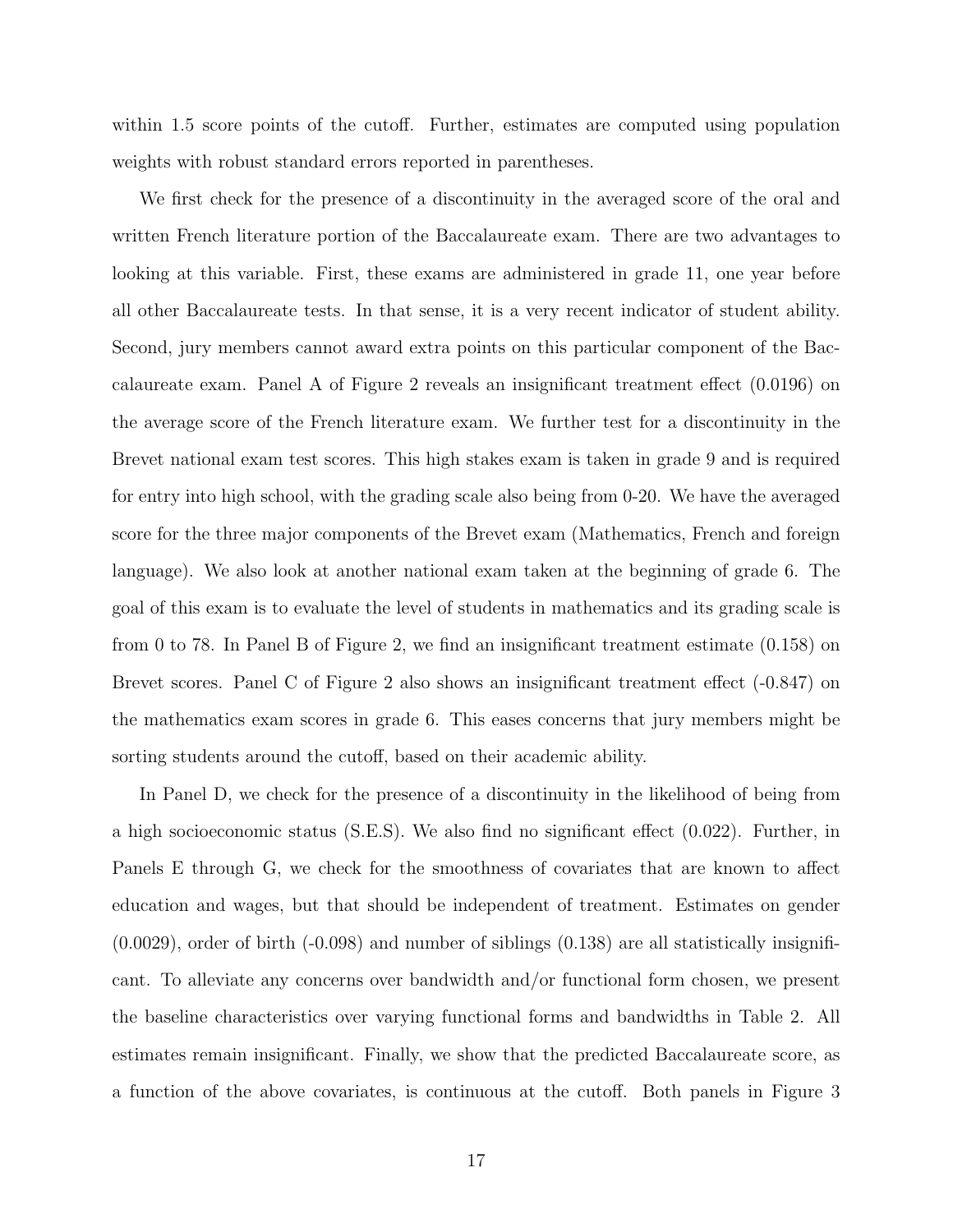highlight these results using a local linear and global polynomial fit respectively.

These results reject the hypothesis of strategic threshold crossing in favor of a non strategic sorting hypothesis.<sup>16</sup> They are also consistent with the fact that students' identities are never disclosed to neither graders nor jury members.

As highlighted in Barreca, Lindo and Waddell (2013), heaping in the running variable can have serious consequences if it is associated with determinants of the outcome variables. However, heaping will only bias the estimates to the extent that it creates imbalances in outcome determinants around the cutoff. Therefore, as a complement to our balanced characteristics test, we implement additional checks to further investigate the existence of strategic sorting. Specifically, we run 'Donut RDs' that deal with the heaped data at each cutoff. Panel B of Figure 1 highlights the new distribution of grades resulting from Donut type RD regressions, which essentially involves cutting out all potentially manipulable data points. We implement these regressions in Section 5.6 with the main results remaining unchanged.

Finally, if marginally failing students were more likely to leave the country in order to have access to higher quality universities or if they endogenously chose not to respond to the follow up survey as a result of failing, then the interpretation of our results would be problematic. As an important RD validity check, we show that there is no significant threshold crossing effect on the likelihood of being observed in the follow-up wage survey. These results are reported in Panel H of Figure 2 and Table 2. The absence of any differential selection into the earnings sample alleviates any concerns attributed to leaving the sample due to barely failing the French Baccalaureate exam.

<sup>&</sup>lt;sup>16</sup>In Table A1, we also show that the baseline characteristics are smooth around all other important thresholds. Indeed, If juries were strategically manipulating results, then this phenomenon should occur at all important cutoffs. We find no evidence of significant discontinuities at any of these cutoffs for our above baseline covariates.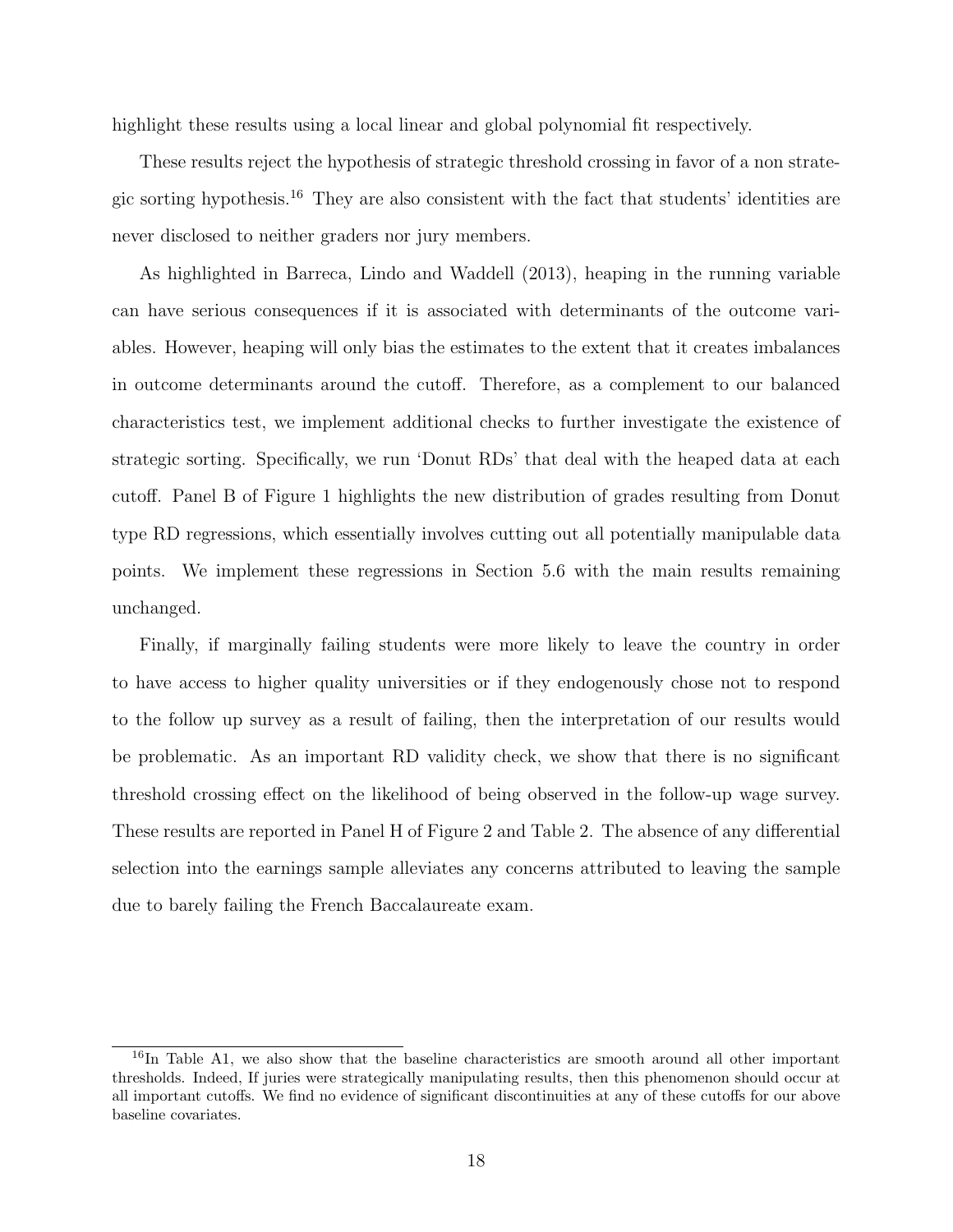### 5.2 Is the Baccalaureate cutoff rule binding in practice?

In this paper, we estimate the impact of passing the French Baccalaureate from the first try on future educational and labor market outcomes. Before proceeding with the results, we first show that there is a discontinuity in the first round pass rate at the threshold. Figure 4 is a graphical representation of the 'first stage', i.e. the probability of being awarded the Baccalaureate degree on the first round conditional on first round exam scores. The figure shows a clear discontinuity at the cutoff, with a sharp 100 percentage point jump in the probability of passing at the threshold. This indicates that the Baccalaureate cutoff rule was fully binding in practice and subsequently rules out any non-compliance issues.

### 5.3 Impact on Quantity of Education

In this section, we investigate whether marginally passing the Baccalaureate exam on the first round affects the quantity of education pursued.

We first check whether barely passing from the first attempt affects the likelihood of ever graduating from secondary school. In Panel A of Figure 5, we plot the probability of ever passing the French Baccalaureate exam as a function of the first exam score.<sup>17</sup> Panel A shows an insignificant treatment effect (0.003) on the probability of ever graduating from secondary school. Estimates for varying bandwidths and functional forms are reported in Panel A of Table 3, with the results remaining insignificant.

Next, we look at whether there is a treatment effect on the likelihood of receiving a postbaccalaureate degree. Panel B of Figure 5 shows no significant effect of threshold crossing on the probability of having a post-baccalaureate degree. The results remain insignificant over varying bandwidths and functional forms as is evident from Panel B of Table 3.

We then look at whether threshold crossing leads to variation in the number of years of postsecondary education pursued. In Panel C of Figure 5, we plot the years of post

<sup>&</sup>lt;sup>17</sup>Global polynomial figures for all "Quantity of education" variables can be found in Appendix Figure A1.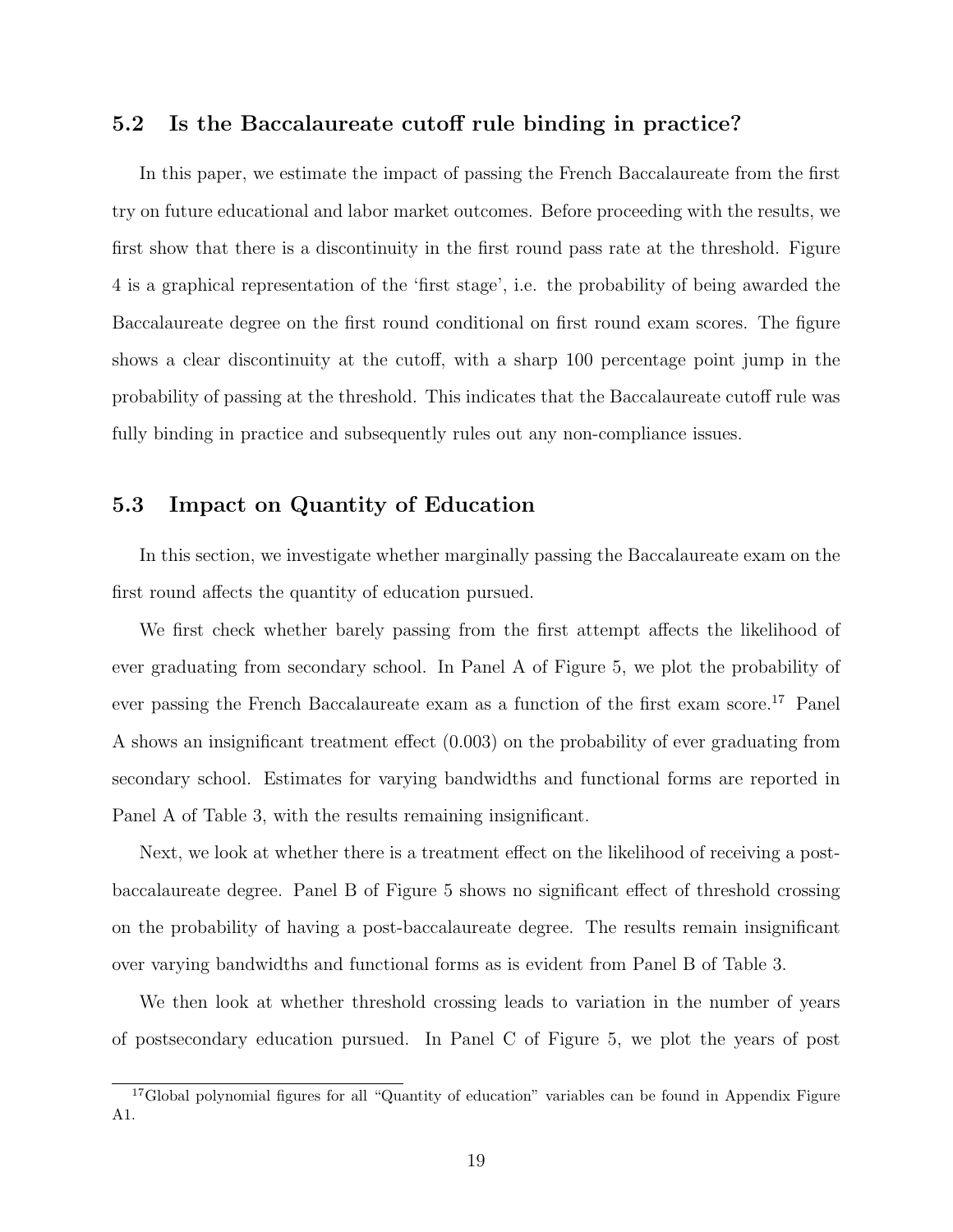baccalaureate education as a function of the first round exam scores. We also find no significant treatment effect. Corresponding regression estimates are reported in Panel C of Table 3. The estimates are consistent with the figure and rule out any significant effects.

Finally, we investigate whether threshold crossing affects the age of post-secondary graduation. In Panel D of Figure 5, we plot the age at graduation as a function of first round exam scores. We find a significant treatment effect (0.39 years) when using a local linear regression over a bandwidth of 1.5 points. However, as shown in Panel D of Table 3, this estimate is not robust to different bandwidths and functional forms.

All results remain unchanged when we add controls. These controls include exam specialization fixed effects, date of birth, number of siblings, birth order, socioeconomic status, scores on the Brevet examination, scores on the French portion of the Baccalaureate taken in grade 11 and scores in the grade 6 national assessment exam in Mathematics.

In summary, we rule out that passing the General Baccalaureate on the first attempt affects the quantity of education pursued.

### 5.4 Impact on Quality of Education

In this section, we explore whether passing the Baccalaureate exam on the first attempt affects quality of postsecondary education pursued. Specifically, we look at the impact of threshold crossing on the quality of institution attended and the likelihood of enrolling in a STEM major.

Stratifying institutions by tier is not as straightforward in France as it would be in the US. As a result, we rely on in-sample institution average Baccalaureate score as a proxy for institution quality.<sup>18</sup> A potential drawback to this approach is that the relatively small number of observations within each institution could lead to inference problems. Specifically, all individuals within the same institution share a common measurement error component. We correct for this by clustering at the institution level thus allowing for a grouped error

<sup>&</sup>lt;sup>18</sup>Since this variable also measures peer quality, we compute average institution score for each individual after leaving him/her out.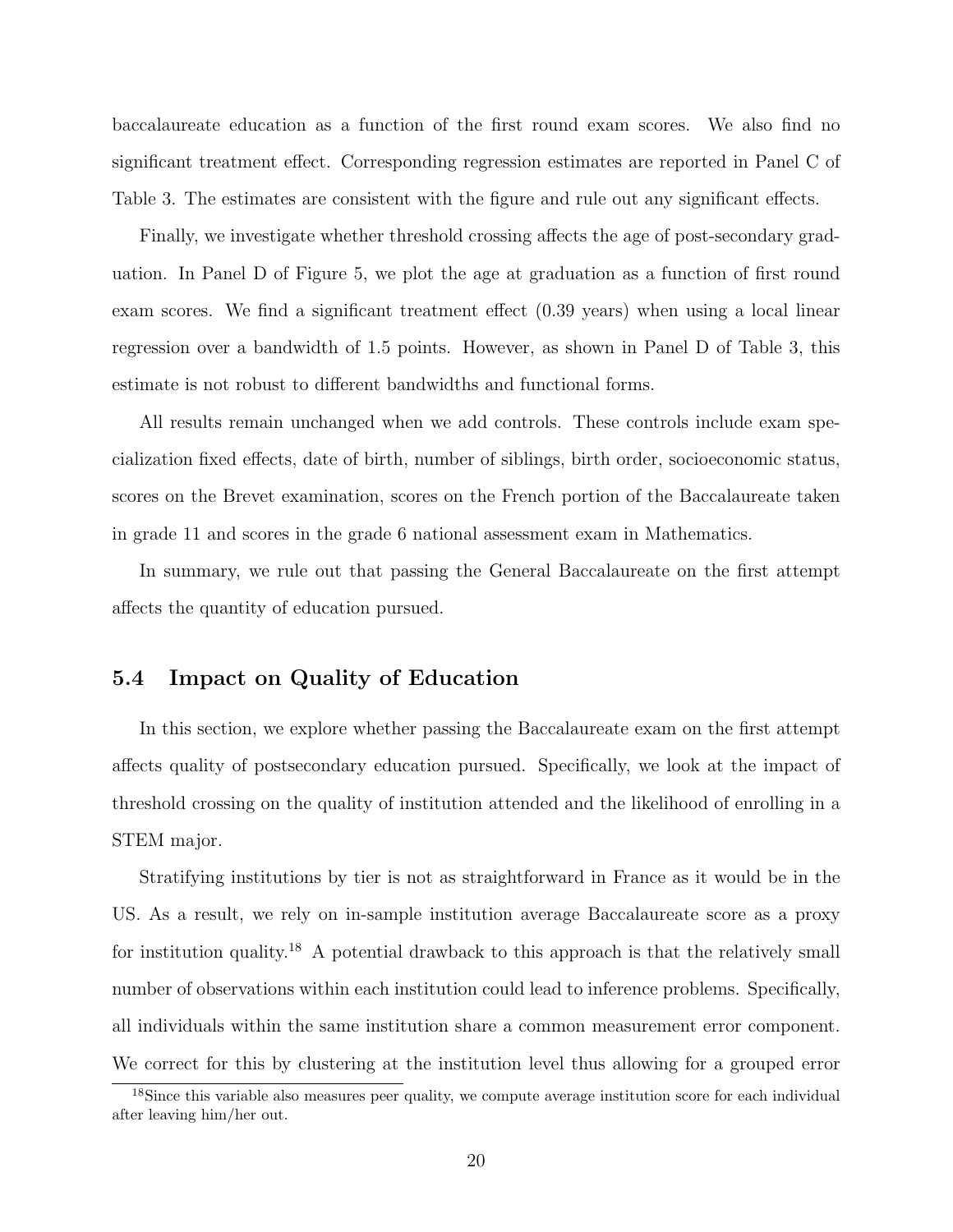structure. In Panel A of Figure 6, we plot the average student Baccalaureate score of each institution as a function of the first round exam score. As in previous figures, open circles represent local averages over a 0.25 score range. All figures represent a population weighted local linear regression using data within 1.5 points on either side of the threshold, which has again been chosen by the CCT bandwidth selector.<sup>19</sup>

We find a significant treatment effect to the order of 0.26 Baccalaureate points. This represents a 2.4 percent difference in average institution score for institutions just above the cutoff. This would be comparable to attending a US college that averaged 1024 SAT points off of a base college whose students averaged 1000 SAT points.<sup>20</sup> Since our study deals with marginal universities on either side of the threshold, as opposed to elite versus non-elite type universities, the order of magnitude seems reasonable and economically significant. To put things into perspective, Hoekstra (2009) finds a 20 percent earnings premium for males attending the most selective public university in their state. The average SAT score for students attending that university was 65 points higher than the next most selective university.

Panel A of Table 4 depicts discontinuity estimates using different bandwidths and functional forms. The estimates range from 0.21 to 0.29 Baccalaureate points and are all statistically significant at the 5% level. Additionally, the inclusion of controls does not significantly change the estimates, which is consistent with the identifying assumption.

To ease interpretation, we impose some structure on the above institution quality measure. Specifically, we create a binary indicator to designate an institution as higher versus lower quality.<sup>21</sup> Institutions where attended students average above the median on the Bac-

 $19$ Even though the negative slope on the right hand side of the threshold is not significant, it is consistent with discouragement type behavior. In Appendix A2, we also present global polynomial figures that reveal the entire fit.

 $^{20}$ We arrive at this comparison in the following way: The average institution Baccalaureate score just to the left of the cutoff is 10.82 points. In our data, this corresponds to ranking in the 45th percentile of all students. We then compare this number to the 45th percentile score of SAT National Percentile Ranks, which is equivalent to 1000 (We use the Verbal + Mathematics percentile rank).

<sup>&</sup>lt;sup>21</sup>To put things into perspective, simple OLS estimates without controls predict a 17 percent earnings premium from attending a higher quality university—as per our definition of quality.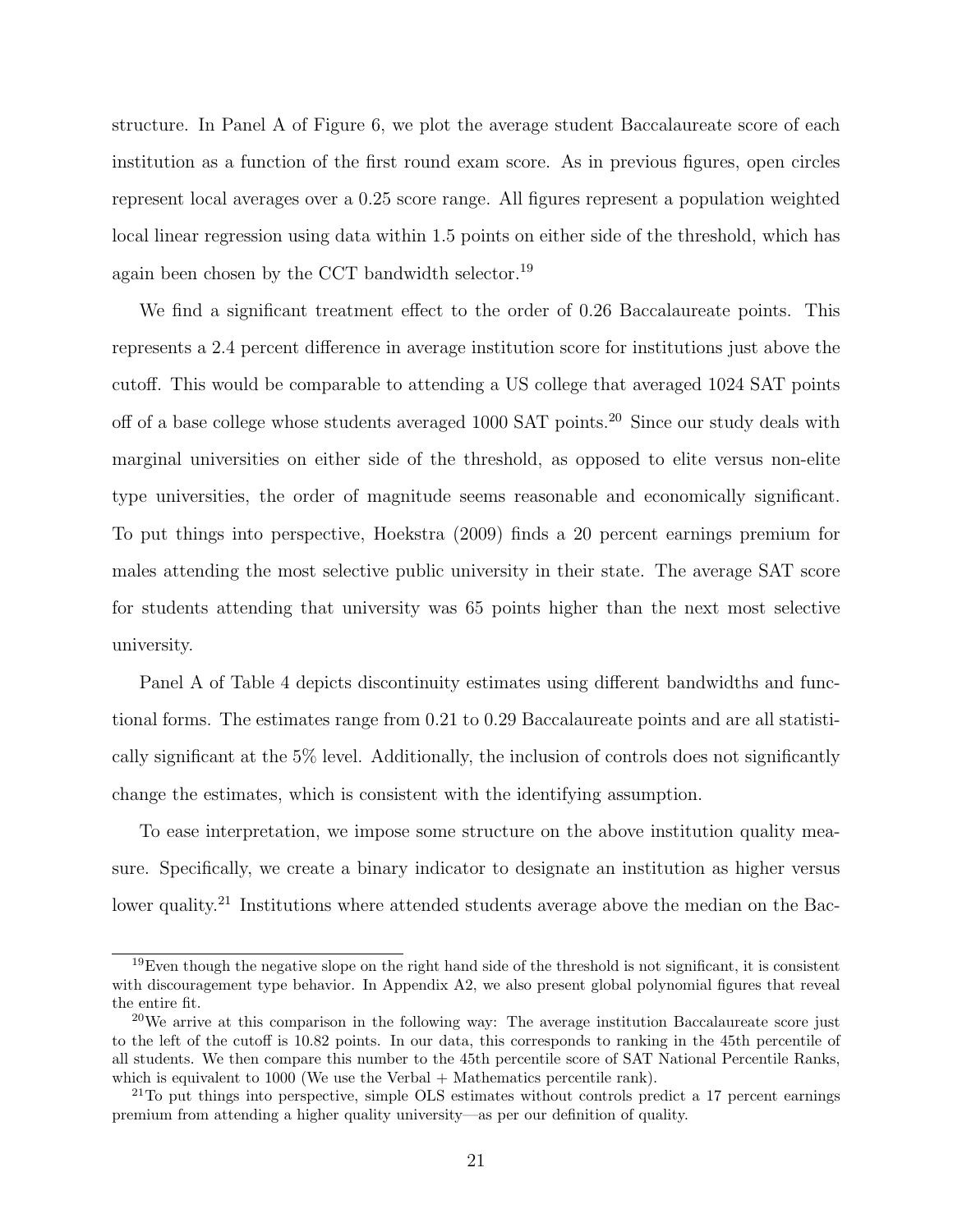calaureate exam are listed as higher quality, whereas those with scores below the median are listed as lower quality.<sup>22</sup> Panel B of Figure 6 shows that threshold crossing leads to a 15.3 percentage point increase in the likelihood of attending a higher quality university. Importantly, estimates are robust to varying bandwidths, functional forms and the inclusion of controls as can be seen in Panel B of Table 4. The above results indicate that barely passing the Baccalaureate exam from the first try leads to significant variation in the quality of institution attended.

Students in France simultaneously enroll in a postsecondary institution and field of study. Consequently, we check whether there is a discontinuity in the likelihood of being enrolled in a STEM versus non-STEM major. Panel C of Figure 6 plots the probability of being enrolled in a STEM major as a function of first exam score. Threshold crossing induces a 15.9 percentage point increase in the probability of being in a STEM major. Panel C of Table 4 reports the discontinuity estimates using different bandwidths and functional forms and with the inclusion of controls. All estimates remain statistically significant at the 5% level.

The data allows us to observe whether an individual graduates from a certain institution rather than just being admitted to an institution. This is potentially important as completion rates are sometimes low and vary across institutions, which would in turn complicate the interpretation of the results. Consequently, we present local linear estimates on the quality of institutions that students graduate from as well as the likelihood of graduating with a STEM-designated major in Appendix Figures A3. All figures show a clear discontinuity at the threshold, similar to the initial attendance figures. This lead us to conclude that any potential labor market effects should be the result of both attending and graduating with higher quality schooling.

 $22$ We also run this exercise with the 60th and 40th percentile marks as the higher quality and lower quality cutoffs respectively. Results remain similar.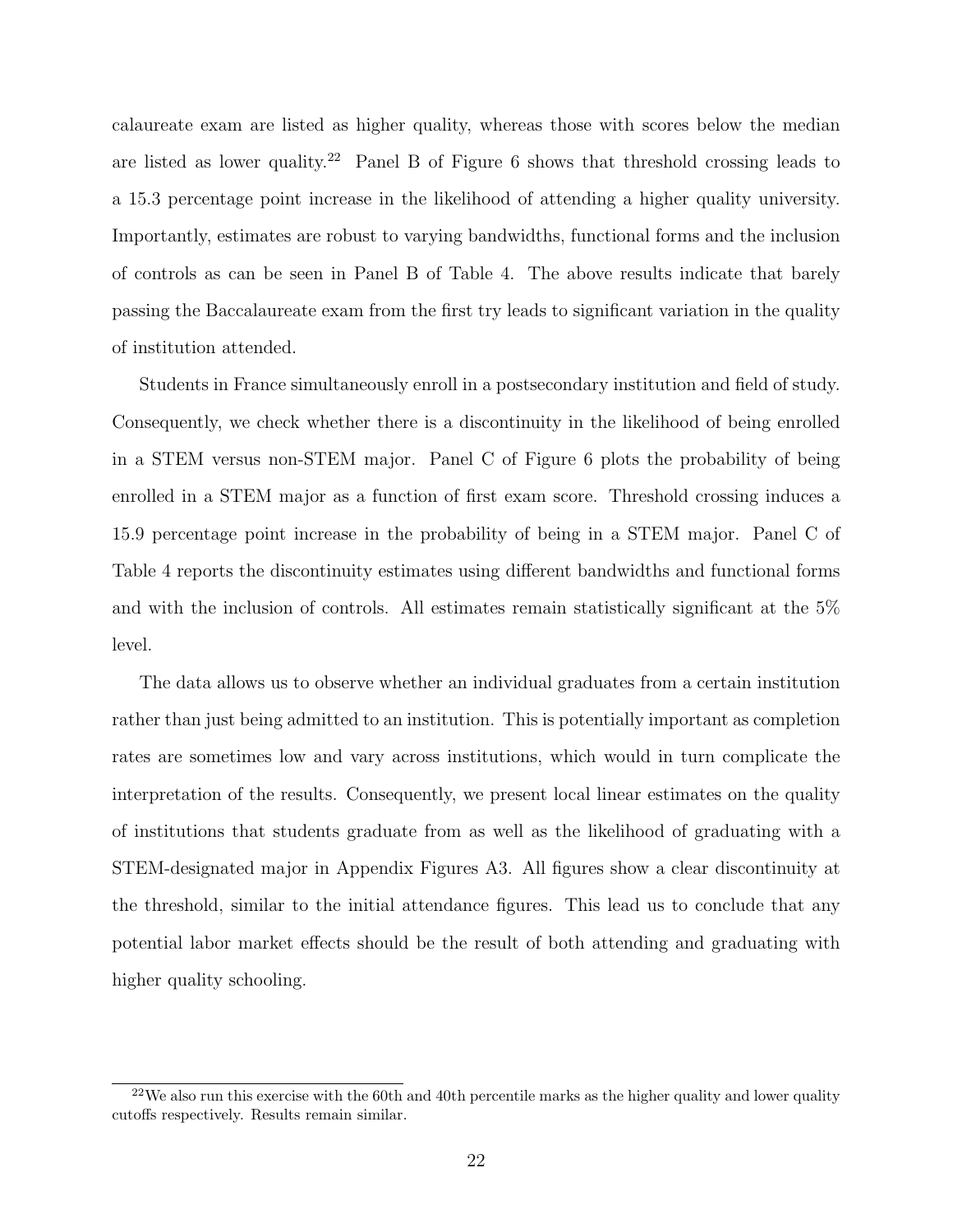#### 5.5 Impact on Labor Market Outcomes

We now turn to whether the induced variation in the quality of education is associated with positive labor market returns. Figure 7 graphically depicts the relationship between labor market outcomes and the distance from the first round exam cutoff. All panels report estimates from local linear regressions using a bandwidth of 1.5 points, with standard errors clustered at the individual level.<sup>23</sup> We first check whether threshold crossing generates any significant changes in the likelihood of employment. In Panel A of Figure 7, we find an insignificant -0.008 percentage point change in the likelihood of employment at the threshold. As shown in Panel A of Table 5, all regression estimates remain statistically insignificant over varying bandwidths and functional forms. Further, the addition of controls does not significantly affect estimates.

We then explore whether threshold crossing affects earnings. Specifically, we focus on the average monthly net earnings for the years 2011 and 2012. The earnings from both years are stacked, resulting in up to two observations per individual. Accordingly, standard errors are clustered at the individual level. We look at logged monthly earnings as a function of exam score in Panel B of Figure 7. We find that threshold crossing leads to a 12.8 log point (13.6 percent) increase in earnings at the intensive margin. Additionally, in Panel C, we look at monthly wages that include zero earners. Taking extensive margin changes into consideration, we find that first round passing is associated with a  $\epsilon$ 252 monthly premium. Corresponding regression estimates are shown in Panels B and C of Table 5. These estimates are robust to different bandwidths and functional forms. For instance, the estimates for logged earnings vary from 12.6 to 18 log points and are all statistically significant at the 1% level. Further, the addition of exogenous controls does not significantly alter the estimates for earnings, which is consistent with the identifying assumption. We conclude that while passing the Baccalaureate exam on the first try does not affect the likelihood of employment, it does significantly alter future earnings.

 $^{23}$ Global polynomial figures for all "Labor market" variables can be found in Appendix Figure A4.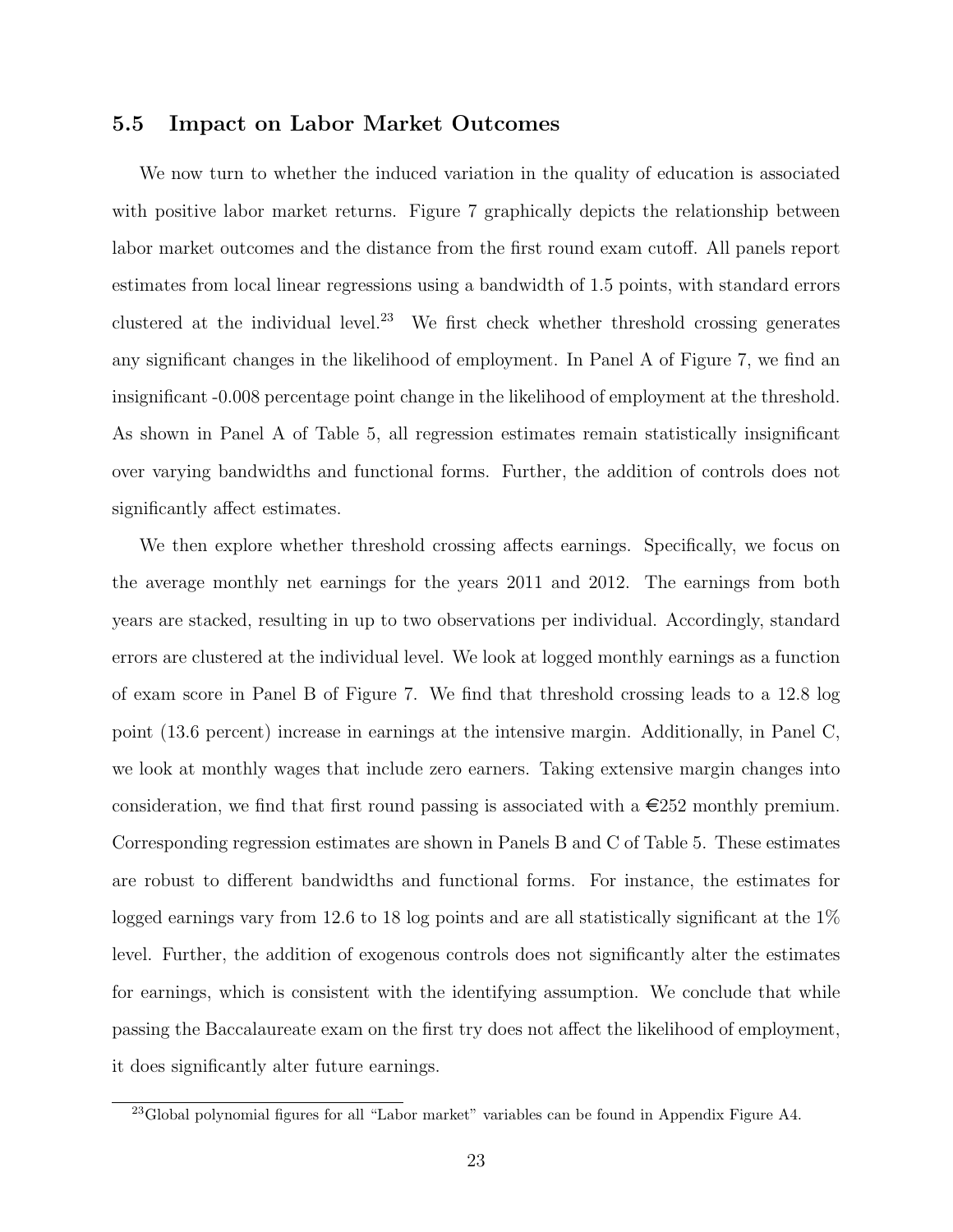### 5.6 Robustness Checks

Before interpreting our results, we run additional robustness checks. Primarily, we address concerns that heaping in the running variable could lead to bias—even in the presence of balanced covariates. To alleviate such concerns, we run 'Donut' type RDs, as highlighted in Barreca, Lindo and Wadell (2013), by dropping all potentially manipulable data points. Specifically, scoring within 0.25 points to the left of a cutoff generally allows for a student's grade to be reconsidered. Further, grades are pushed to anywhere between X to X.1 points, with X representing a respective cutoff. As a result, we drop all individuals whose first exam grade lies anywhere between 7.75-8.1, 9.75-10.1, 11.75-12.1, 13.75-14.1 and 15.75-16.1 points. The new distribution of grades can be seen in Panel B of Figure 1. Regression estimates from these 'Donut' type RD specifications can be found in Tables 6, 7 and 8, where we report modified treatment estimates for quantity of education, quality of education and labor market outcomes respectively. We report all outcome variables over the same bandwidths and functional forms previously analyzed. Precision is reduced in most specifications, which is to be expected given the reduced data. However, all previously significant treatment effects remain so. Further, point estimates slightly increase for most specifications, which is at odds with a strategic sorting story. If jury members were endogenously sorting students, then we would expect our new point estimates to be significantly reduced.

Generally, jury members give special attention to grades that are within 0.25 points short of a cutoff. However, we cannot rule out the possibility of certain jury members awarding extra points for scores that are even further away from the threshold. To further investigate this issue, we take a closer look at the distribution of Baccalaureate test scores within a 9 to 11 grade window in Figure 8. Noticeably, the distribution of test scores drops sharply and linearly in the range of 9.65 to 9.99 Baccalaureate points. This sudden drop in the distribution is consistent with the potential for manipulation of test scores as reported in Dee et. al (2011). As a result, we further exclude from our 'Donut RD' analysis all individuals scoring between 9.65 and 9.75 points which effectively takes care of all test scores that could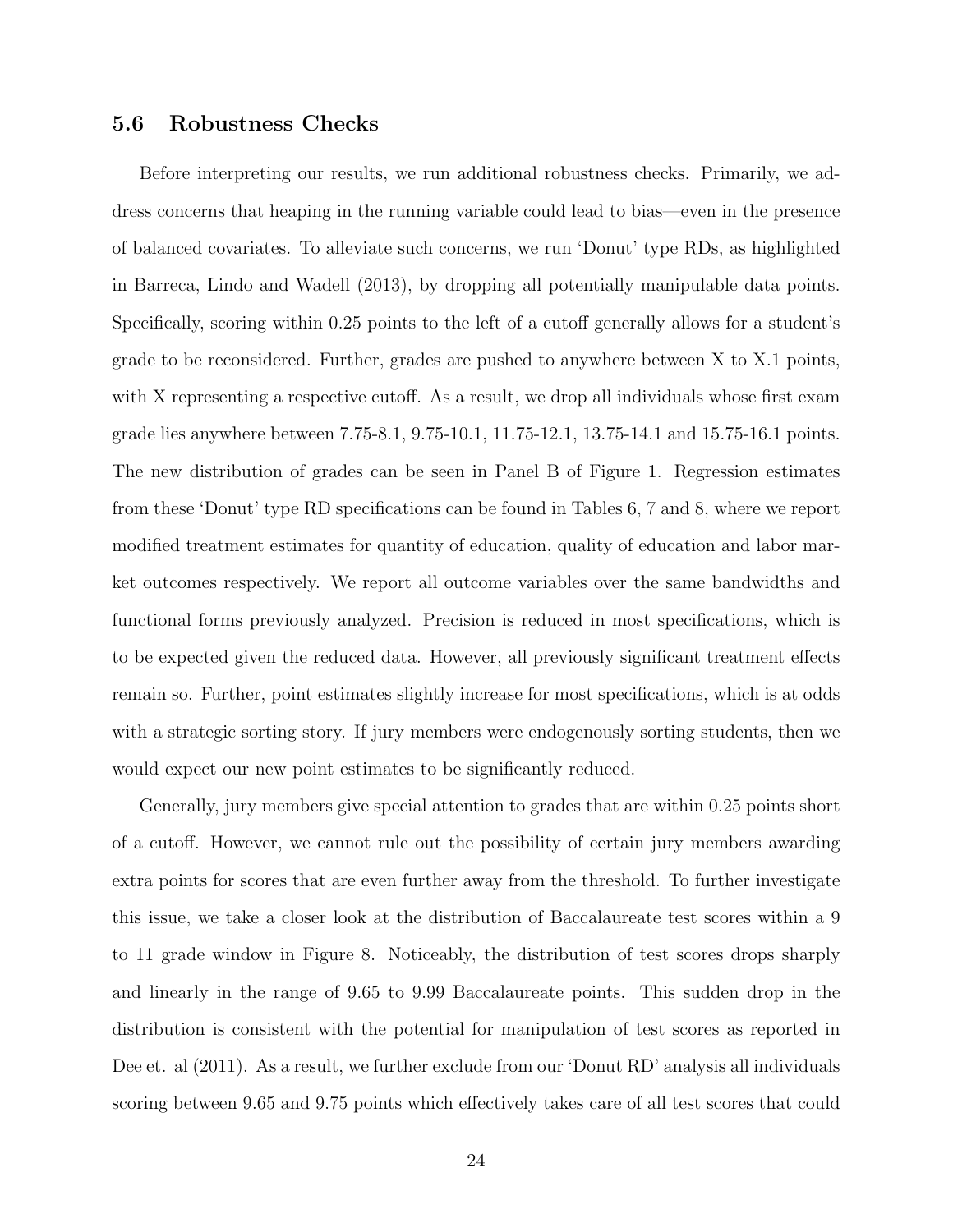potentially be manipulated. We then reestimate all treatment effects. These results are also reported in Tables 6, 7 and 8. Precision is further reduced in most specifications. Nonetheless, all previously significant effects remain so. Altogether, the results from both Donut RD specifications reject a strategic sorting hypothesis and are in line with our main results and conclusions.

Finally, we check for earnings discontinuities at pseudo cutoff scores around the passing threshold score. To do so, we gradually estimate treatment effects for 50 fake cutoff scores on either side of the original passing threshold. We use logged monthly earnings as the outcome variable in this placebo test. Results indicate that the cutoff score of 10 provides for the largest and most significant discontinuity. Figure A5 of the appendix summarizes these findings by graphing t-statistics for these various placebo cutoff scores. The estimated t-statistic at the zero cutoff score represents the original one, with all others being placebo statistics for fake cutoff treatments relative to the original.<sup>24</sup> All significant estimates are highlighted in the graph with a large red filled circle. We observe only 2 significant treatment effects out of a possible 100. We conclude that no other important cutoff value (8 ,12, 14, 16) has a significant effect on earnings except for the original high stakes passing cutoff of 10. These results also provide further evidence on the importance of passing the Baccalaureate exam from the first round and the significant earnings premium that this induced variation leads to.

### 6 Discussion

### 6.1 Interpreting the documented labor market premium

We interpret our results as intent to treat effects whereby increased access to higher quality schooling results in a 13.6 percent earnings premium. We do so after ruling out other

<sup>&</sup>lt;sup>24</sup>Each open circle represents the t-statistic from a local linear regression of bandwidth =  $1.5$  Baccalaureate points.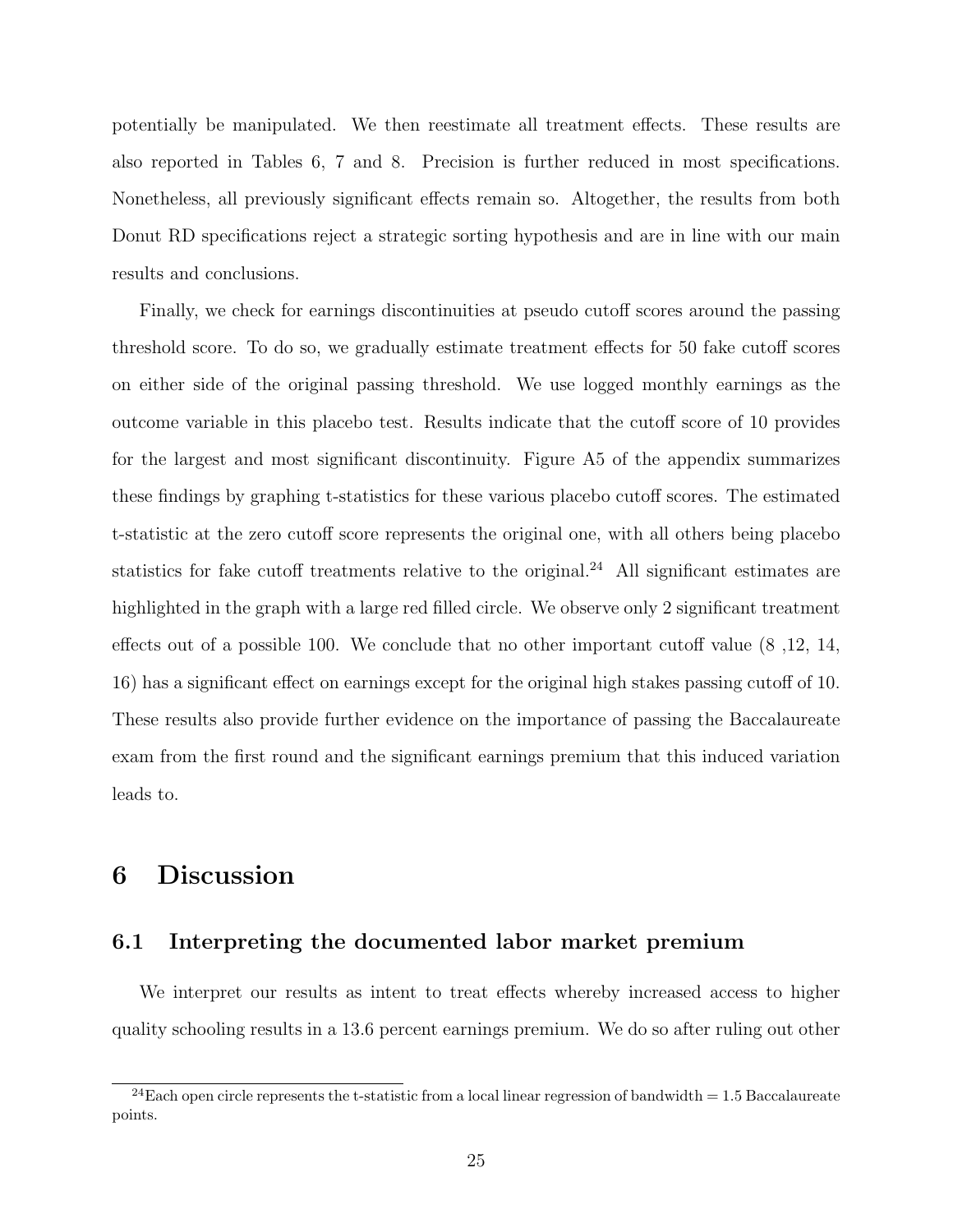potential channels through which marginally passing the Baccalaureate exam on the first round could affect earnings. First, we show that there is no impact on the likelihood of ever being awarded the Baccalaureate degree. This is not surprising as students are required to hold the degree if they wish to enroll in postsecondary education. Furthermore, students who want to enter the labor force immediately after secondary school could use the baccalaureate degree as a signal of their ability to potential employers. Therefore, students are incentivized to retake the exam until they are awarded the degree. This is in line with recent evidence which finds that exit exams don't cause increased high school dropout rates (Clark and See, 2011). Second, we find that threshold-crossing has no impact on the likelihood of obtaining a post-baccalaureate degree nor on the years of postsecondary education. These results are expected given the vast number of non selective universities and majors in France whose only requirement for admission is holding the Baccalaureate degree.

Another factor that can affect the interpretation of our estimates is that the documented increase in earnings could be driven by employers who use passing on the first round as a signal of productivity. To alleviate such concerns, we focus on a segment of the population who have chosen not to attend college.<sup>25</sup> If employers are using the first round of the Baccalaureate exam as a signal of productivity, then we would expect the signal to be most pronounced for this segment of the population. Appendix Figure A6 shows that there is no threshold crossing effect on earnings for this subpopulation. While the estimate is not precise due to small sample issues, it is still comforting to see that there is no discernible discontinuity at the cutoff.<sup>26</sup> Furthermore, it is unlikely that employers are able to distinguish students who marginally passed and marginally failed the first round exams.

A final concern is that age of Baccalaureate or post Baccalaureate graduation is lower for marginal passers. In this case, at least part of the observed earnings premium might be explained by work experience. While we cannot reject the existence of a threshold crossing

<sup>&</sup>lt;sup>25</sup>We have previously shown that there is no discontinuity in college attendance which is why we are not too wary about conditioning on non-college attendance.

<sup>&</sup>lt;sup>26</sup>We use a quadratic polynomial regression because there is insufficient data to run meaningful local linear regressions.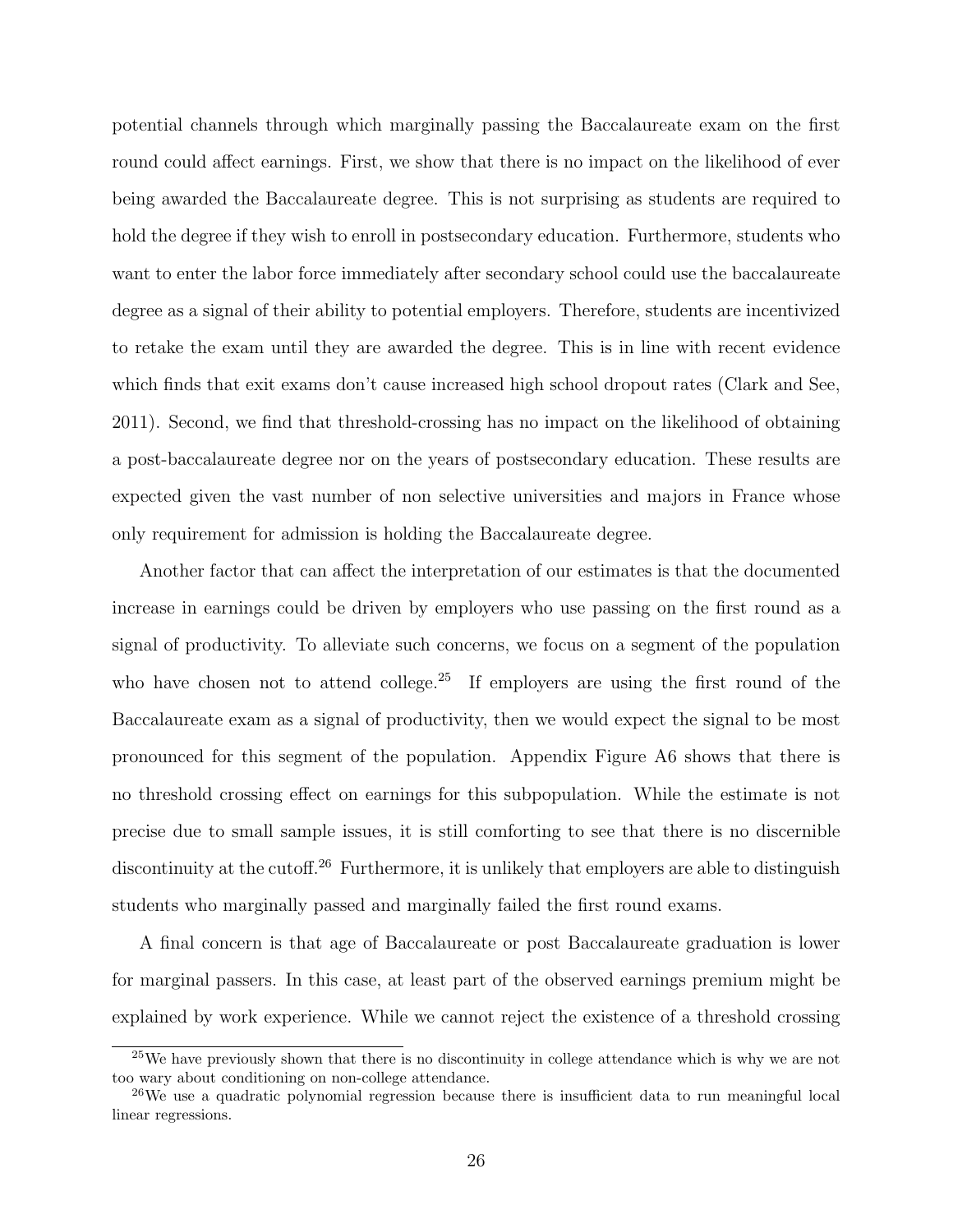effect on age of post baccalaureate graduation, the results indicate that marginally passing from the first attempt potentially increases the age at graduation. This would cause us to understate the earnings estimate, in so far as work experience is positively correlated with earnings. The results are not surprising given that some STEM majors require more time to complete in France. For example, engineering degrees are awarded after five years in higher education, as opposed to three years for most other degrees. Finally, for age at Baccalaureate receipt, Appendix figure A7 reveals no significant treatment effect.

### 6.2 Returns to STEM education?

Although it would be interesting to examine the effects for different subgroups of students, our sample size does not allow us to run a thorough heterogeneity analysis.

We do however investigate the impacts for students from lower socioeconomic backgrounds. This allows us to present suggestive evidence on the earnings premium of pursuing a STEM degree, holding quality of university constant. Specifically, we look at a subpopulation of students whose quality of schooling is likely to differ in only one dimension. In fact, students from lower socioeconomic backgrounds may be less likely to attend higher quality institutions. This seems plausible as the default choice of education in France is to attend the public university that is closest to the area of residence. These universities are not always of the highest quality and are a less expensive option for lower earning families, in terms of housing and transportation. Further, the possibility of pursuing a STEM degree at a lower quality university is higher than it would be at a better quality one. The results from Table 9 are consistent with this idea. Our preferred specification in column 3 suggests that students from low socioeconomic backgrounds are not attending better universities. However, they are 26.4 percentage point more likely to pursue a STEM degree.<sup>27</sup> We also estimate an 11.4 percent earnings premium for this subgroup of students. If we were to believe that no other changes were happening at the threshold, then rescaling the reduced form wage

<sup>&</sup>lt;sup>27</sup>We do not provide any figures for these results as the smaller samples leads to the under-smoothing of mean plots.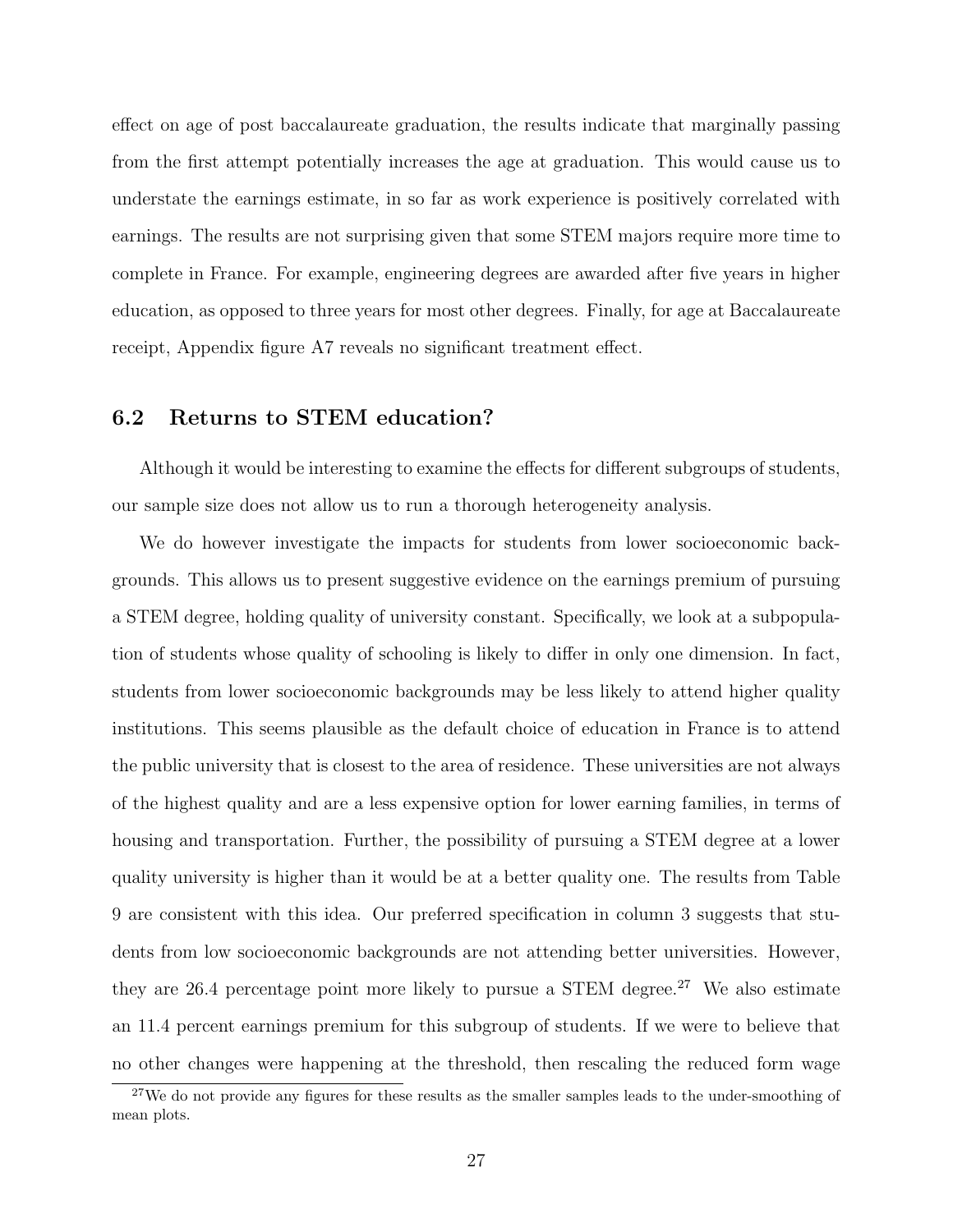estimate by the documented increase in the likelihood of pursuing a STEM major suggests a 43 percent return to pursuing a STEM designated major for students of low socioeconomic backgrounds.<sup>28</sup>

# 6.3 How does passing from the first round affect quality of higher education?

In this paper, we find that marginally passing the French Baccalaureate exam on the first attempt leads to an increase in quality of post secondary education as well as future earnings. We present three possible explanations for the observed increase in schooling quality.

First, universities could perceive the timing of degree receipt as a signal of student ability which would then factor into admissions decisions. This is reinforced by the fact that the second round of exams have lower standards for passing and are often deemed unreliable (see Buchaillat et al., 2011). Most public universities in France are not selective but they are capacity constrained. Back in 2002, they were required to give priority in their admissions to students residing in the same area. Other students usually enrolled on a "first come, first serve" basis. However, in a recent report, the National Union of Students in France (L'Union Nationale des Etudiants de France) found that some universities were using the results from the Baccalaureate exam to select students into majors that are in high demand. Thus, we cannot rule out selection by universities as a channel through which marginally failing the first round affects the quality of higher education.

Second, the documented impact of threshold crossing on higher education quality could be due to a discouragement effect. Marginally failing students may be discouraged by their results, making them more susceptible to impulsive educational decisions such as enrolling in lower quality universities or non-STEM majors. This discouragement effect has been previously documented in the literature by looking at whether exit exams induce increased

 $^{28}$ It should be noted that this is only suggestive evidence as the threshold crossing effect on quality of university is not very precise.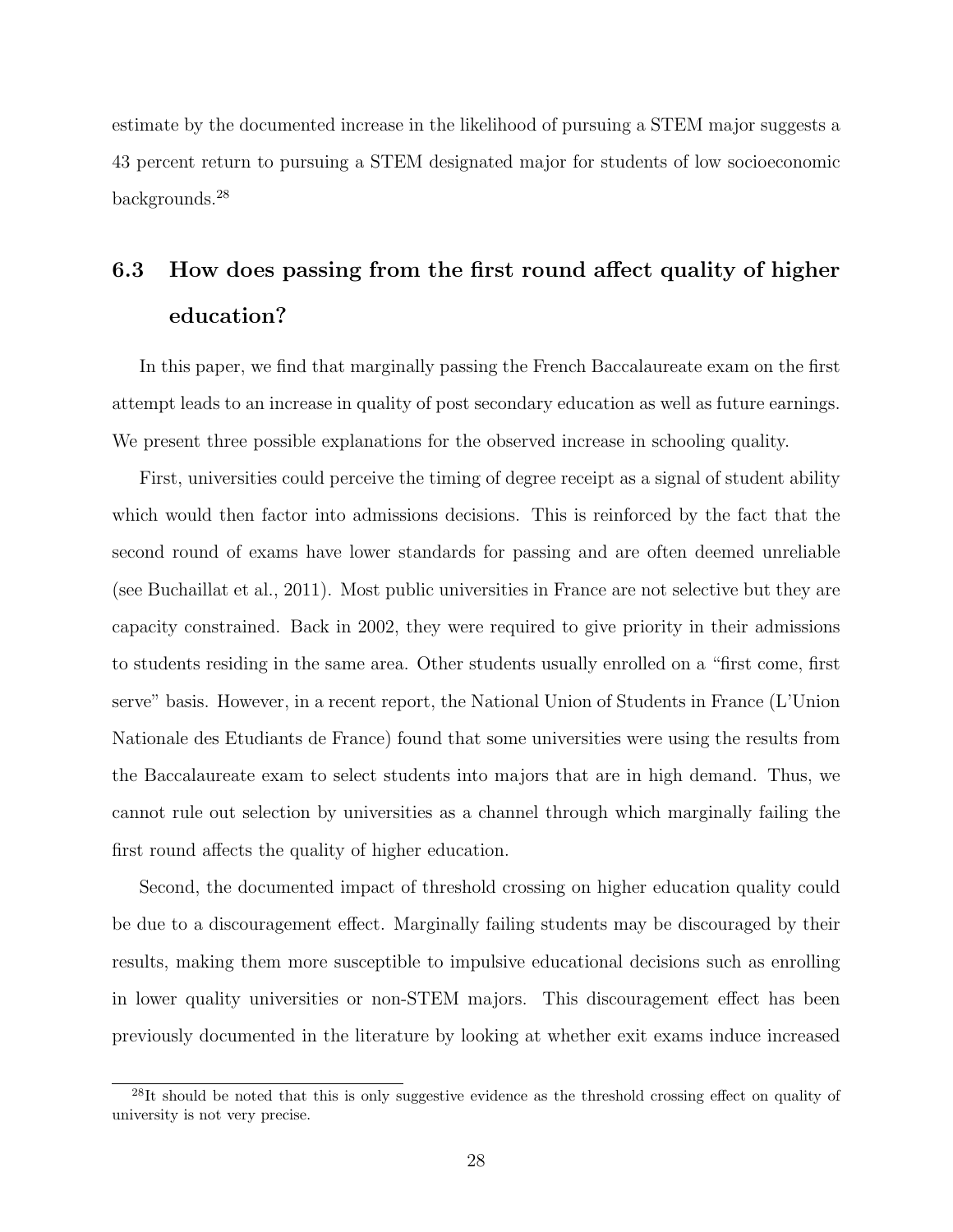high school dropout rates, with the results being mixed (Martorell, 2004; Arshan et al., 2010; Ou, 2010; Papay, 2010; Clark and See, 2011).

Third, students who sat for the second round of exams could have been at a disadvantage because universities admitted students on a "first come, first serve" basis. The results of the second round of exams were announced a week after the results of the first round. While this might seem like a short period of time, this extra week could still be an important advantage for those who wish to enroll in the university/major combinations that are in high demand. For instance, our education survey asks students whether they are content with the field they are pursuing and the reason they didn't enroll in the major of their choice. Amongst those who failed the first round, 11.88% said that they were too late in enrolling in their first choice of major. This number is only 4.88% for students who passed the first round exams.

### 6.4 How does quality of higher education affect earnings?

The two classical channels through which quality of higher education can affect earnings are human capital formation and signaling. Our measure of university quality is the average performance of peers in secondary school. Better peers can affect future earnings through both signaling (i.e. better peers attend better institutions) and human capital accumulation. One test of the signaling channel would be to look at whether the earnings effect decreases with age (Hoekstra, 2009). Our data only allows us to observe detailed labor market outcomes between the ages of 27 to 29.<sup>29</sup> Thus, we are unable to perform this test.

Another possible explanation for the earnings effect, that would favor the human capital channel, is that students who are marginally above the cutoff attend university/major combinations that have more resources. Most universities in France are public and receive most of their funding from the governement. Nonetheless, spending per student is different across

 $29$ Even though we observe labor market outcomes for years prior to this, detailed earnings data is only available for the last two years of the survey.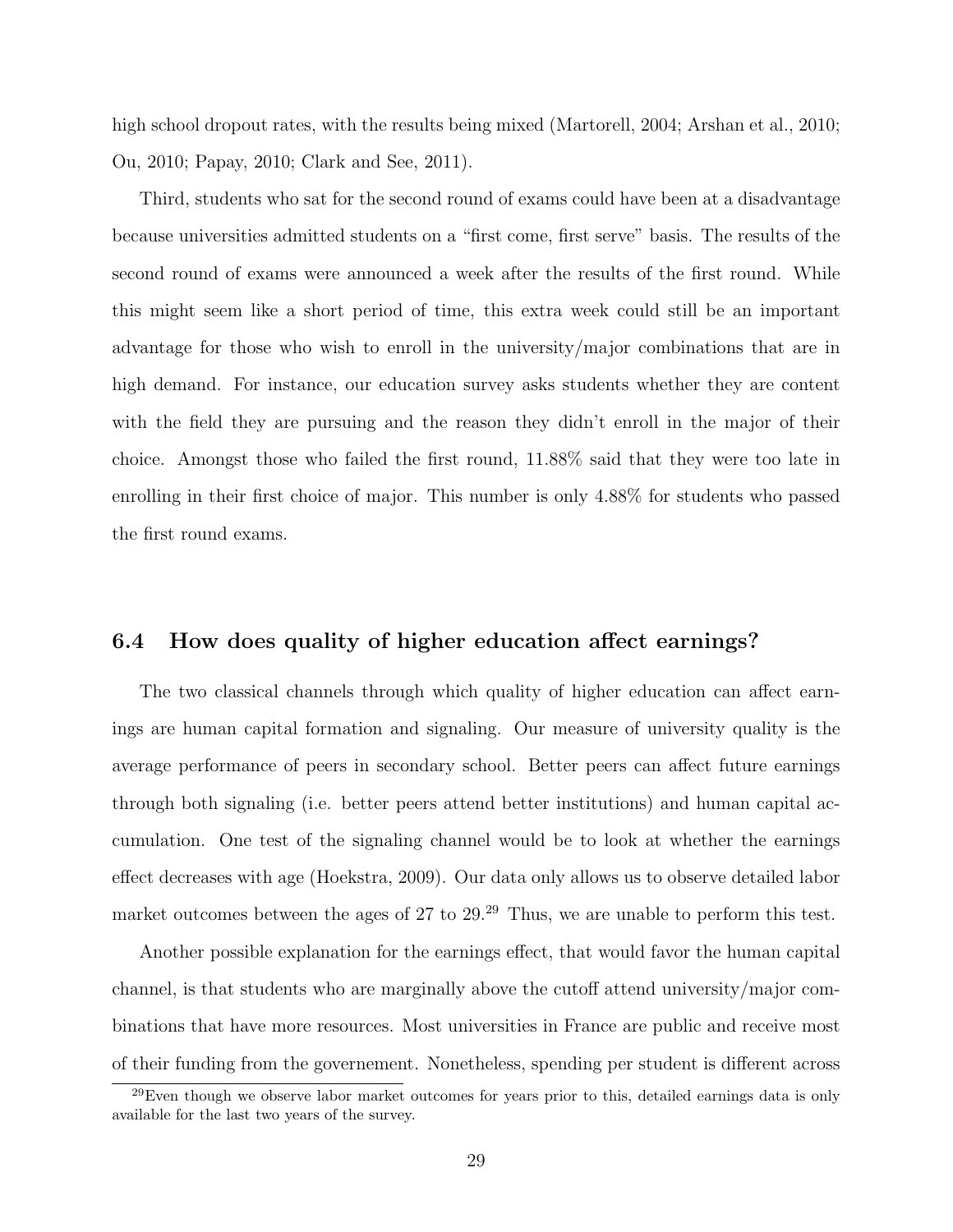institutions. For example, universities spent, on average, 6,500 euros per student in 2000. This number is 8,600 euros in higher technical institutes. Students in engineering schools and preparatory classes for the "Grandes Ecoles" benefited from 11,500 and 12,600 euros respectively.<sup>30</sup> While students around the cutoff do not usually attend preparatory classes for the "Grandes Ecoles", there is still some heterogeneity in spending across different university/major combinations. Unfortunately, detailed data on spending per university is not available for the period of our study.<sup>31</sup> Therefore, we are unable to test whether higher quality universities and majors affect earnings through providing students with better resources.

### 7 Conclusion

This paper estimates the labor market gains to higher quality postsecondary education for academically marginal students. We use a regression discontinuity design that compares individuals who marginally pass and fail the French Baccalaureate exam on the first attempt. Specifically, we find that marginally passing increases the likelihood of attending a higher quality university and a STEM major by 15.3 and 15.9 percentage points respectively. Future earnings are also increased by 13.6 percent for marginal passers but we find no effect on employment. We find no impact on the likelihood of graduating from secondary school or college nor on years of postsecondary education. We interpret our results as intent to treat effects whereby increased access to higher quality postsecondary education results in a 13.6 percent earnings premium for 27 to 29 year olds in France.

Our results have significant policy implications. First, while it remains an open question as to the extent to which our results apply to other settings, they suggest that academically marginal students benefit from higher quality postsecondary education in a significant way. From a policy perspective, this indicates that there are potential gains from increasing

<sup>30</sup>Source: [http://www.ladocumentationfrancaise.fr/var/storage/rapports-publics/034000148/](http://www.ladocumentationfrancaise.fr/var/storage/rapports-publics/034000148/0000.pdf) [0000.pdf](http://www.ladocumentationfrancaise.fr/var/storage/rapports-publics/034000148/0000.pdf)

 $31$ This data was made available starting 2009. However, the algorithm used to allocate resources to universities also changed. As a result, it would misleading to use recent data on spending per university.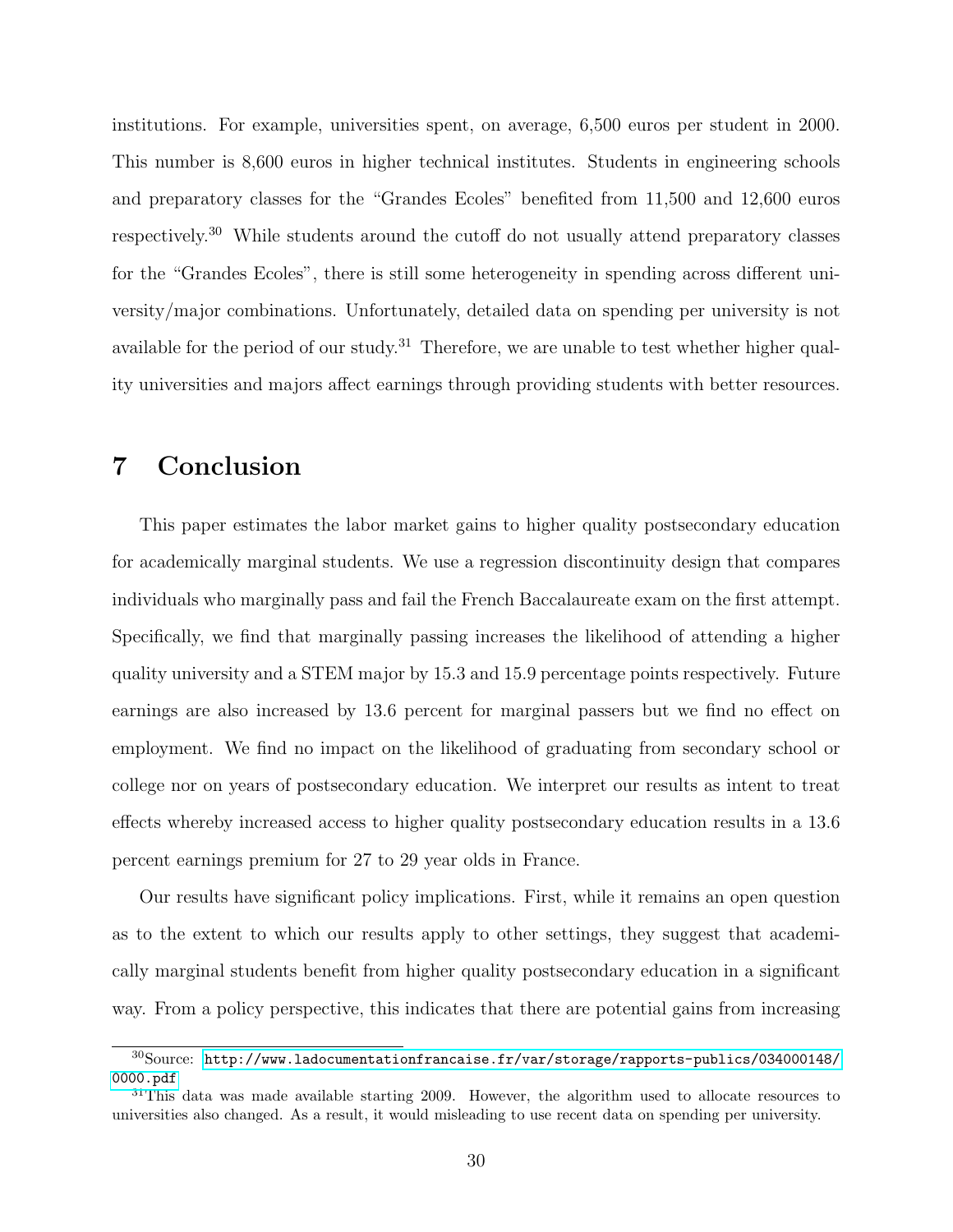marginal students' access to better universities and STEM majors. Second, while we find that students who marginally fail the Baccalaureate are not discouraged from entering higher education or graduating college, our results suggest that there exist substantial costs associated with exit exams that have not yet been considered. Exit exams may restrict access to higher quality postsecondary education which in turn can have a significant impact on earnings. These costs should be considered in the current debate over the use of exit exams in the United States.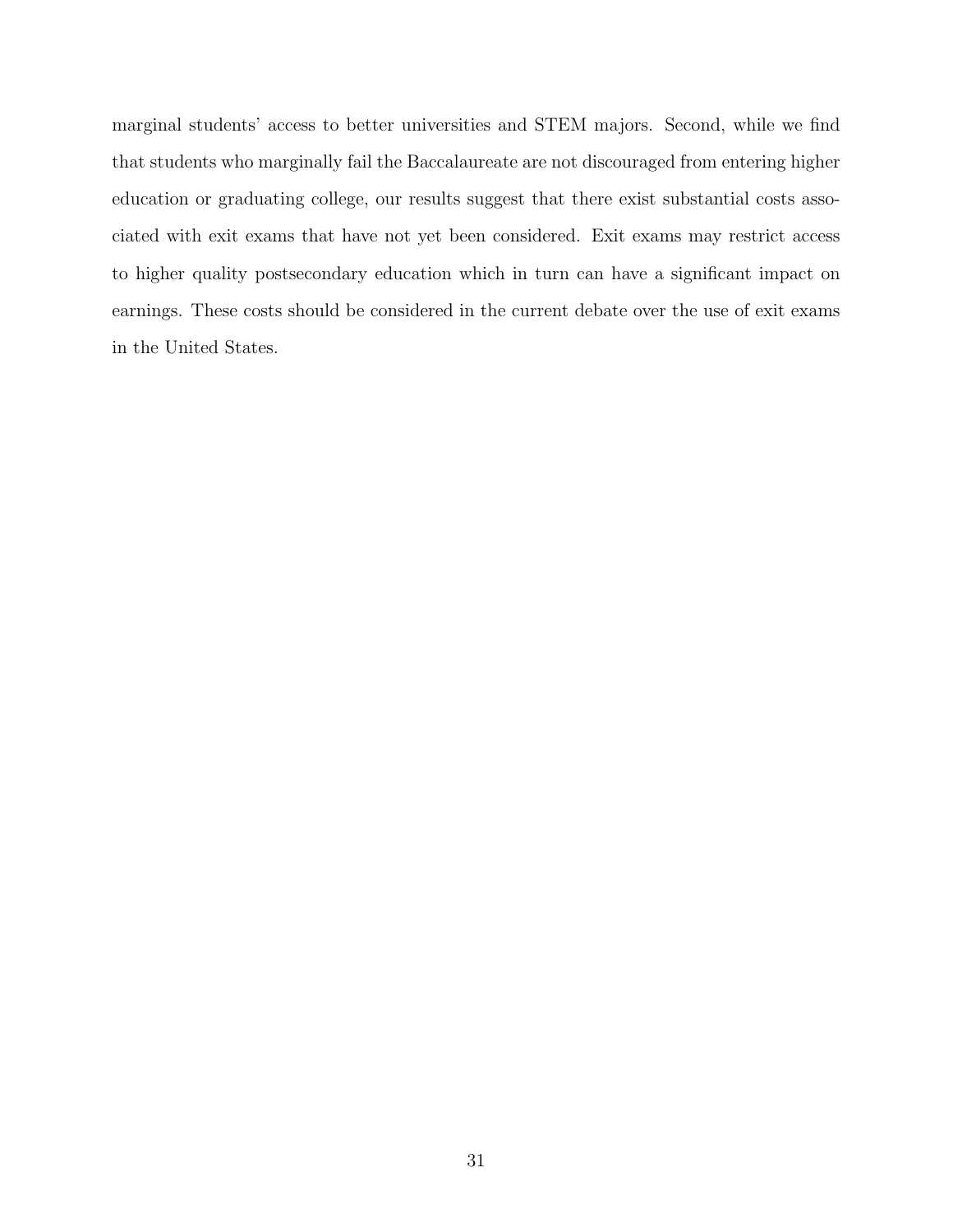### References

Altonji, J.G., Blom, E, Costas, M., 2012. Heterogeneity in Human Capital Investments: High school Curriculum, College Major, and Careers. Annual Review of Economics 4 (1): 185-223.

Andrews, R.J., Li, J., Lovenheim, M.F., 2012. Quantile Treatment Effects of College Quality on Earnings: Evidence from Administrative Data in Texas. NBER Working Paper 18068.

Arshan, N., Atterberry, A., Kurlaender, M., Reardon, S.F., 2010. Effects of Failing a High School Exit Exam on Course Taking, Achievement, Persistence, and Graduation. Educational Evaluation and Policy Analysis 32 (4): 498-520.

Barreca, A.I., Guldi, M., Lindo, J.M., Waddell, J.R., 2011. Saving babies? Revisiting the effect of very low birth weight classification. The Quarterly Journal of Economics 126 (4): 2117-2123.

Barreca, A.I., Lindo, J.M., Waddell, J.R., 2011. Heaping-induced bias in regressiondiscontinuity designs. NBER Working Paper 17408.

Black, D.A., Smith, J.A., 2004. How robust is the evidence on the effects of college quality? Evidence from matching. Journal of Econometrics 121 (1): 99-124.

Black, D.A., Smith, J.A., 2006. Estimating the Returns to College Quality with Multiple Proxies for Quality. Journal of Labor Economics 24 (3): 701-728.

Brewer, D., Eide, E., Ehrenberg, R., 1999. Does it Pay to Attend an Elite Private College? Cross-Cohort Evidence on the Effects of College Type on Earnings. Journal of Human Resources 34 (1): 104-123.

Buchaillat, M., Fort, M., Gauthier, R.F., Olivier, M., Steiner, R., Mathias, P., Kesler, S., 2011. Propositions pour une évolution du baccalauréat. Rapport de l'inspection générale de l'éducation nationale No 2011-117.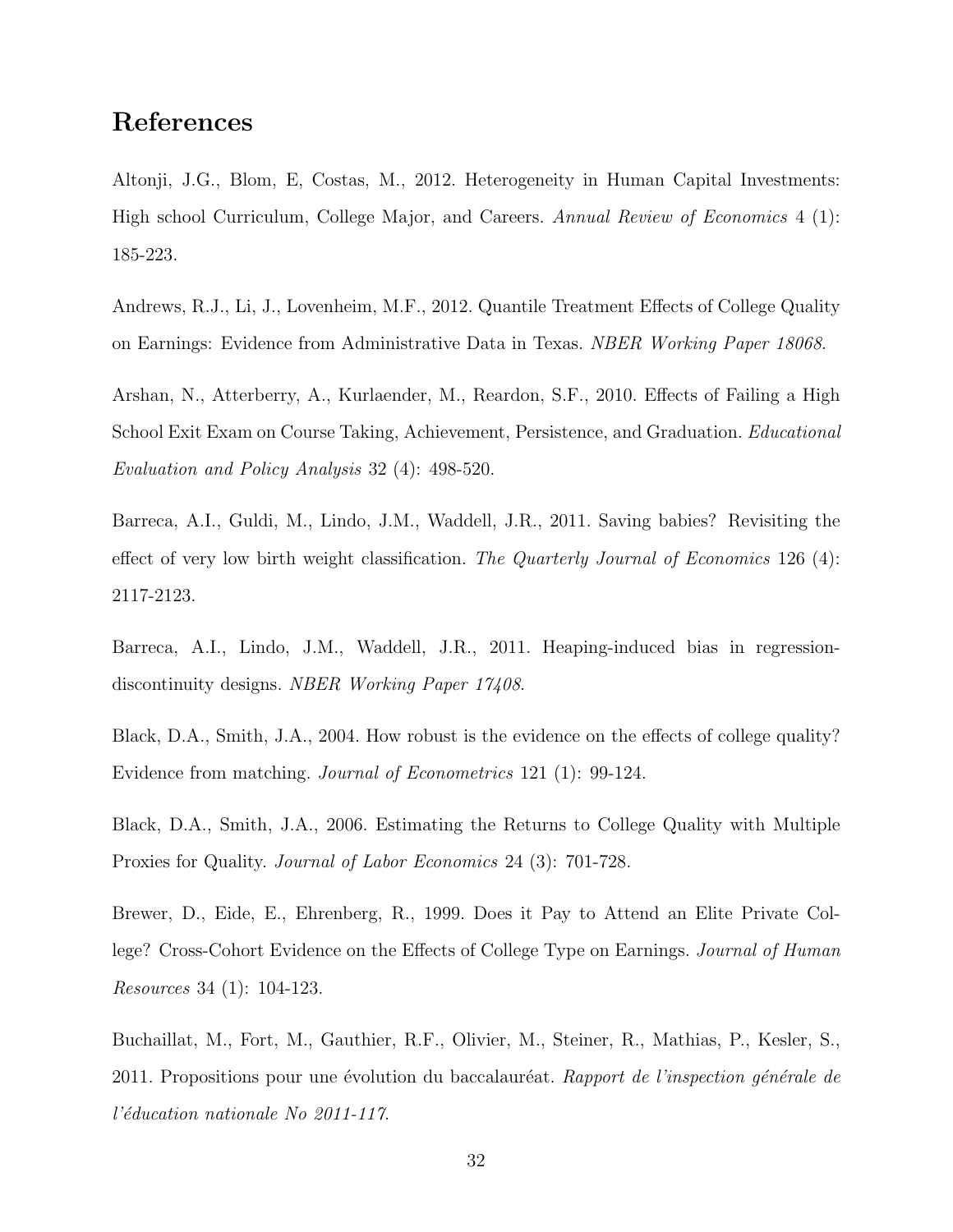Calonico, S., Cattaneo, M,D., Titiunik, R., 2014. Robust Nonparametric Confidence Intervals for Regression-Discontinuity Designs. Econometrica 82 (6): 2295-2326.

Chiang, H., 2009. How accountability pressure on failing schools affects student achievement. Journal of Public Economics 93 (9): 1045-1057.

Clark, D., Martorell, P., 2014. The Signaling Value of a High School Diploma. Journal of Political Economy 122 (2): 282-318.

Clark, D., See, E., 2011. The impact of tougher education standards: Evidence from Florida. Economics of Education Review 30 (6): 1123-1135.

Dale, S.B., Krueger, A.B., 2002. Estimating the payoff to attending a more selective college: An application of selection on observables and unobservables. The Quarterly Journal of Economics 17 (4): 1491-1527.

Dale, S.B., Krueger, A.B., 2014. Estimating the return to college selectivity over the career using administrative earnings data. Journal of Human Resources 49 (2): 323-358.

Dee, T.S., Jacob, B.A., Rockoff, J.E., McCrary, J., 2011. Rules and discretion in the evaluation of students and schools: The case of the New York regents examinations. Columbia Business School Research Paper.

Ehrenberg, R.D., 2010. The Economics of Tuition and Fees in American higher Education, in The International Encyclopedia of Education, 3rd Edition, (Oxford: Elsevier).

Enquête sur l'entrée dans la vie adulte des élèves entrés en 6ème en 1995 (EVA) - 2005-2011 - (2011) [fichier électronique], INSEE [producteur], Centre Maurice Halbwachs (CMH) [diffuseur].

Figlio, D.N., Rouse, C.E., 2006. Do accountability and voucher threats improve lowperforming schools? Journal of Public Economics 90 (1): 239-255.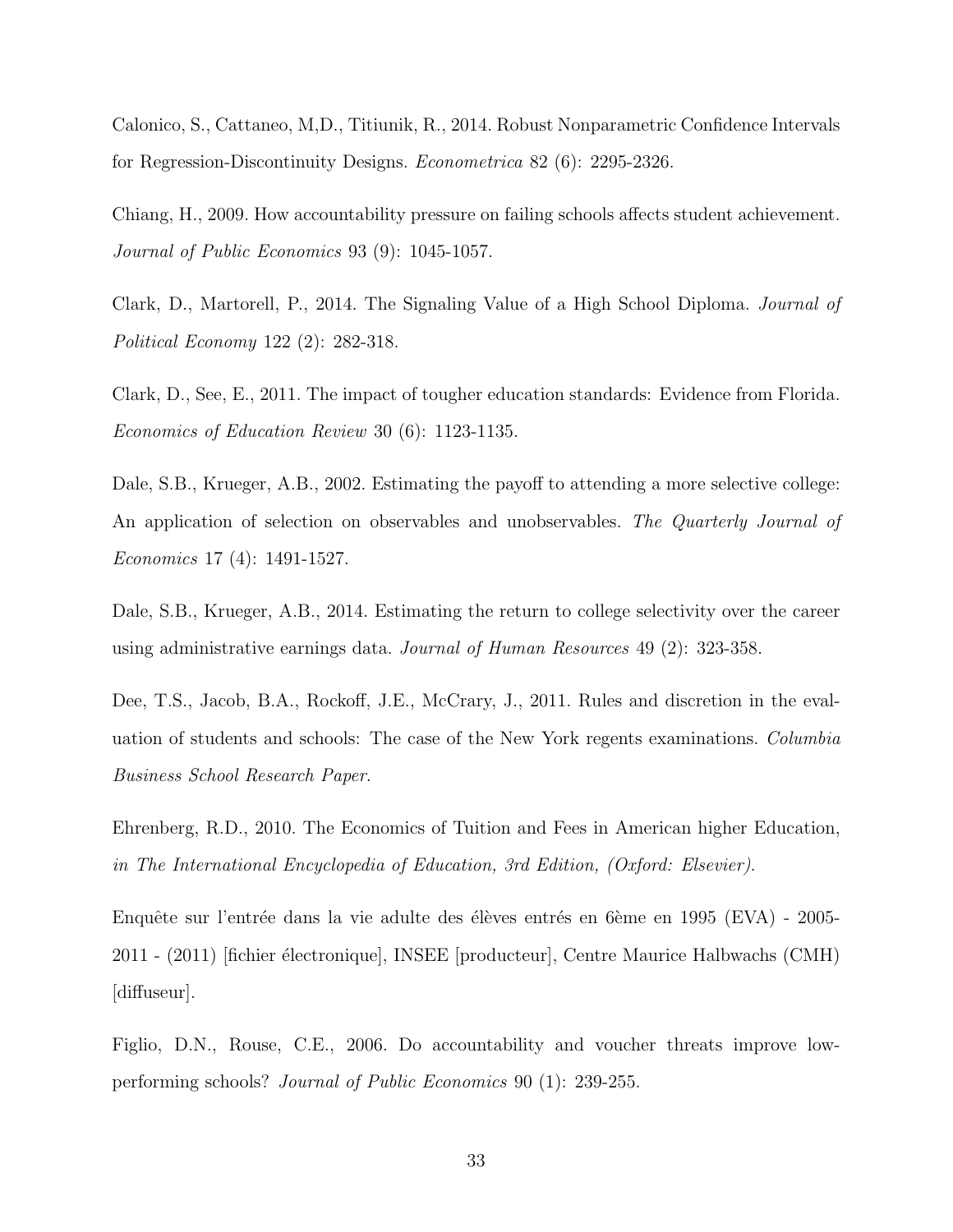Goodman, J., Hurwitz, M., Smith, J., 2014. College access, intial college choice and degree completion. Harvard Kennedy School Faculty Research Working Paper Series 14-030.

Hamermesh, D.S., Donald, S.G., 2008. The effect of college curriculum on earnings: An affinity identifier for non-ignorable non-response bias. Journal of Econometrics 144 (2): 479- 491.

Hastings, J.S., Neilson, C.A., Zimmerman, S.D., 2013. Are some degrees worth more than others? Evidence from college admission cutoffs in Chile. NBER Working Paper 19241.

Hoekstra, M., 2009. The Effect of Attending the Flagship State University on Earnings: A Discontinuity-Based Approach. The Review of Economics and Statistics 91 (4), 717-24.

Imbens, G.W., Lemieux, T., 2008. Regression discontinuity designs: A guide to practice. Journal of Econometrics 142 (2), 615-35.

Jacob, B.A., 2005. Accountability, incentives and behavior: the impact of high-stakes testing in the Chicago Public Schools. Journal of Public Economics 89 (5): 761-796.

Jacob, B.A., Levitt, S.D., 2003. Rotten Apples: An Investigation of the Prevalence and Predictors of Teacher Cheating. The Quarterly Journal of Economics 118 (3): 843-877.

Kirkebøen, L., Leuven, E., Mogstad, M., 2014. Field of Study, Earnings, and Self-Selection. NBER Working Paper 20816.

Langdon, D., McKittrick, G., Beede, D., Khan, B., Doms, M., 2011. STEM: Good Jobs Now and for the Future. ESA Issue Brief 03-11, US Department of Commerce.

Lee, D.S, 2008. Randomized Experiments from Non-random Selection in U.S. House Elections. Journal of Econometrics 142 (2), 675-697.

Lee, D.S. Card, D. 2008. Regression discontinuity inference with specification error. *Journal* of Econometrics 142 (2), 655-674.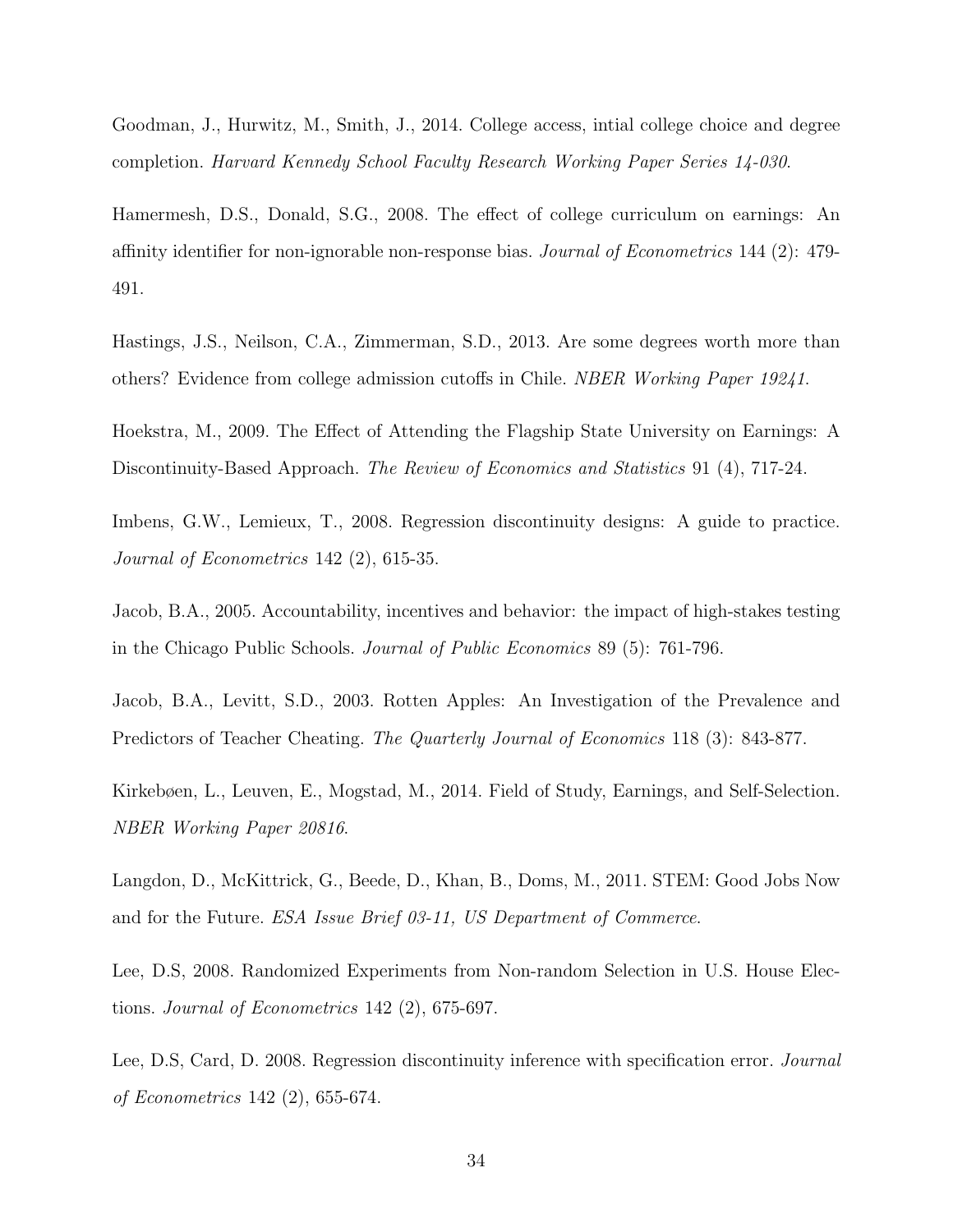Lee, D.S., Lemieux, T., 2010. Regression discontinuity designs in economics. Journal of Economic Literature 48 (2), 281-355.

Martorell, P., 2004. Do High School Graduation Exams Matter? A Regression Discontinuity Approach. UC Berkeley Manuscript.

Martorell, P., McFarlin Jr., I., 2011. Help or hindrance? The effects of college remediation on academic and labor market outcomes. The Review of Economics and Statistics 93 (2): 436-454.

McRary, J., 2008. Manipulation of the Running Variable in the Regression Discontinuity Design: A Density Test. Journal of Econometrics 142(2), 698-714.

Melguzio, T., Wolniak, C. G., 2011. The Earnings Benefits of Majoring in STEM Fields Among High Achieving Minority Students. Research in Higher Education 53 (4), 383-405.

Oreopoulos, P., Petronijevic, U., 2013. Making College Worth it: A Review of Research on the Returns to Higher Education. NBER Working Paper 19053.

Ou, D., 2010. To Leave or Not to Leave? A Regression Discontinuity Analysis of the Impact of Failing the High School Exit Exam. Economics of Education Review 29 (2), 171-186.

Panel d'élèves du second degré, recrutement 1995 - 1995-2011 - (2006) sfichier électronique], DEPP — INSEE [producteur], Centre Maurice Halbwachs (CMH) [diffuseur].

Saavedra, J., 2009. The Learning and Early Labor Market Effects of College Quality: A Regression Discontinuity Analysis. Rand Corporation Working Paper.

Spence, M., 1973. Job market signalling. The Quarterly Journal of Economics 87 (3), 355-374.

Zimmerman, S., 2014. The Returns to College Admission for Academically Marginal Students. Journal of Labor Economics 32 (4): 711-754.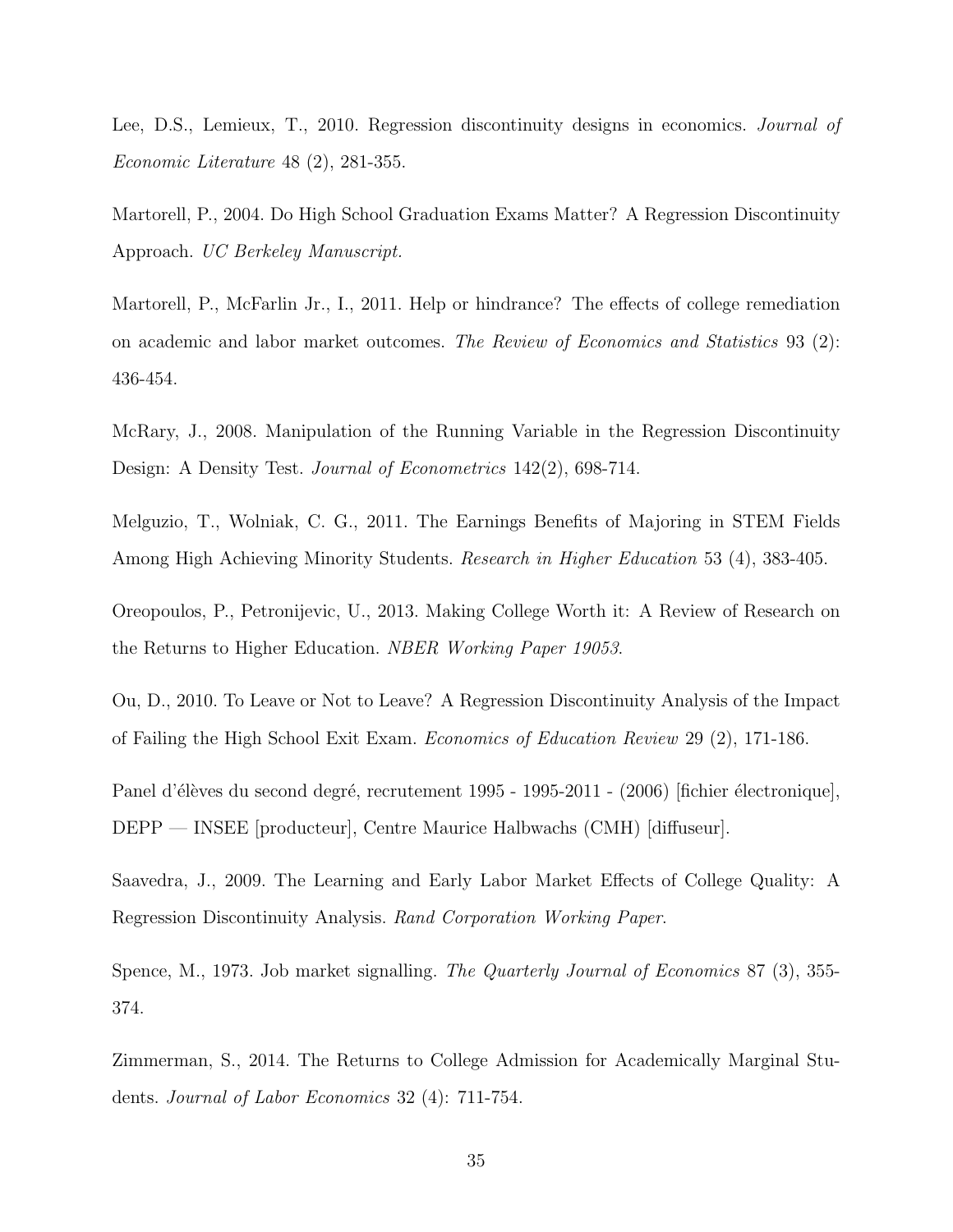# A Figures

Figure 1: Distribution of scores on the first round of the French Baccalaureate in the year 2002.





(b) Distribution of remaining students after cutting all heaped data)

Notes: Sample includes students who took the exam in the first round of the year 2002. Histograms reported with bin width of 0.05 points. Panel B drops all individuals scoring within 0.25 points to the left and 0.1 points to the right of each significant cutoff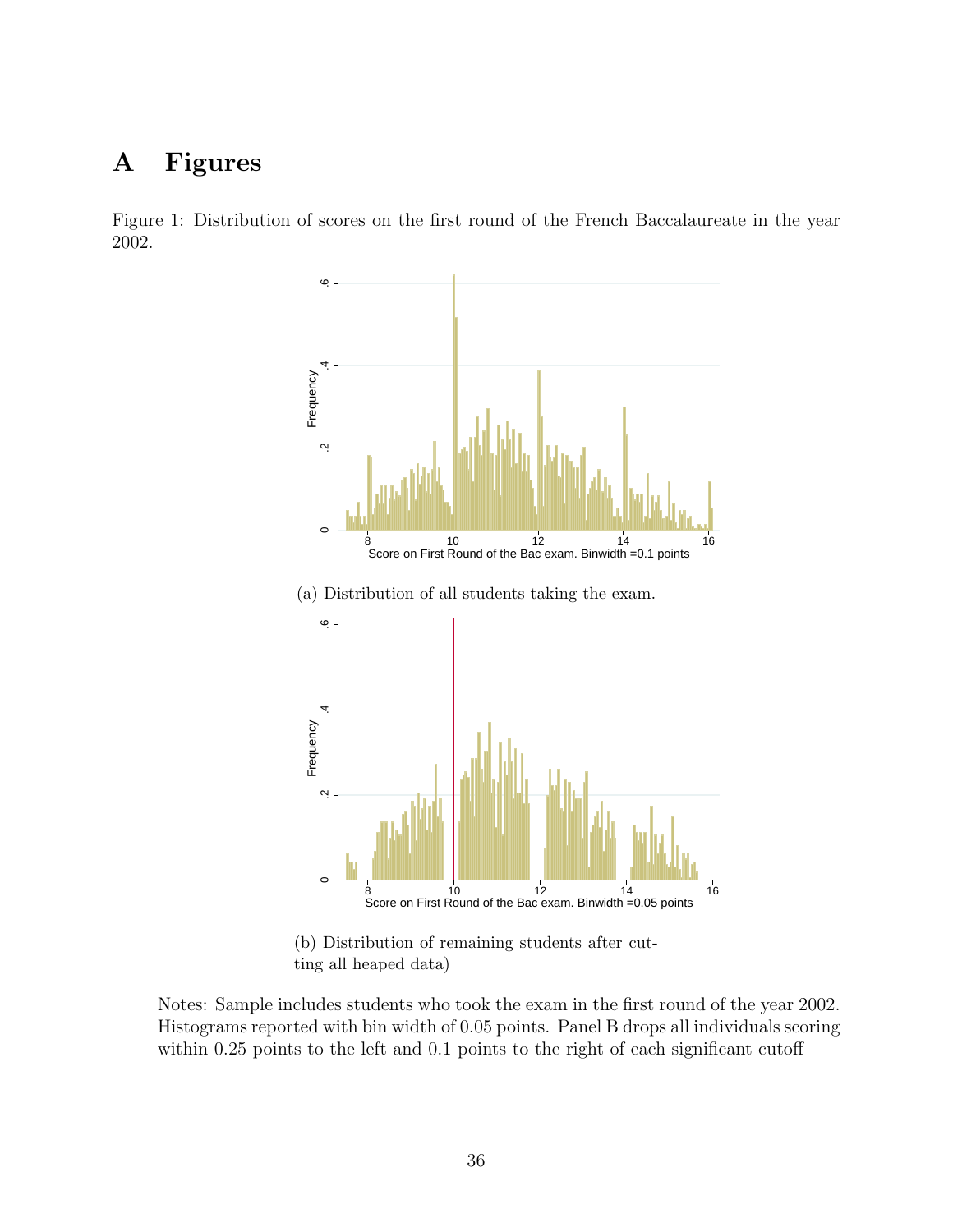

Figure 2: Testing for the smoothness of baseline characteristics

10  $\frac{1}{1}$ Brevet exam scores in grade 9

Brevet exam scores in grade 9

 $\epsilon$ 

 $\overline{5}$ 

 $\circ$ 

 $\bullet$ 

 $\begin{bmatrix} 1 \\ 1 \end{bmatrix}$ Socioeconomic background

Socioeconomic background

8.5 9 9.5 10 10.5 11 11.5 Score on the first round of the baccalaureate 0.25 points bin averages Local linear RHS fit

(b) Brevet exam scores in grade 9

Estimated Discontinuity: 0.022 (0.052)

8.5 9 9.5 10 10.5 11 11.5 Score on the first round of the baccalaureate

Estimated Discontinuity: 0.158 (0.18)

Local linear LHS fit

(a) National exam scores in French in grade 11





37

Notes: Sample includes students who took the exam in the first round of the year 2002. Robust standard errors reported in parentheses.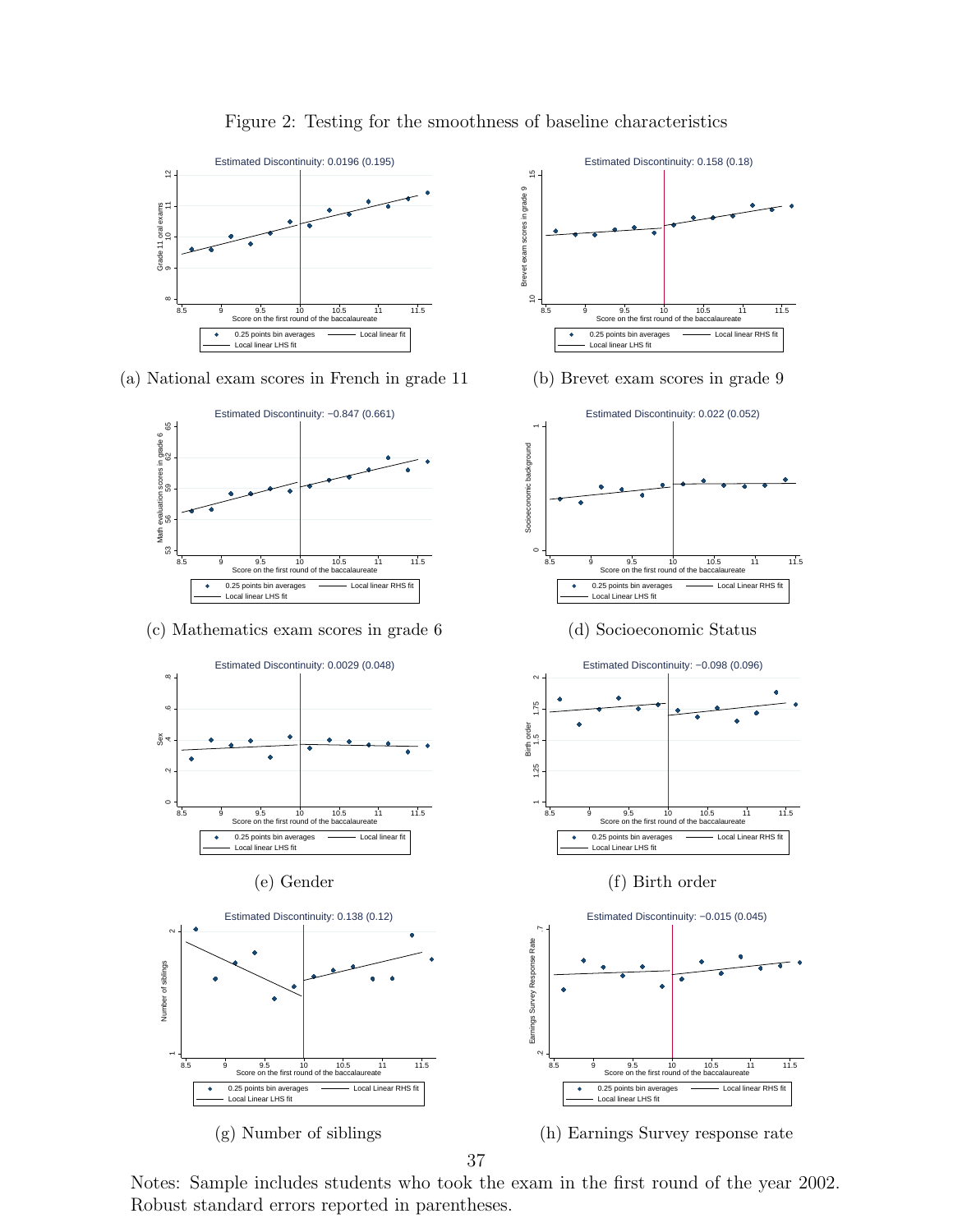

Figure 3: Predicted score based on baseline characteristics

(b) Global Quadratic

Notes: Sample includes students who took the exam in the first round of the year 2002. Robust standard errors reported in parentheses. Covariates include: Scores on the oral and written portion of the Grade 11 national French exam, Score on the Brevet exam in grade 9, mathematics scores on the grade 6 exam, socioeconomics status, number of siblings, birth order, place of residence and gender.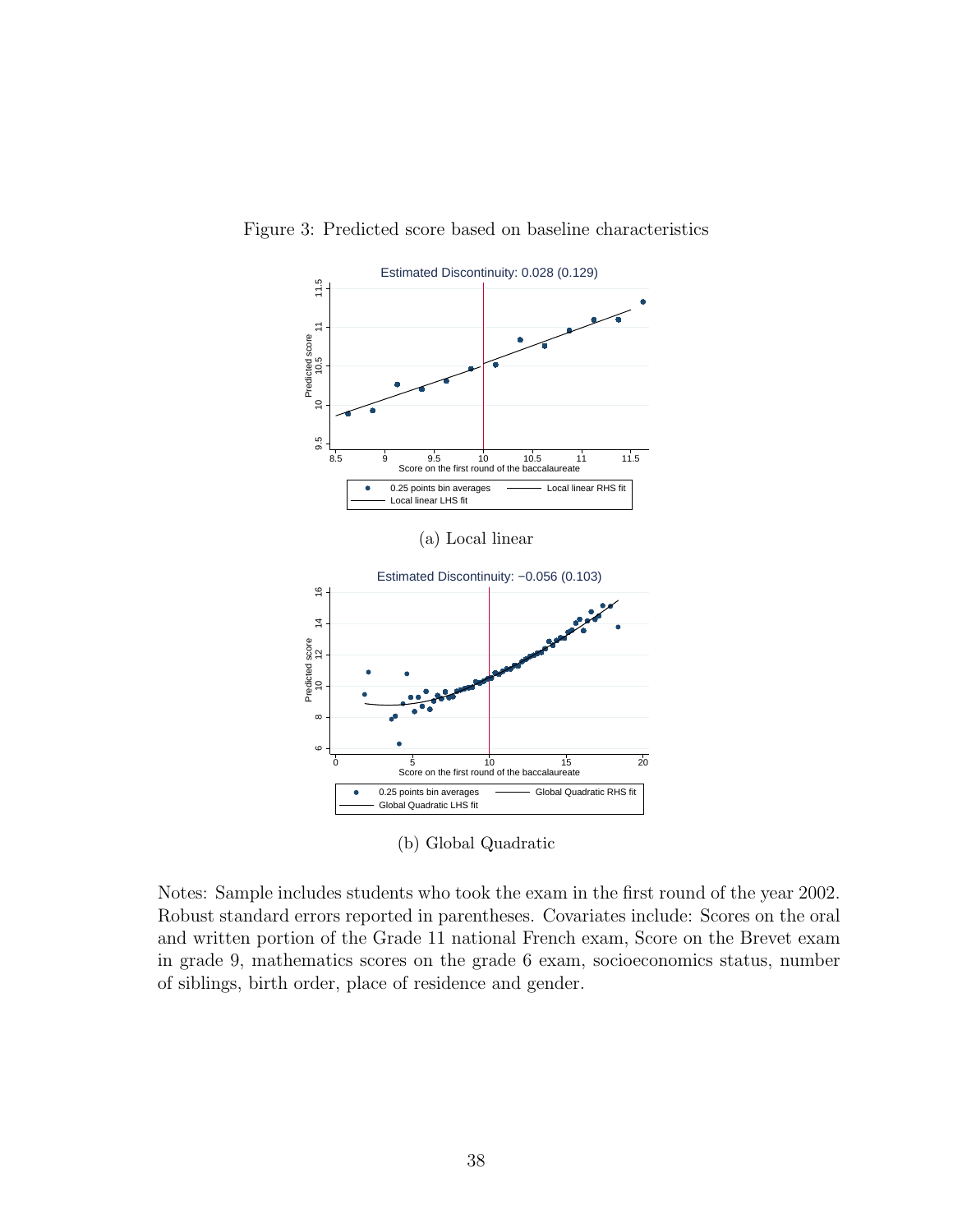Figure 4: Likelihood of passing in the first round based on first round scores of the French Baccalaureate exam (Global linear graph)



Notes: Sample includes students who took the exam in the first round of the year 2002. Robust standard errors reported in parentheses.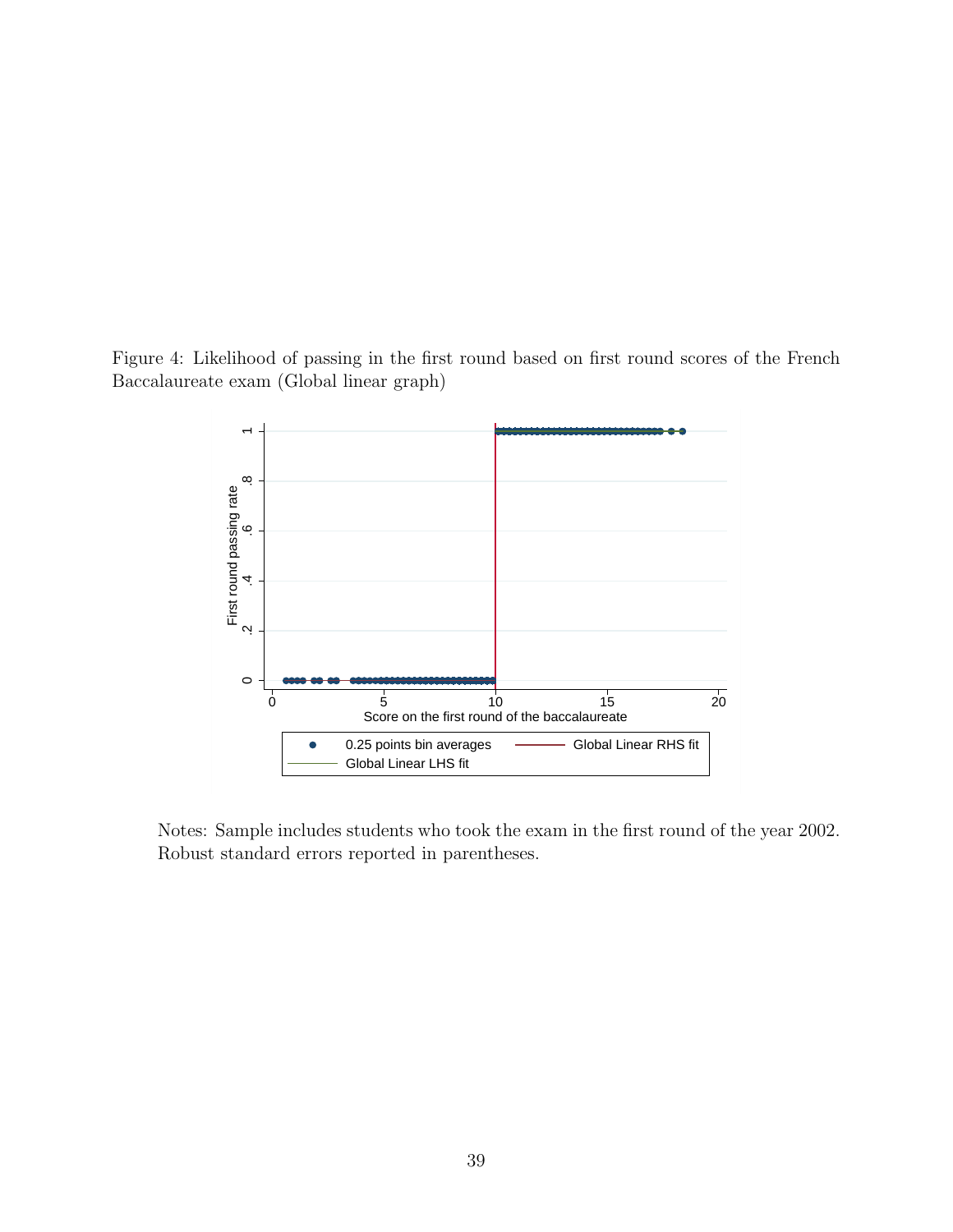

Figure 5: Quantity of education effects based on first round scores of the French Baccalaureate exam

(a) Likelihood of attaining a high school degree (b) Likelihood of attaining a Post-Baccalaureate degree



(c) Years of Post-Baccalaureate education



(d) Age at Post-Baccalaureate graduation

Notes: Sample includes students who took the French Baccalaureate in the first round of the year 2002. Robust standard errors reported in parentheses.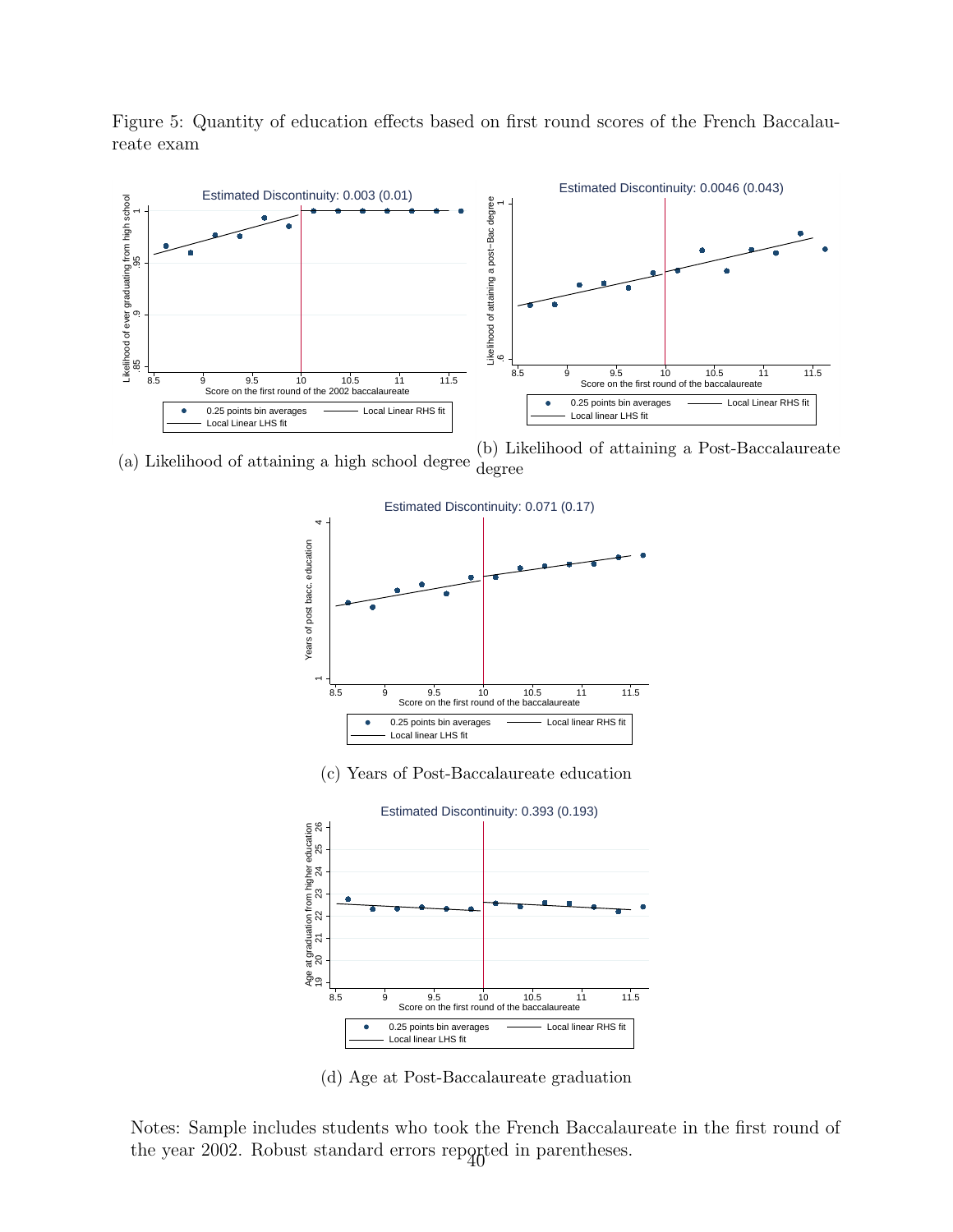

Figure 6: Quality of education effects based on first round scores of the French Baccalaureate exam

(a) Average Baccalaureate score by attended in-(b) Likelihood of attending a more selective unistitution versity



(c) Likelihood of attending STEM major

Notes: Sample includes students who took the French Baccalaureate in the first round of the year 2002. Standard errors clustered by university and reported in parentheses (Robust standard errors used for STEM estimates).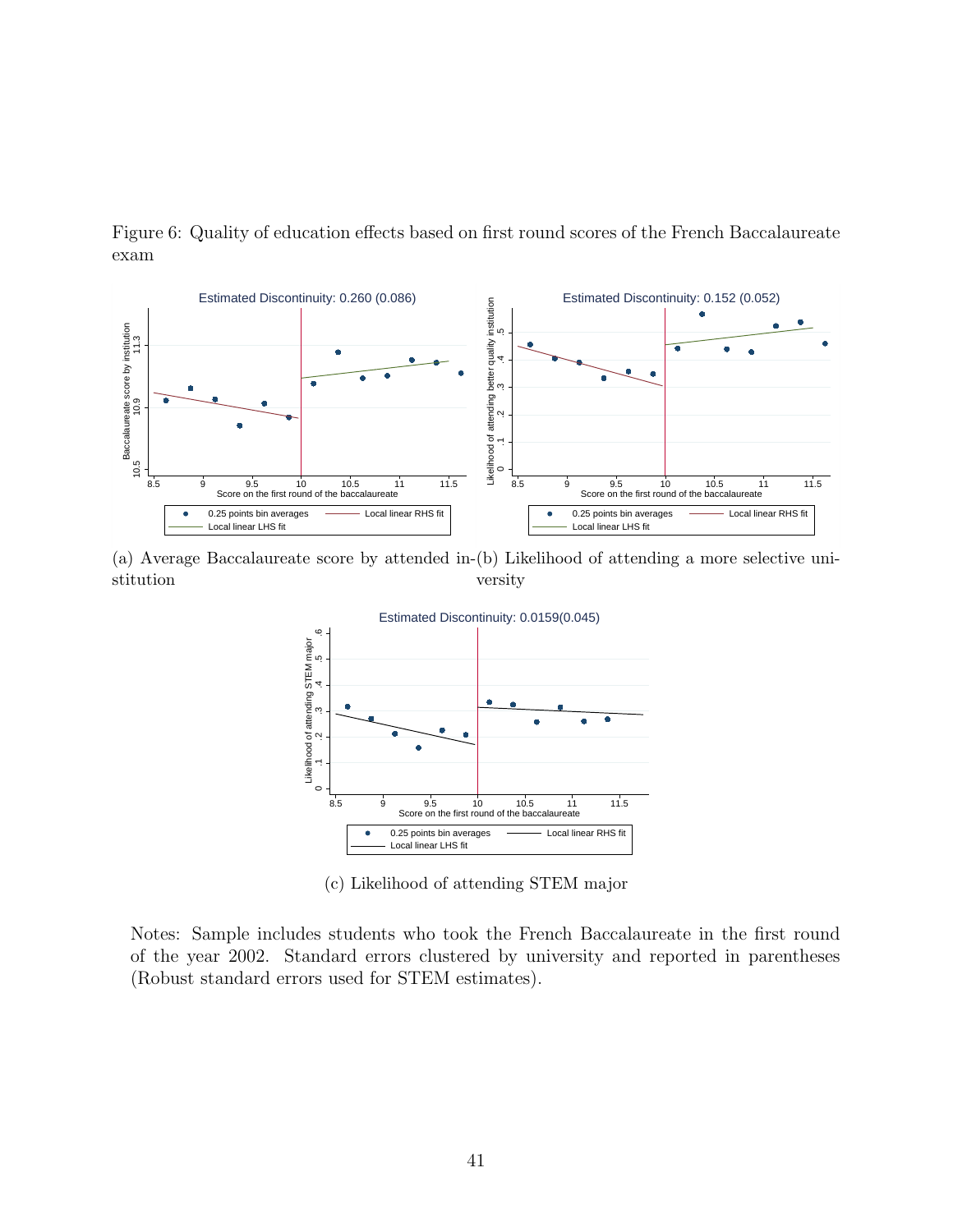

Figure 7: Labor market effects based on first round scores of the French Baccalaureate exam

(c) Monthly earnings(including zero earners)

Notes: Sample includes students who took the French Baccalaureate in the first round of the year 2002. Wages are stacked for the two most recent years provided(2010-2011). Standard errors clustered at the individual level and reported in parentheses.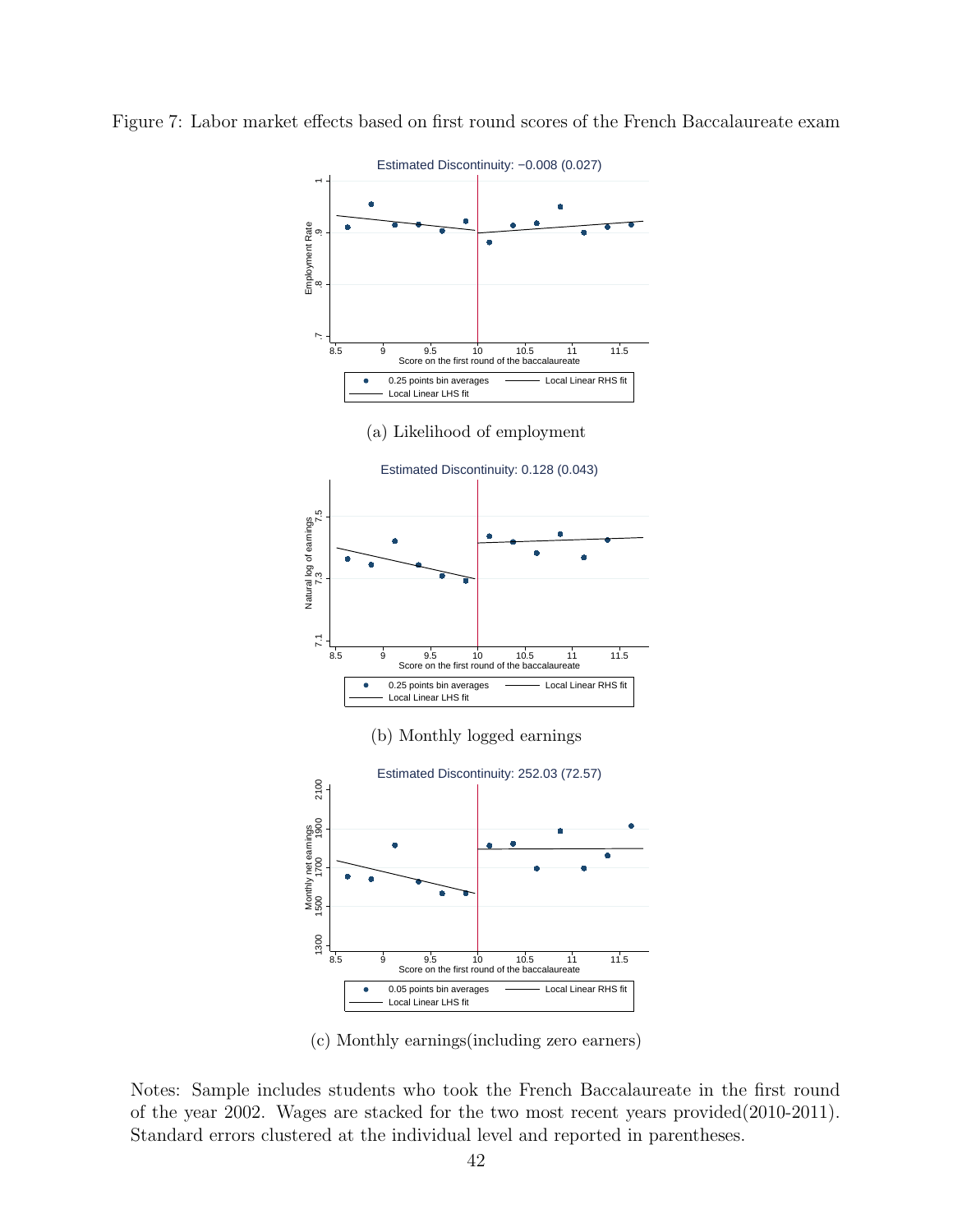



Notes: Sample includes students who took the exam in the first round of the year 2002. Histogram reported with bin width of 0.05 points.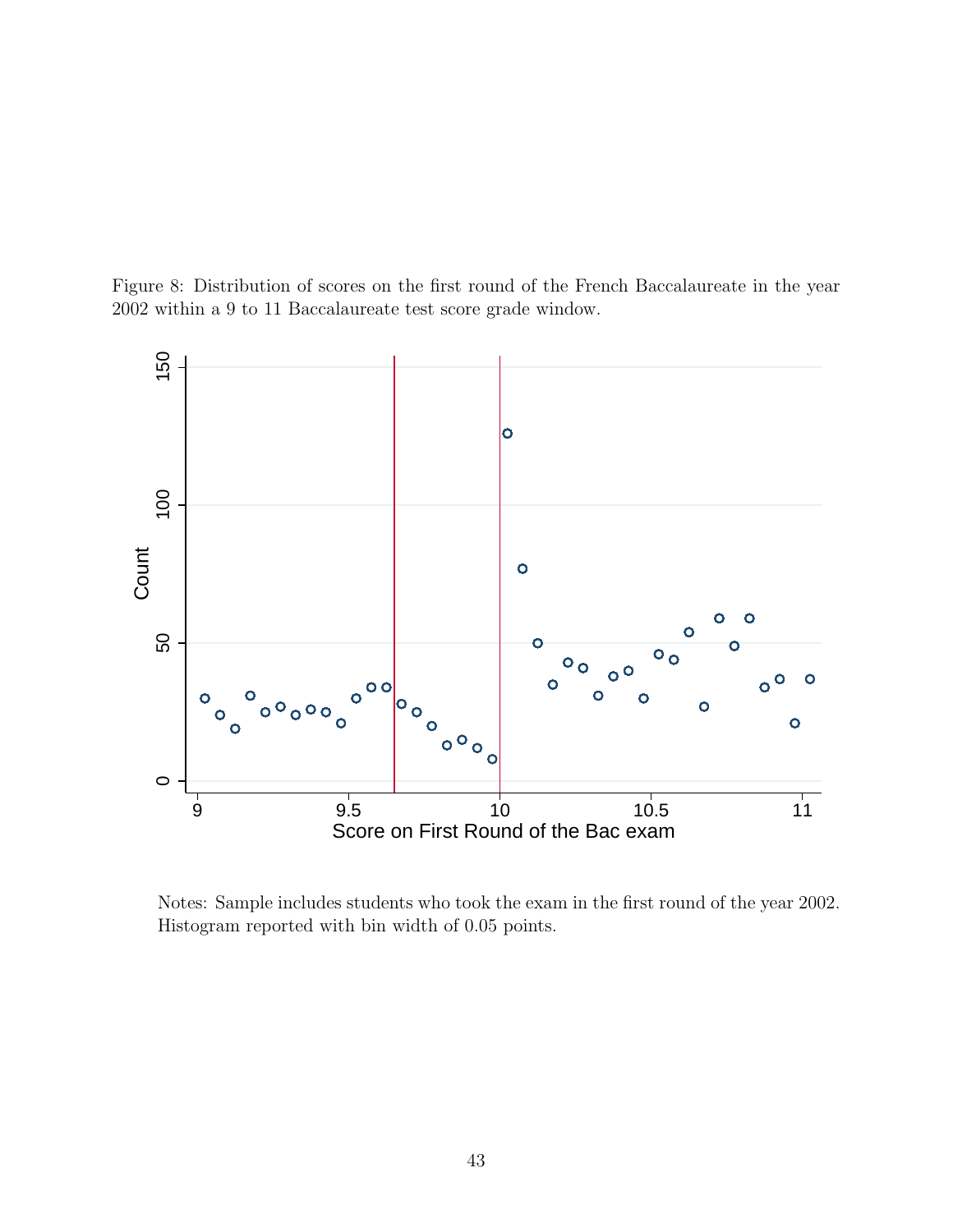## B Tables

| Variable                              | Mean   |
|---------------------------------------|--------|
| Male                                  | 0.38   |
|                                       | (0.48) |
| Birth order                           | 1.74   |
|                                       | (0.95) |
| Number of siblings                    | 1.68   |
|                                       | (1.17) |
| High S.E.S.                           | 0.57   |
|                                       | (0.49) |
| Score on the Grade 6 Mathematics exam | 61.3   |
|                                       | (8.62) |
| Score on the Brevet exam              | 13.7   |
|                                       | (1.95) |
| Score on the French oral exam         | 12.2   |
|                                       | (2.93) |
| Score on the French written exam      | 10.2   |
|                                       | (2.94) |
| Score on the Baccalaureate exam       | 11.17  |
|                                       | (1.38) |
| Percentage of first time passers      | 0.75   |
|                                       | (0.43) |
| High school graduation rate           | 0.98   |
|                                       | (0.14) |
| Years of Post-Baccalaureate education | 3.2    |
|                                       | (1.63) |
| STEM enrollment rate                  | 0.28   |
|                                       | (0.45) |
| Employment rate in 2011 and 2012      | 0.93   |
|                                       | (0.25) |
| Monthly earnings in 2011 (in Euros)   | 1625   |
|                                       | (818)  |
| Monthly earnings in 2012 (in Euros)   | 1725   |
|                                       | (881)  |
| Observations                          | 4337   |

Table 1: Summary statistics for students who sat for the first round of the 2002 General Baccalaureate exam

mean coefficients; sd in parentheses

The number of observations represents students with reported grades on the first round of the 2002 General Baccalaureate exam. 44

High S.E.S. is a dummy variable that represents father's occupation where 1 denotes higher skilled jobs and 0 denotes manual labor/ lower skilled jobs.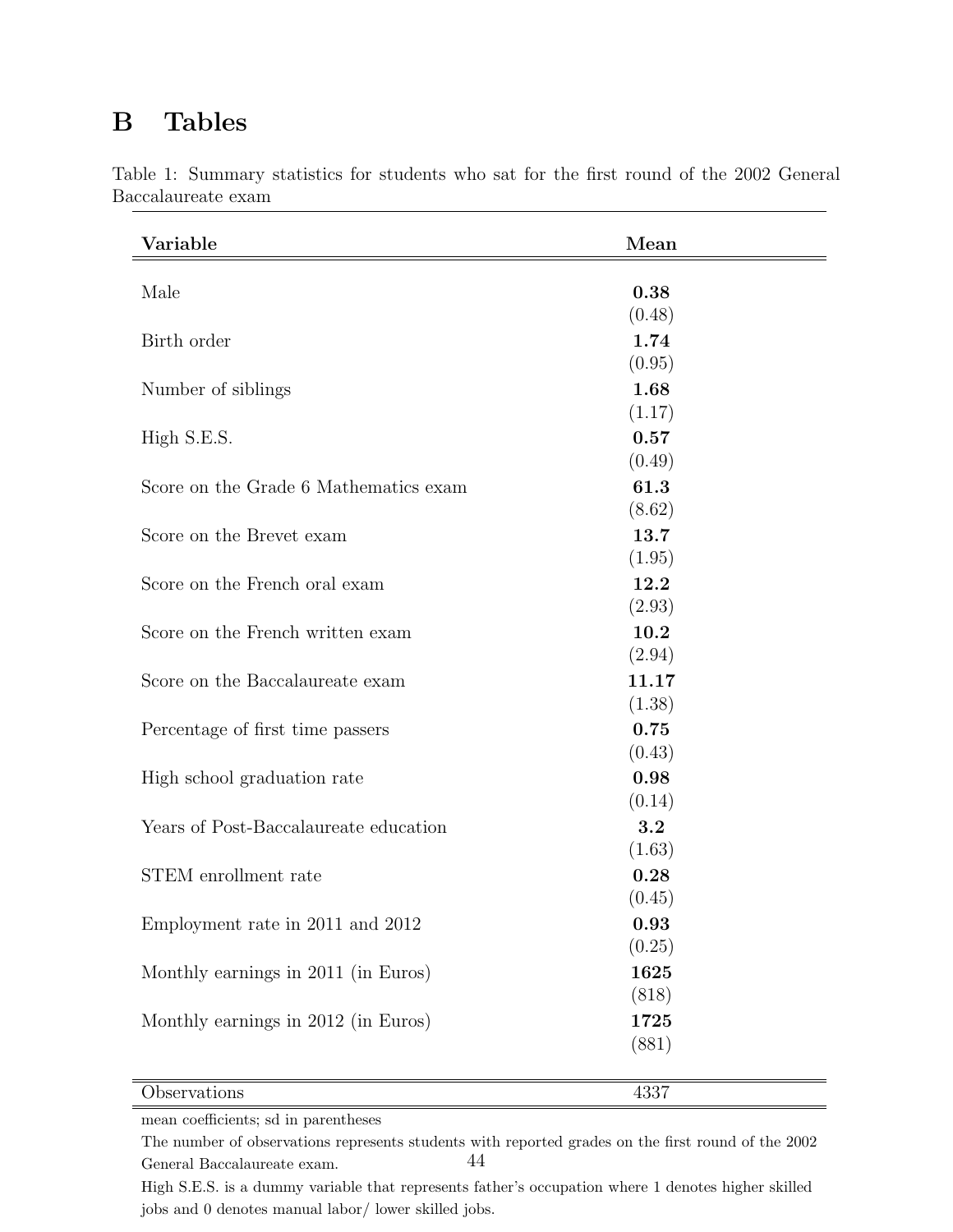| Bandwidth                              | $0.25$ points | 1 points         | $1.5$ points     | 2 points          | $2.5$ points | 5 points |
|----------------------------------------|---------------|------------------|------------------|-------------------|--------------|----------|
|                                        | (1)           | (2)              | (3)              | (4)               | (5)          | (6)      |
| <b>Panel A:</b> Discontinuity in Grade |               |                  |                  |                   |              |          |
| 11 French exam [Oral+ Written]         | $-.119$       | $-.098$          | .020             | $-.260$           | $-.044$      | .042     |
|                                        | (.26)         | (.24)            | (.20)            | (.26)             | (.24)        | (.24)    |
| <b>Panel B:</b> Discontinuity in       |               |                  |                  |                   |              |          |
| Brevet exam in grade 9                 | .250          | .131             | .158             | .193              | .160         | .101     |
|                                        | (.24)         | (.23)            | (.19)            | (.25)             | (.23)        | (.23)    |
| <b>Panel C:</b> Discontinuity in       |               |                  |                  |                   |              |          |
| National Maths exam in grade 6         | .424          | .034             | $-.516$          | $-1.323$          | $-.352$      | $-.786$  |
|                                        | (1.06)        | (1.09)           | (.88)            | (1.18)            | (1.10)       | (1.05)   |
| <b>Panel D:</b> Discontinuity in S.E.S | .011          | .094             | .023             | .037              | .049         | .049     |
|                                        | (.07)         | (.07)            | (.05)            | (.07)             | (.06)        | (.06)    |
| Panel E: Discontinuity in Gender       | $-.057$       | .002             | .003             | $-.019$           | $-.025$      | $-.030$  |
|                                        | (.07)         | (.06)            | (.05)            | (.07)             | (.06)        | (.06)    |
| <b>Panel F:</b> Discontinuity in       |               |                  |                  |                   |              |          |
| birth order                            | .001          | $-.021$          | $-.098$          | $-.019$           | $-.088$      | $-.154$  |
|                                        | (.13)         | (.13)            | (.10)            | (.13)             | (.12)        | (.12)    |
| <b>Panel G::</b> Discontinuity in      |               |                  |                  |                   |              |          |
| number of siblings                     | .080          | .205             | .138             | .228              | .103         | .098     |
|                                        | (.14)         | (.14)            | (.12)            | (.15)             | (.14)        | (.14)    |
| Panel H: Discontinuity in              |               |                  |                  |                   |              |          |
| probability of being                   |               |                  |                  |                   |              |          |
| in earnings survey                     | .045          | $-.020$          | $-.016$          | $-.010$           | $-.011$      | .018     |
|                                        | (.05)         | (.04)            | (.04)            | (.05)             | (.04)        | (.04)    |
| Score Polynomial                       | Zero          | $\overline{One}$ | $\overline{One}$ | Two               | Two          | Three    |
| Observations                           | 401           | 1310             | 1855             | $\overline{2314}$ | 2717         | 3802     |

Table 2: Regression Discontinuity estimates for baseline covariates.

Notes: Sample includes students who took the French Baccalaureate in the first round of 2002. Each cell represents a separate regression with baseline covariates as the dependent variable and the treatment variable 'scoring above 10 points'.

All specifications control for a flexible polynomial of score in which the slope is allowed to vary on either side of the cutoff.

Robust standard errors reported in parentheses. Socioeconomic status proxied by father's occupation. Brevet exam graded from 0 to 20. Grade 6 exam graded from 0 to 78.

 $\rm{***}$  p  $<\!0.01$   $\rm{**}$  p  $<\!0.05$   $\rm{^*}$  p  $<\!0.1$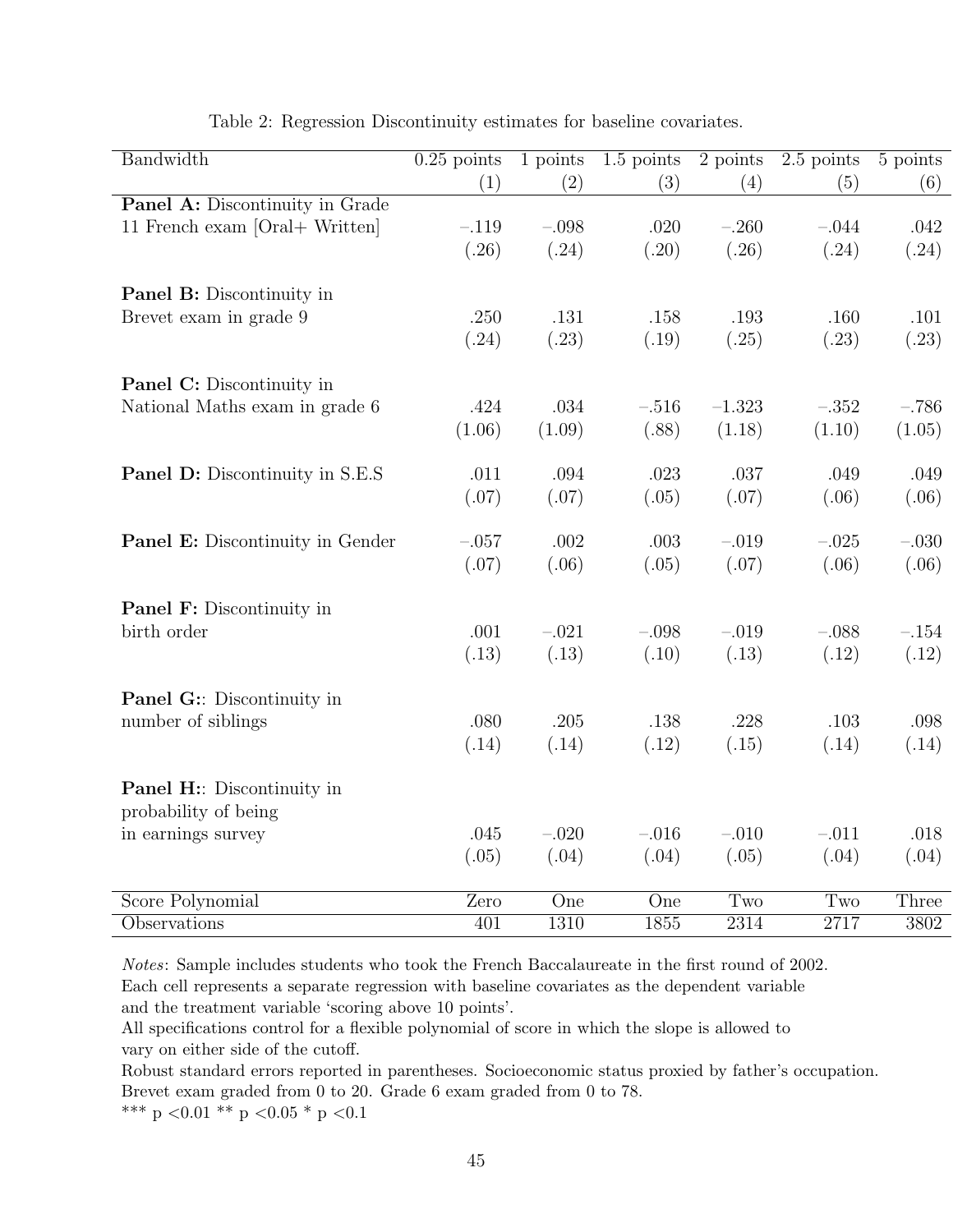| Bandwidth                              | $0.5$ points | $1$ points | $1.5$ points | $\overline{2 \text{ points}}$ | $\overline{2.5}$ points | 5 points |
|----------------------------------------|--------------|------------|--------------|-------------------------------|-------------------------|----------|
|                                        | (1)          | (2)        | (3)          | (4)                           | (5)                     | (6)      |
| Panel A: Discontinuity in              |              |            |              |                               |                         |          |
| likelihood of ever graduating          |              |            |              |                               |                         |          |
| secondary school                       | .010         | .003       | .003         | $-.005$                       | $-.008$                 | $.045**$ |
|                                        | (.01)        | (.01)      | (.01)        | (.01)                         | (.01)                   | (.02)    |
| With Controls                          | .012         | .003       | .009         | $-.000$                       | $-.003$                 | $.045**$ |
|                                        | (.01)        | (.01)      | (.01)        | (.02)                         | (.01)                   | (.02)    |
| <b>Panel B:</b> Discontinuity in       |              |            |              |                               |                         |          |
| likelihood of having a post            |              |            |              |                               |                         |          |
| Baccalaureate degree                   | .050         | .019       | .005         | $-.018$                       | .016                    | .023     |
|                                        | (.04)        | (.05)      | (.04)        | (.06)                         | (.05)                   | (.05)    |
| With Controls                          | .051         | .007       | .003         | $-.016$                       | .013                    | .003     |
|                                        | (.04)        | (.06)      | (.05)        | (.06)                         | (.06)                   | (.06)    |
| <b>Panel C:</b> Discontinuity in years |              |            |              |                               |                         |          |
| of Post-Baccalaureate education        | $.304**$     | .125       | .071         | .051                          | .070                    | .065     |
|                                        | (.14)        | (.21)      | (.17)        | (.23)                         | (.21)                   | (.21)    |
| With Controls                          | $.355***$    | .185       | .151         | .172                          | .139                    | .079     |
|                                        | (.16)        | (.23)      | (.18)        | (.24)                         | (.22)                   | (.22)    |
| <b>Panel D:</b> Discontinuity in age   |              |            |              |                               |                         |          |
| at Post-Baccalaureate graduation       | 0.201        | 0.191      | $0.393**$    | 0.361                         | 0.332                   | 0.317    |
|                                        | (0.15)       | (0.23)     | (0.19)       | (0.23)                        | (0.21)                  | (0.21)   |
| With Controls                          | .273         | .229       | $.450**$     | .396                          | .355                    | .288     |
|                                        | (.18)        | (.26)      | (.21)        | (.28)                         | (.25)                   | (.25)    |
| Score Polynomial                       | Zero         | One        | One          | Two                           | Two                     | Three    |
| Observations                           | 679          | 1310       | 1855         | 2316                          | 2720                    | 3807     |

Table 3: Regression discontinuity estimates for quantity of education measures

Notes: Sample includes students who took the French Baccalaureate in the first round of 2002.

Each cell represents a separate regression with educational outcomes as the dependent variable and the treatment variable 'scoring above 10 points'.

All specifications control for a flexible polynomial of score in which the slope is allowed to vary on either side of the cutoff.

Controls include exam specialization fixed effects, date of birth, number of siblings,birth order, socioeconomic status, scores on the Brevet examination, score on the grade 11 national French exam and scores in grade 6 national assessment exam in mathematics. Number of observations reduced slightly with the addition of controls.

\*\*\* p  $0.01$  \*\* p  $0.05$  \* p  $0.1$ . Robust standard errors reported in parentheses.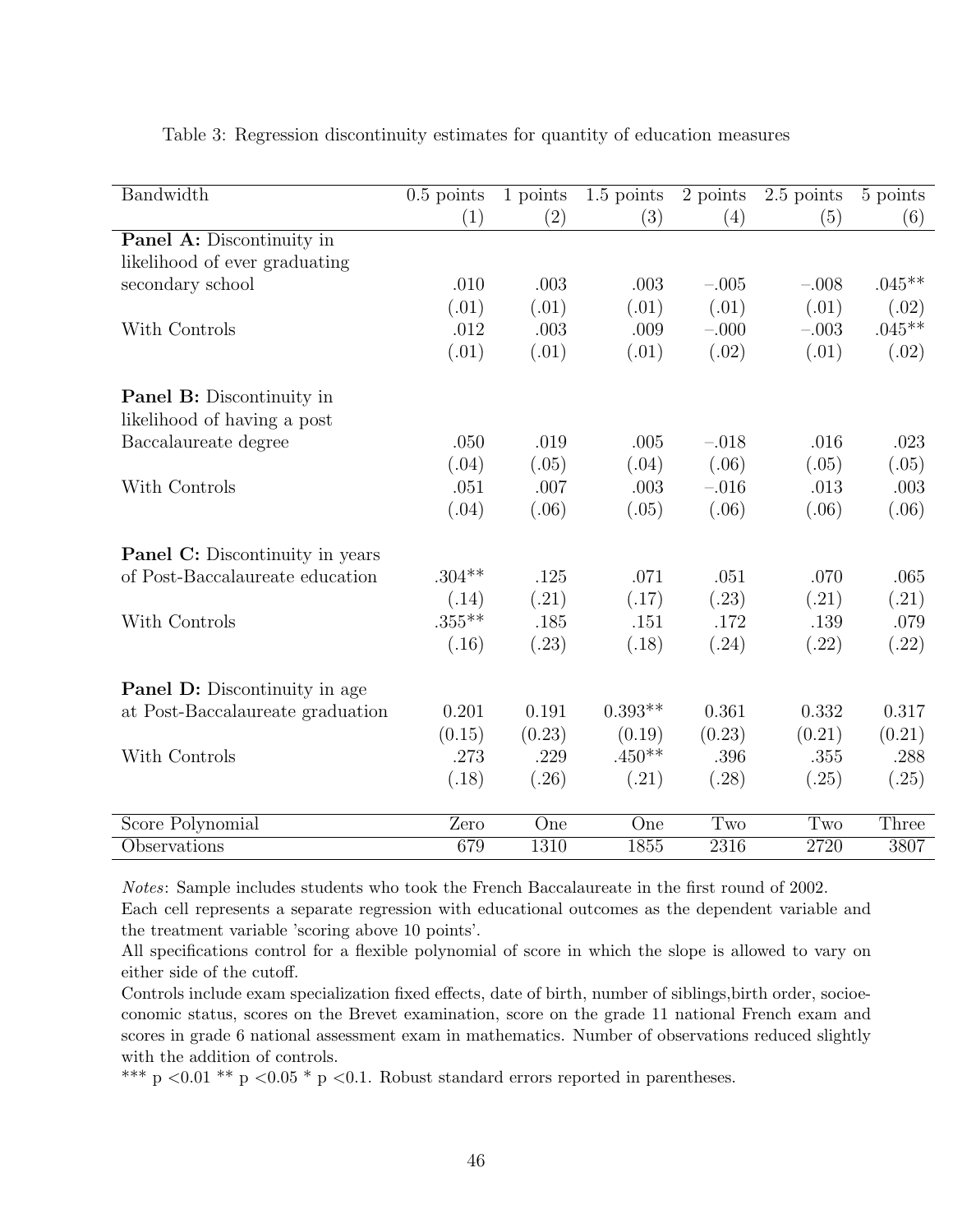| Bandwidth                                | $0.5$ points | 1 points  | $1.5$ points | 2 points  | 2.5 points | 5 points  |
|------------------------------------------|--------------|-----------|--------------|-----------|------------|-----------|
|                                          | (1)          | (2)       | (3)          | (4)       | (5)        | (6)       |
| <b>Panel A:</b> Discontinuity in average |              |           |              |           |            |           |
| institution Baccalaureate score          | $.217***$    | $.246**$  | $.261***$    | $.307**$  | $.260***$  | $.292**$  |
|                                          | (.07)        | (.10)     | (.09)        | (.12)     | (.10)      | (.12)     |
| With Controls                            | $.222***$    | $.233***$ | $.257***$    | $.293***$ | $.234***$  | $.259***$ |
|                                          | (.07)        | (.09)     | (.07)        | (.10)     | (.08)      | (.09)     |
| <b>Panel B:</b> Discontinuity in         |              |           |              |           |            |           |
| Institution Quality                      | $.130***$    | $.143***$ | $.153***$    | $.190***$ | $.165***$  | $.162**$  |
|                                          | (.04)        | (.07)     | (.05)        | (.07)     | (.06)      | (.06)     |
| With Controls                            | $.122**$     | $.123*$   | $.158***$    | $.175***$ | $.158***$  | $.139**$  |
|                                          | (.05)        | (.07)     | (.05)        | (.07)     | (.06)      | (.06)     |
| <b>Panel C:</b> Discontinuity in         |              |           |              |           |            |           |
| likelihood of being                      |              |           |              |           |            |           |
| in STEM major                            | $.107***$    | $.124***$ | $.159***$    | $.151***$ | $.160***$  | $.170***$ |
|                                          | (.04)        | (.06)     | (.05)        | (.06)     | (.06)      | (.05)     |
| With Controls                            | $.116***$    | $.115***$ | $.161***$    | $.157***$ | $.167***$  | $.163***$ |
|                                          | (.04)        | (.05)     | (.04)        | (.06)     | (.05)      | (.05)     |
| Score Polynomial                         | Zero         | One       | One          | Two       | Two        | Three     |
| Observations                             | 630          | 1254      | 1793         | 2245      | 2641       | 3715      |

Table 4: Regression discontinuity estimates for education quality measures using different bandwidths and specifications

Notes: Sample includes students who took the French Baccalaureate in the first round of 2002.

Each cell represents <sup>a</sup> separate regression with educational outcome as the dependent variable and the treatmentvariable 'scoring above 10 points'.

 All specifications control for <sup>a</sup> flexible polynomial of score in which the slope varies on either side of the cutoff. Our preferred specification for earnings is the local linear regression of bandwidth 1.5 points, which has beencomputed using the method proposed in Calocino et. al (2014).

Controls include exam specialization fixed effects, date of birth, number of siblings,birth order, socioeconomic status, scores on the Brevet examination, score on the grade 11 national French exam and scores in grade 6 national assessment exam in Mathematics. Number of observations reduced slightly with the addition of controls.\*\*\* p <0.01 \*\* p <0.05 \* p <0.1. Standard errors clustered by university and reported in parentheses (Robust standard errors used for STEM estimates)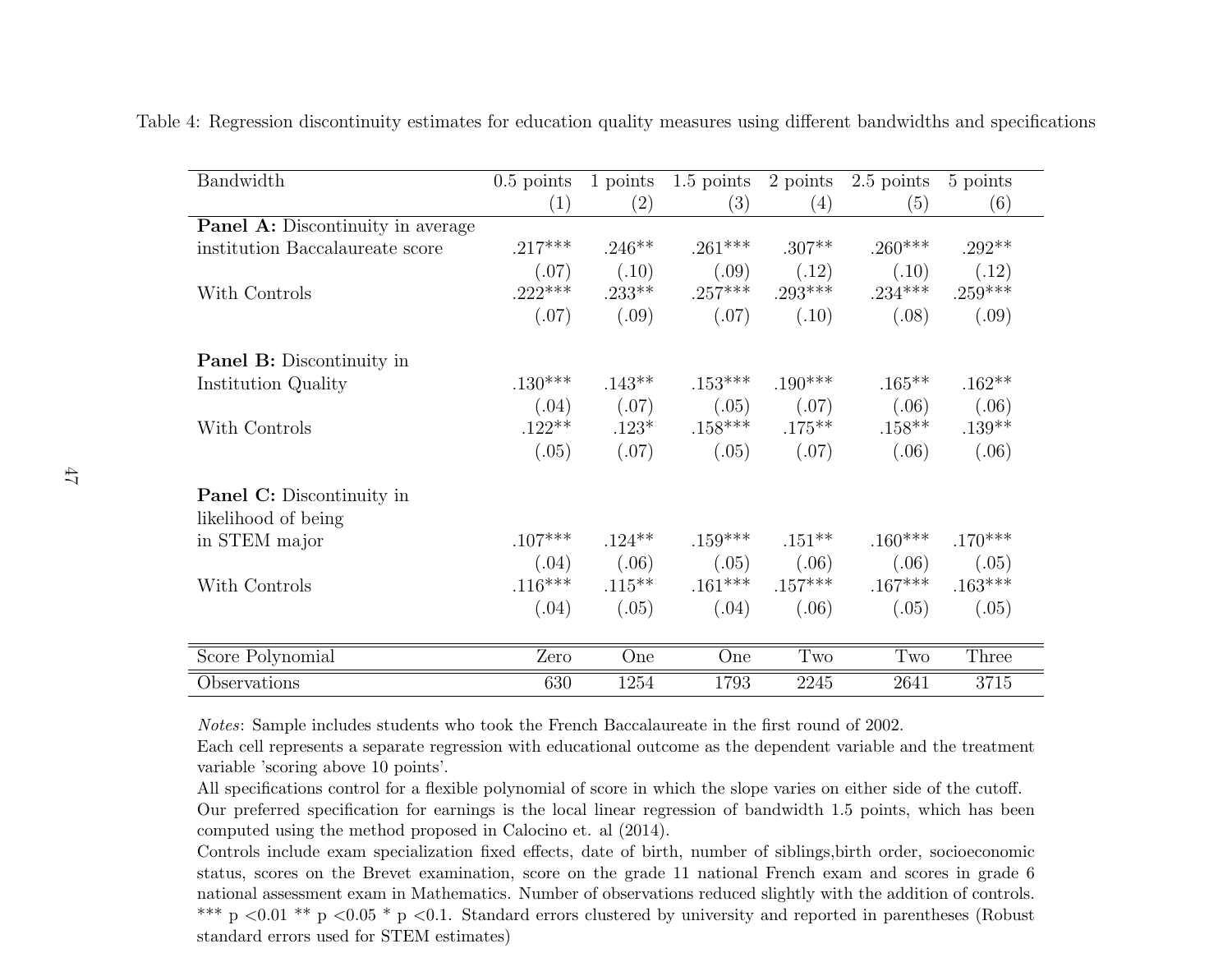| Bandwidth                                | $0.5$ points | 1 points    | $1.5$ points | 2 points    | 2.5 points  | 5 points    |  |
|------------------------------------------|--------------|-------------|--------------|-------------|-------------|-------------|--|
|                                          | (1)          | (2)         | (3)          | (4)         | (5)         | (6)         |  |
| <b>Panel A:</b> Discontinuity in         |              |             |              |             |             |             |  |
| Employment rates                         | $-.019$      | $-.029$     | $-.008$      | $-.015$     | .009        | .002        |  |
|                                          | (.02)        | (.03)       | (.03)        | (.04)       | (.03)       | (.03)       |  |
| With Controls                            | $-.033$      | $-.035$     | $-.020$      | $-.024$     | .006        | $-.003$     |  |
|                                          | (.02)        | (.04)       | (.03)        | (.04)       | (.04)       | (.04)       |  |
| <b>Panel B:</b> Discontinuity in Monthly |              |             |              |             |             |             |  |
| logged earnings (Euros)                  | $.126***$    | $.180***$   | $.128***$    | $.176***$   | $.142***$   | $.147***$   |  |
|                                          | (.04)        | (.06)       | (.04)        | (.06)       | (.05)       | (.06)       |  |
| With Controls                            | $.120***$    | $.140**$    | $.129***$    | $.172***$   | $.132**$    | $.144**$    |  |
|                                          | (.04)        | (.06)       | (.05)        | (.06)       | (.06)       | (.06)       |  |
| <b>Panel C:</b> Discontinuity in         |              |             |              |             |             |             |  |
| monthly earnings (including zero         |              |             |              |             |             |             |  |
| earners)                                 | $250.29***$  | $343.57***$ | $252.03***$  | $340.58***$ | $279.5***$  | $255.40***$ |  |
|                                          | (62.59)      | (92.57)     | (72.57)      | (96.56)     | (87.96)     | (88.00)     |  |
| With Controls                            | $218.58***$  | $275.13***$ | $242.72***$  | $313.47***$ | $243.42***$ | $222.49**$  |  |
|                                          | (63.15)      | (93.95)     | (72.07)      | (97.41)     | (87.24)     | (87.18)     |  |
| Score Polynomial                         | Zero         | One         | One          | Two         | Two         | Three       |  |
| Observations                             | 711          | 1404        | 1991         | 2532        | 3003        | 4296        |  |

Table 5: Regression discontinuity estimates for labor market outcomes using different bandwidths and specifications

Notes: Sample includes students who took the French Baccalaureate in the first round of 2002.

Each cell represents <sup>a</sup> separate regression with labor market outcomes as the dependent variable and the treatment variable 'scoring above10 points'.

All specifications control for <sup>a</sup> flexible polynomial of score in which the slope is allowed to vary on either side of the cutoff.

Standard errors are clustered at the individual level and reported in parentheses.

 Our preferred specification for earnings is the local linear regression of bandwidth 1.5 points, which has been computed using the methodproposed in Calocino et. al (2014).

 Controls include exam specialization fixed effects, date of birth, number of siblings,birth order, socioeconomic status, scores on the Brevet examination, score on the grade 11 national French exam, scores in grade 6 national assessment exam in Mathematics. Number ofobservations reduced slightly with the addition of controls.

Standard errors are clustered at the individual level and reported in parentheses.

\*\*\* p < 0.01 \*\* p < 0.05 \* p < 0.1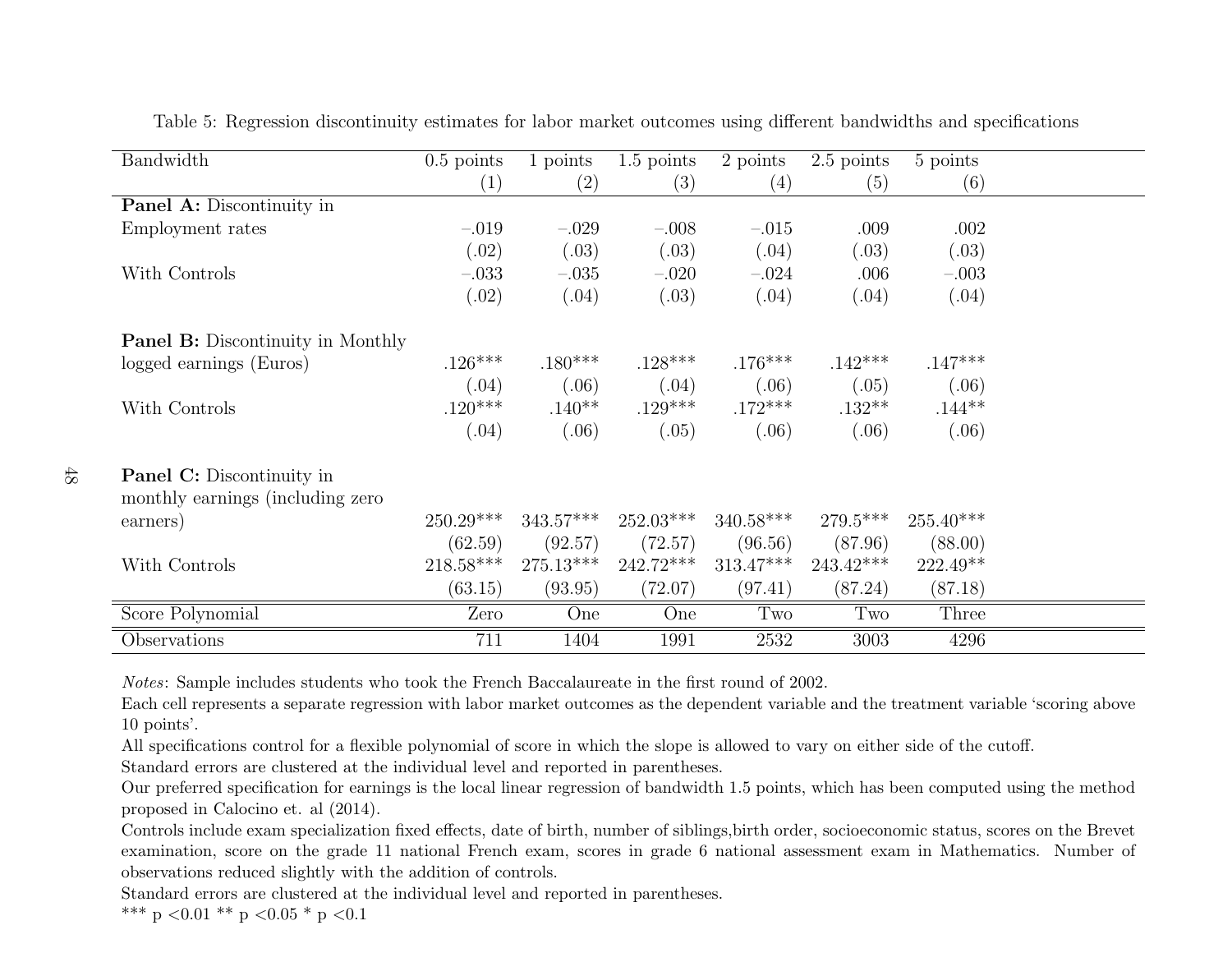| Bandwidth                              | $0.5$ points | 1 points | $1.5$ points | 2 points | $2.5$ points |
|----------------------------------------|--------------|----------|--------------|----------|--------------|
|                                        | (1)          | (2)      | (3)          | (4)      | (5)          |
| Panel A: Discontinuity in              |              |          |              |          |              |
| likelihood of ever graduating          |              |          |              |          |              |
| secondary school                       |              |          |              |          |              |
|                                        |              |          |              |          |              |
| $(Excluding [9.75-10.1] region)$       | .007         | $-.006$  | $-.002$      | $-.023$  | $-.024$      |
|                                        | (.01)        | (.01)    | (.01)        | (.02)    | (.02)        |
| $(Excluding [9.65-10.1] region)$       | .011         | $-.000$  | .002         | $-.022$  | $-.024$      |
|                                        | (.01)        | (.02)    | (.02)        | (.03)    | (.02)        |
|                                        |              |          |              |          |              |
|                                        |              |          |              |          |              |
| <b>Panel B:</b> Discontinuity in       |              |          |              |          |              |
| likelihood of having a post            |              |          |              |          |              |
| Baccalaureate degree                   |              |          |              |          |              |
| $(Excluding [9.75-10.1] region)$       | .010         | .078     | .068         | .019     | .003         |
|                                        | (.06)        | (.08)    | (.06)        | (.09)    | (.08)        |
| $(Excluding [9.65-10.1] region)$       | .085         | .074     | .017         | $-.009$  | .061         |
|                                        | (.05)        | (.10)    | (.06)        | (.11)    | (.09)        |
|                                        |              |          |              |          |              |
| <b>Panel C:</b> Discontinuity in years |              |          |              |          |              |
| of Post-Baccalaureate education        |              |          |              |          |              |
|                                        |              |          |              |          |              |
| $(Excluding [9.75-10.1] region)$       | $.443**$     | .318     | .145         | .226     | .211         |
|                                        | (.17)        | (.31)    | (.22)        | (.34)    | (.30)        |
| $(Excluding [9.65-10.1] region)$       | $.406**$     | .172     | .039         | .030     | .059         |
|                                        | (.20)        | (.37)    | (.25)        | (.41)    | (.35)        |
|                                        |              |          |              |          |              |
| Score Polynomial                       | Zero         | One      | One          | Two      | Two          |
| Observations (excluding $9.75-10.1$ )  | 411          | 1042     | 1587         | 2048     | 2452         |
| Observations (excluding $9.65-10.1$ )  | 361          | 992      | 1537         | 1998     | 2402         |

Table 6: 'Donut' type Regression discontinuity estimates for quantity of education variables

Notes: Sample includes students who took the French Baccalaureate in the first round of 2002. Each cell represents a separate regression with educational outcomes as the dependent variable and

the treatment variable 'scoring above 10 points'.

All specifications control for a flexible polynomial of score in which the slope is allowed to vary on either side of the cutoff.

\*\*\* p <0.01 \*\* p <0.05 \* p <0.1. Robust standard errors reported in parentheses.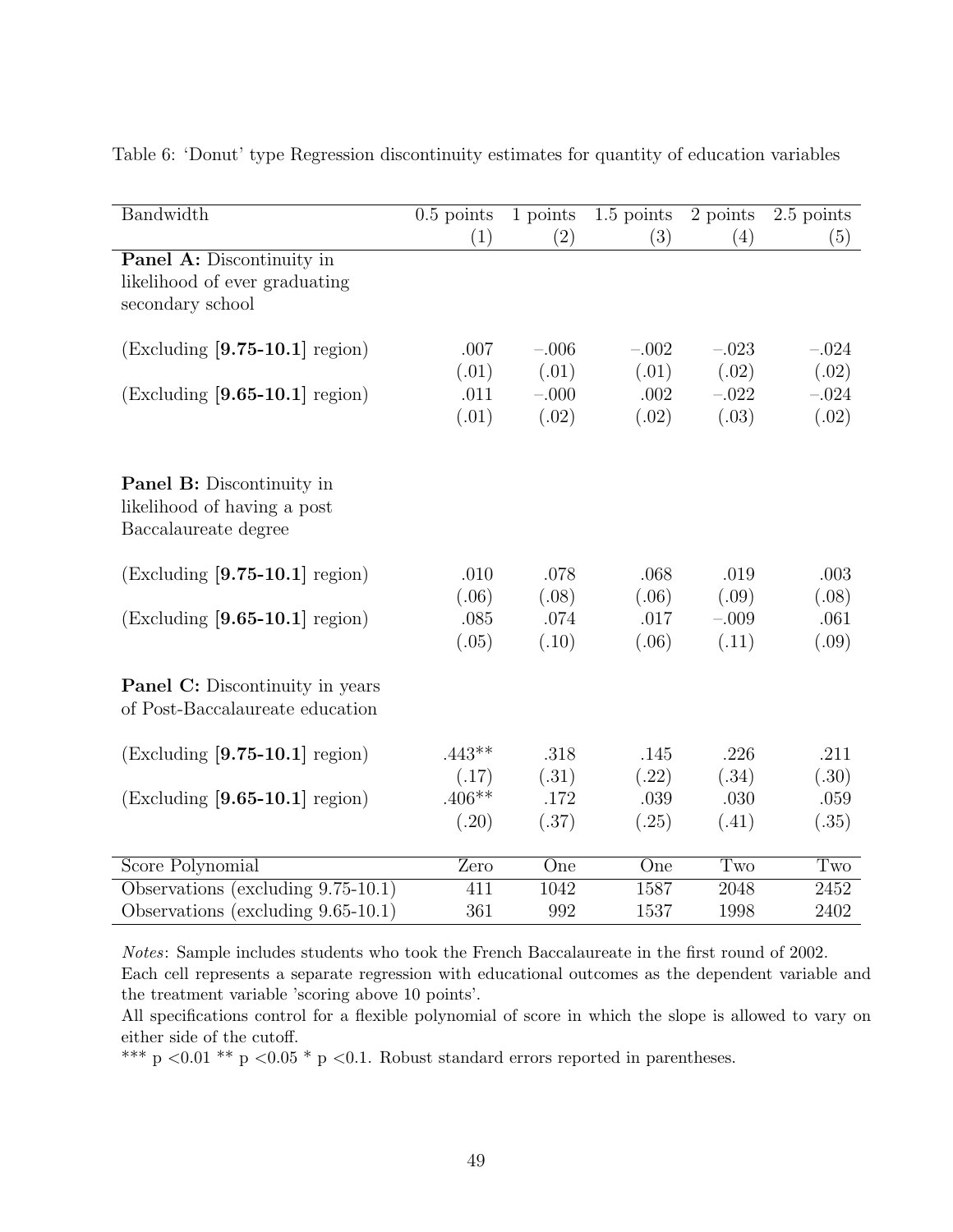| Bandwidth                                                             | $0.5$ points | 1 points            | $1.5$ points                            | 2 points  | 2.5 points |
|-----------------------------------------------------------------------|--------------|---------------------|-----------------------------------------|-----------|------------|
|                                                                       | (1)          | $\left( 2\right)$   | (3)                                     | (4)       | (5)        |
| <b>Panel A:</b> Discontinuity in average                              |              |                     |                                         |           |            |
| institution Baccalaureate score                                       |              |                     |                                         |           |            |
|                                                                       |              |                     |                                         |           |            |
| $(Excluding [9.75-10.1] region)$                                      |              | $.291***$ $.377***$ | $.337***$                               | $.455***$ | $.387***$  |
|                                                                       |              | $(.08)$ $(.13)$     | (.09)                                   | (.17)     | (.12)      |
| $(Excluding [9.65-10.1] region)$                                      |              |                     | $.286***$ $.425***$ $.362***$ $.530***$ |           | $.414***$  |
|                                                                       | (.09)        | (.15)               | (.11)                                   | (.19)     | (.13)      |
| <b>Panel B:</b> Discontinuity in likelihood<br>of being in STEM major |              |                     |                                         |           |            |
| $(Excluding [9.75-10.1] region)$                                      | $.111***$    | $.150*$             | $.187***$                               | $.209**$  | $.209***$  |
|                                                                       | (.05)        | (.08)               | (.06)                                   | (.09)     | (.08)      |
| $(Excluding [9.65-10.1] region)$                                      |              |                     | $.127***$ $.207***$ $.231***$ $.286***$ |           | $.270***$  |
|                                                                       | (.05)        | (.10)               | (.07)                                   | (.11)     | (.09)      |
|                                                                       |              |                     |                                         |           |            |
| Score Polynomial                                                      | Zero         | One                 | One                                     | Two       | Two        |
| Observations (excluding $9.75-10.1$ )                                 | 403          | 1027                | 1566                                    | 2018      | 2414       |
| Observations (excluding $9.65-10.1$ )                                 | 358          | 982                 | 1521                                    | 1973      | 2369       |

Table 7: 'Donut' type Regression discontinuity estimates for quality of education variables

Notes: Sample includes students who took the French Baccalaureate in the first round of 2002.

Sample includes students who took the French Baccalaureate in the first round of 2002.

 Each cell represents <sup>a</sup> separate regression with labor market outcomes as the dependent variable and thetreatment variable 'scoring above 10 points'.

 All specifications control for <sup>a</sup> flexible polynomial of score in which the slope is allowed to vary on eitherside of the cutoff.

Standard errors are clustered at the individual level and reported in parentheses.

\*\*\* p <0.01 \*\* p <0.05 \* p <0.1. Standard errors clustered by university and reported in parentheses (Robust standard errors used for STEM estimates).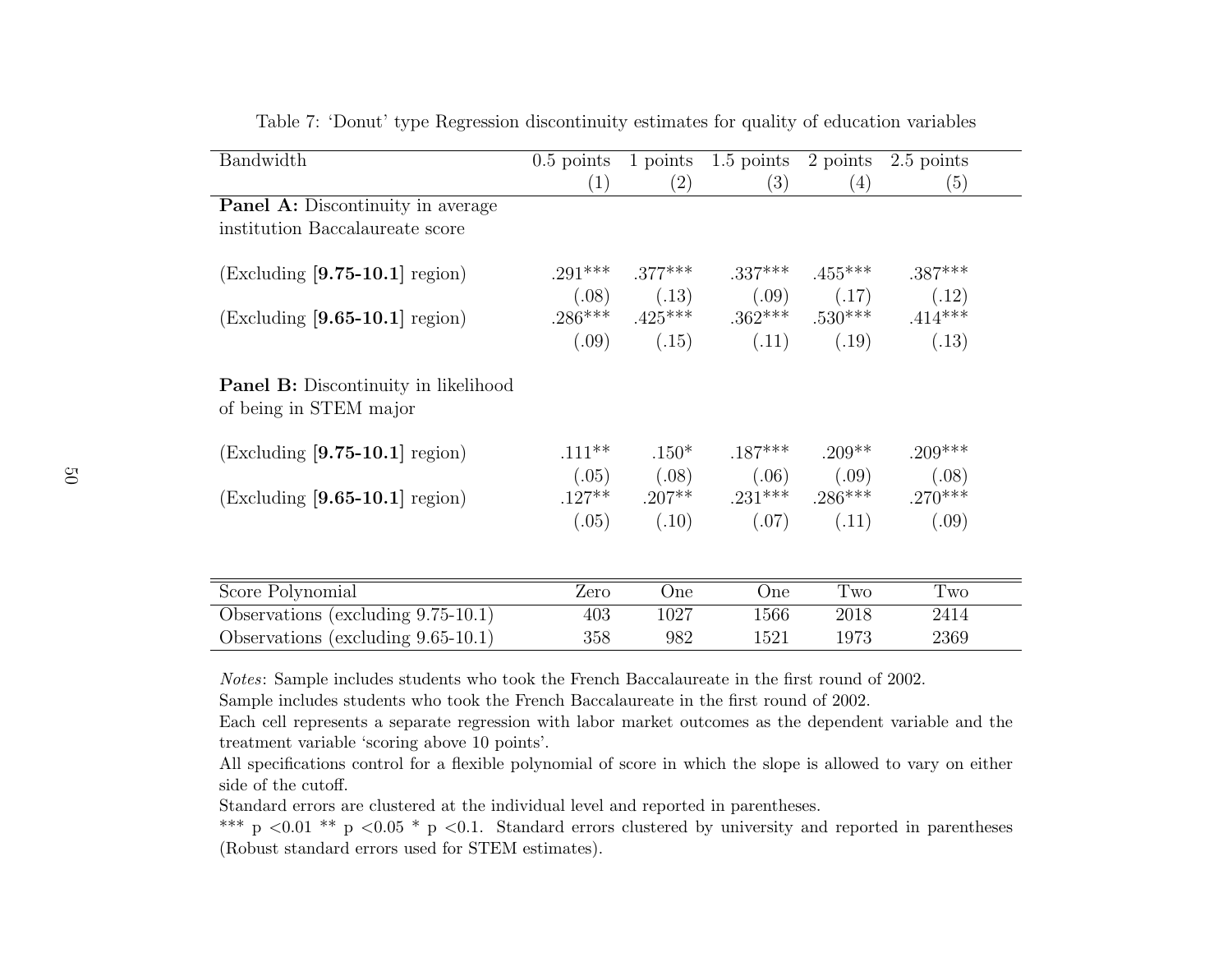| Bandwidth                                                                            | $0.5$ points | 1 points          | $1.5$ points | 2 points    | $2.5$ points |
|--------------------------------------------------------------------------------------|--------------|-------------------|--------------|-------------|--------------|
|                                                                                      | (1)          | $\left( 2\right)$ | (3)          | (4)         | (5)          |
| <b>Panel A:</b> Discontinuity in                                                     |              |                   |              |             |              |
| likelihood of employment                                                             |              |                   |              |             |              |
| $(Excluding [9.75-10.1] region)$                                                     | $-.011$      | $-.021$           | .012         | .020        | .050         |
|                                                                                      | (.03)        | (.05)             | (.04)        | (.06)       | (.05)        |
| $(Excluding [9.65-10.1] region)$                                                     | $-.032$      | $-.061$           | $-.008$      | $-.022$     | .031         |
|                                                                                      | (.03)        | (.06)             | (.04)        | (.07)       | (.06)        |
|                                                                                      |              |                   |              |             |              |
| <b>Panel B:</b> Discontinuity in<br>net monthly earnings<br>(including zero earners) |              |                   |              |             |              |
| $(Excluding [9.75-10.1] region)$                                                     | 276.763***   | $439.358***$      | 275.388***   | 457.806***  | 321.402***   |
|                                                                                      | (81.43)      | (138.75)          | (94.90)      | (145.81)    | (124.27)     |
| $(Excluding [9.65-10.1] region)$                                                     | 236.559***   | $401.969**$       | $211.524**$  | $367.397**$ | 224.037      |
|                                                                                      | (89.70)      | (162.32)          | (105.61)     | (168.49)    | (141.90)     |
|                                                                                      |              |                   |              |             |              |
| Score Polynomial                                                                     | Zero         | One               | One          | Two         | Two          |
| Observations (excluding $9.75-10.1$ )                                                | 433          | 1128              | 1715         | 2256        | 2727         |
| Observations (excluding $9.65-10.1$ )                                                | 375          | 1070              | 1657         | 2198        | 2669         |

Table 8: 'Donut' type Regression discontinuity estimates for labor market variables

Notes: Sample includes students who took the French Baccalaureate in the first round of 2002.

Sample includes students who took the French Baccalaureate in the first round of 2002.

 Each cell represents <sup>a</sup> separate regression with labor market outcomes as the dependent variable and thetreatment variable 'scoring above 10 points'.

 All specifications control for <sup>a</sup> flexible polynomial of score in which the slope is allowed to vary on eitherside of the cutoff.

Standard errors are clustered at the individual level and reported in parentheses.

\*\*\* p <0.01 \*\* p <0.05 \* p <0.1. Standard errors clustered at the individual level and reported in parentheses.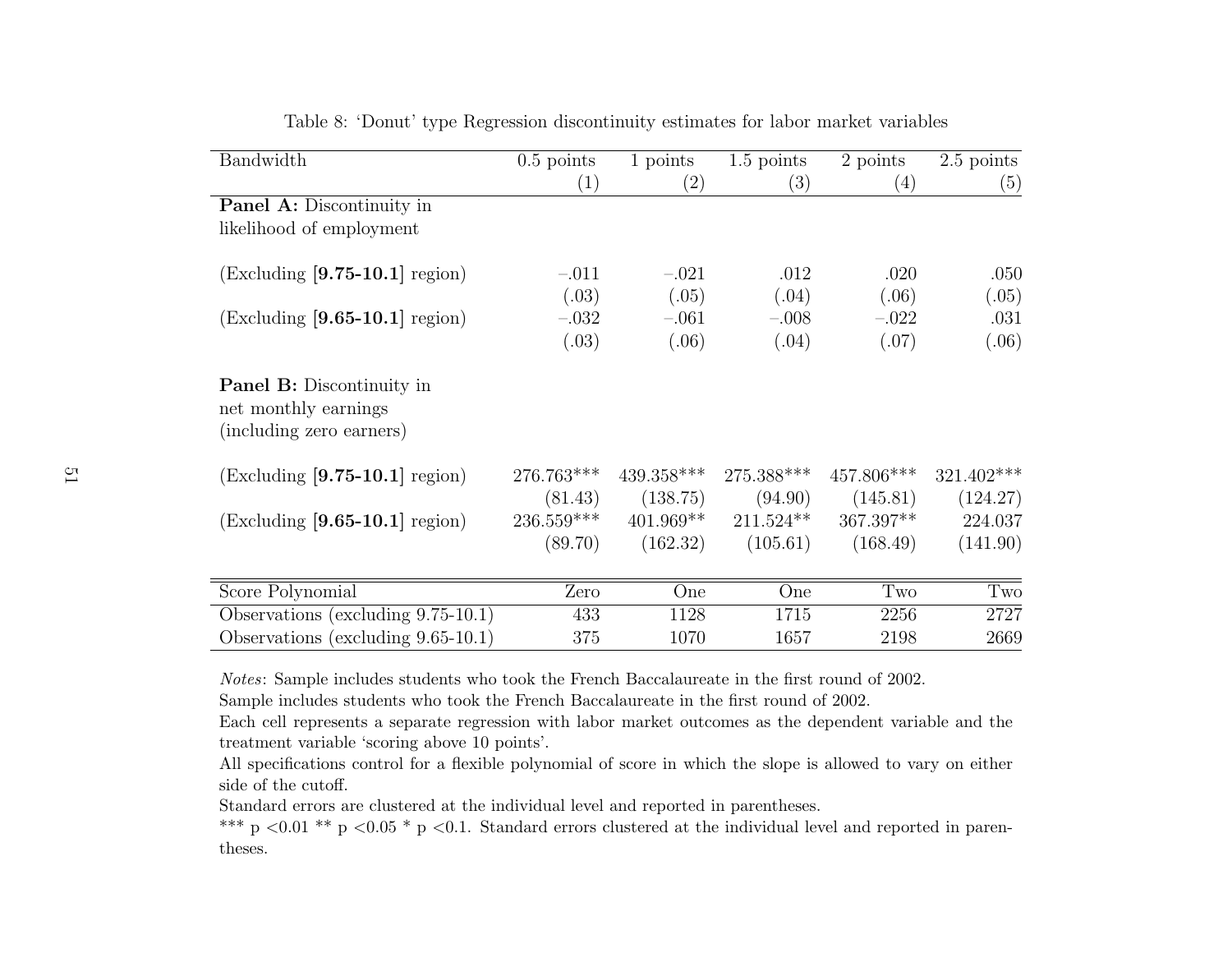| Bandwidth                               | $0.5$ points      | 1 points          | $1.5$ points | 2 points  | 2.5 points | 5 points  |  |
|-----------------------------------------|-------------------|-------------------|--------------|-----------|------------|-----------|--|
|                                         | $\left( 1\right)$ | $\left( 2\right)$ | (3)          | (4)       | (5)        | (6)       |  |
| <b>Panel A:</b> Averaged institution    |                   |                   |              |           |            |           |  |
| Baccalaureate score                     | .149              | .107              | .173         | .235      | .159       | .059      |  |
|                                         | (.10)             | (.17)             | (.12)        | (.18)     | (.17)      | (.10)     |  |
| <b>Panel B:</b> Likelihood of being in  |                   |                   |              |           |            |           |  |
| higher quality institution              | .052              | .035              | .067         | .101      | .068       | .059      |  |
|                                         | (.06)             | (.10)             | (.08)        | (.11)     | (.10)      | (.10)     |  |
| <b>Panel C:</b> Likelihood of being in  |                   |                   |              |           |            |           |  |
| STEM major                              | $.178***$         | $.234***$         | $.264***$    | $.296***$ | $.304***$  | $.317***$ |  |
|                                         | (.05)             | (.07)             | (.06)        | (.08)     | (.07)      | (.07)     |  |
| <b>Panel D:</b> Monthly logged earnings | $.138***$         | $.187***$         | $.108**$     | $.188***$ | $.126***$  | $.129**$  |  |
|                                         | (.04)             | (.06)             | (.05)        | (.06)     | (.06)      | (.06)     |  |
|                                         |                   |                   |              |           |            |           |  |
| Score Polynomial                        | Zero              | One               | One          | Two       | Two        | Three     |  |
| Observations                            | 327               | 674               | 959          | 1181      | 1369       | 1795      |  |

Table 9: Regression discontinuity estimates for individuals from low socioeconomic backgrounds

Notes: Number of observations corresponds to the earnings measures. This number is smaller for the qualityoutcome measures. Sample includes students who took the French Baccalaureate in the first round of 2002.Each cell represents <sup>a</sup> separate regression with previously significant outcome variables as the dependent variableand the treatment variable 'scoring above 10 points'.

 All specifications control for <sup>a</sup> flexible polynomial of score in which the slope is allowed to vary on either side ofthe cutoff.

Standard errors are clustered at the individual level and reported in parentheses.

\*\*\* p < 0.01 \*\* p < 0.05 \* p < 0.1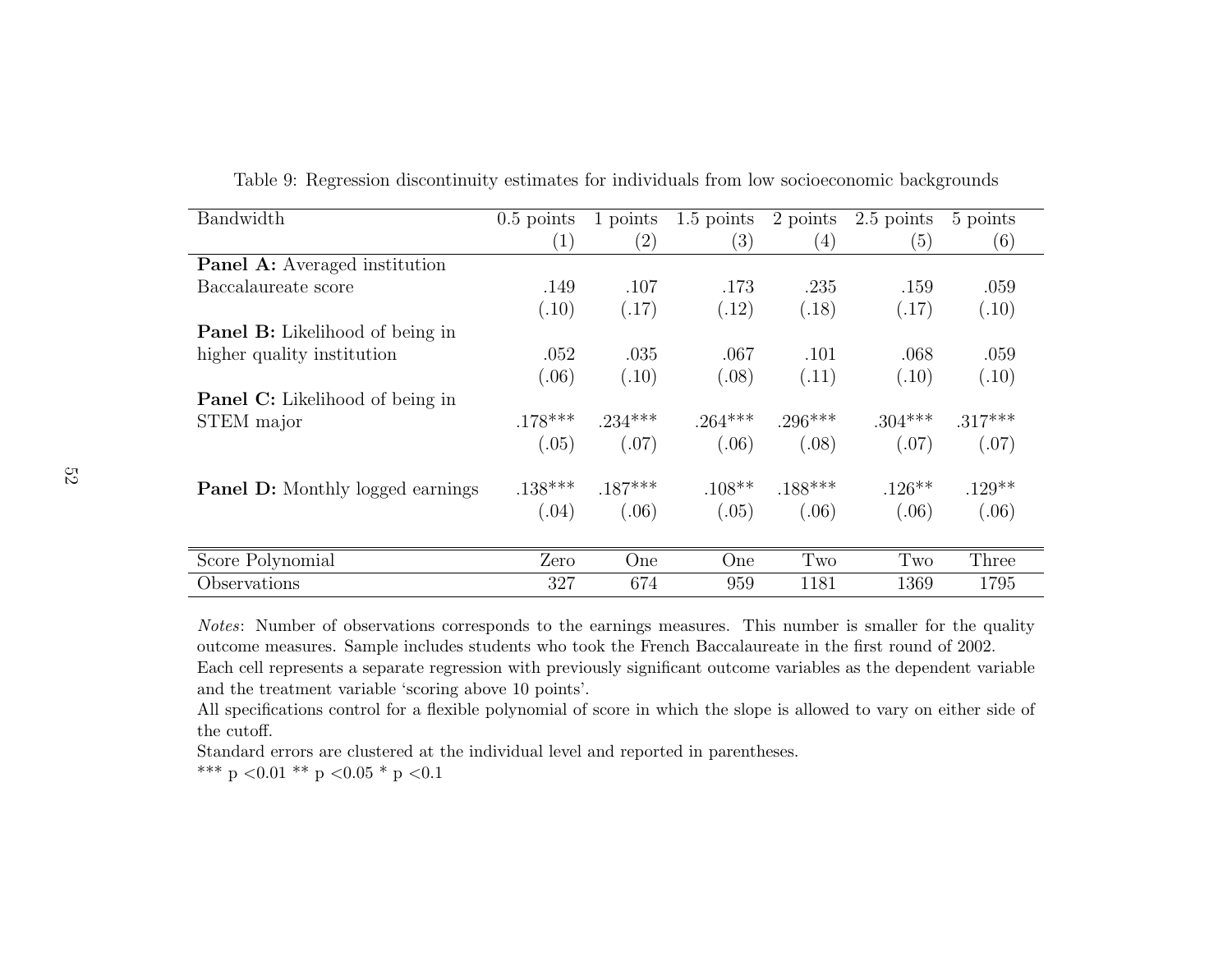# C Appendix Figures

Figure A1: Quantity of education effects based on first round scores of the French Baccalaureate exam (Global Polynomial Graphs).



(a) Likelihood of attaining a high school degree (b) Likelihood of attaining a Post-Baccalaureate degree



(d) Age at Post-Baccalaureate graduation

Notes: Sample includes students who took<sub>5</sub>the French Baccalaureate in the first round of the year 2002. Robust standard errors reported in parentheses.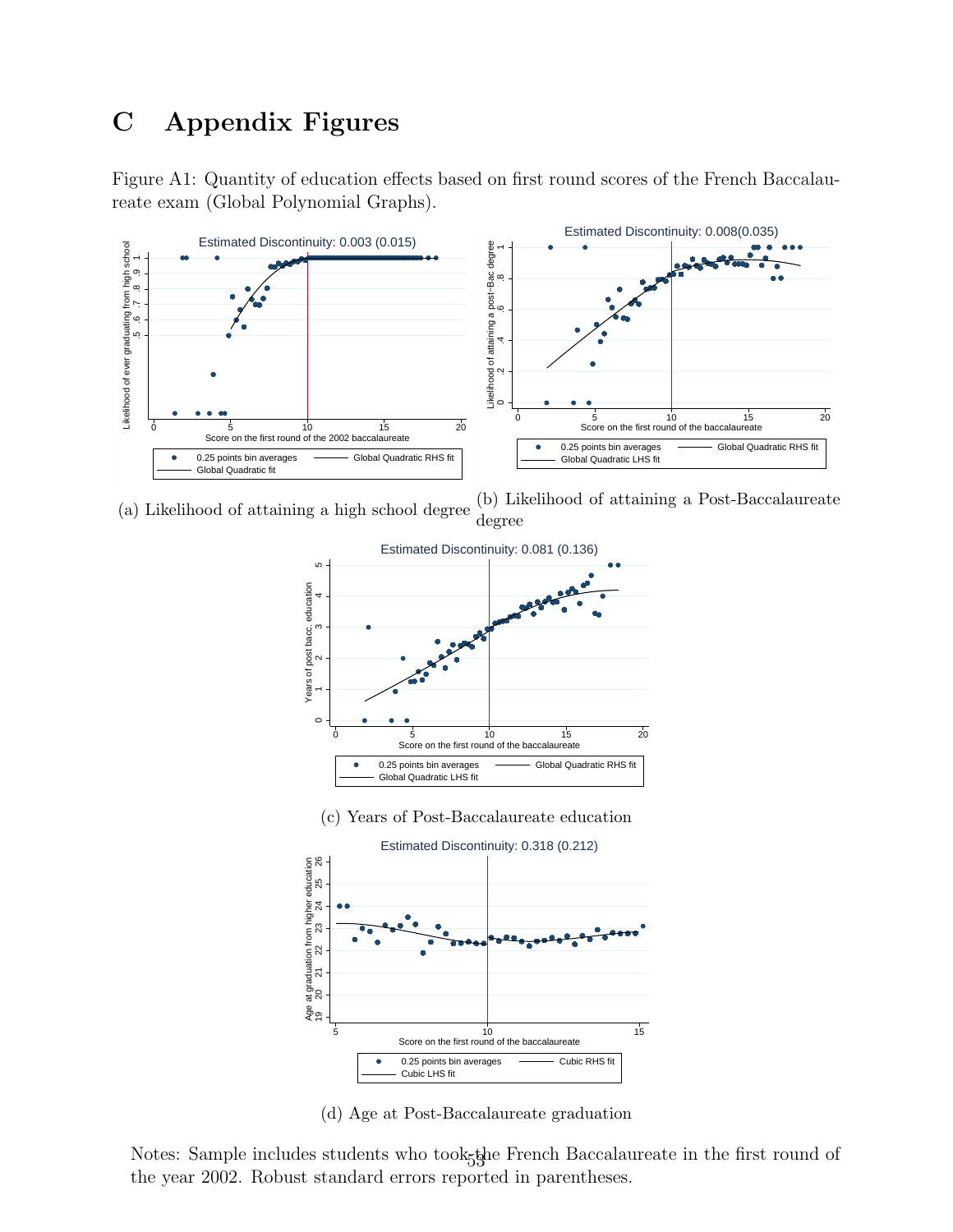Figure A2: Quality of education effects based on first round scores of the French Baccalaureate exam (Global polynomial graphs)



(a) Average Baccalaureate score by attended in-(b) Likelihood of attending a more selective unistitution versity



(c) Likelihood of attending STEM major

Notes: Sample includes students who took the French Baccalaureate in the first round of the year 2002. Robust standard errors reported in parentheses.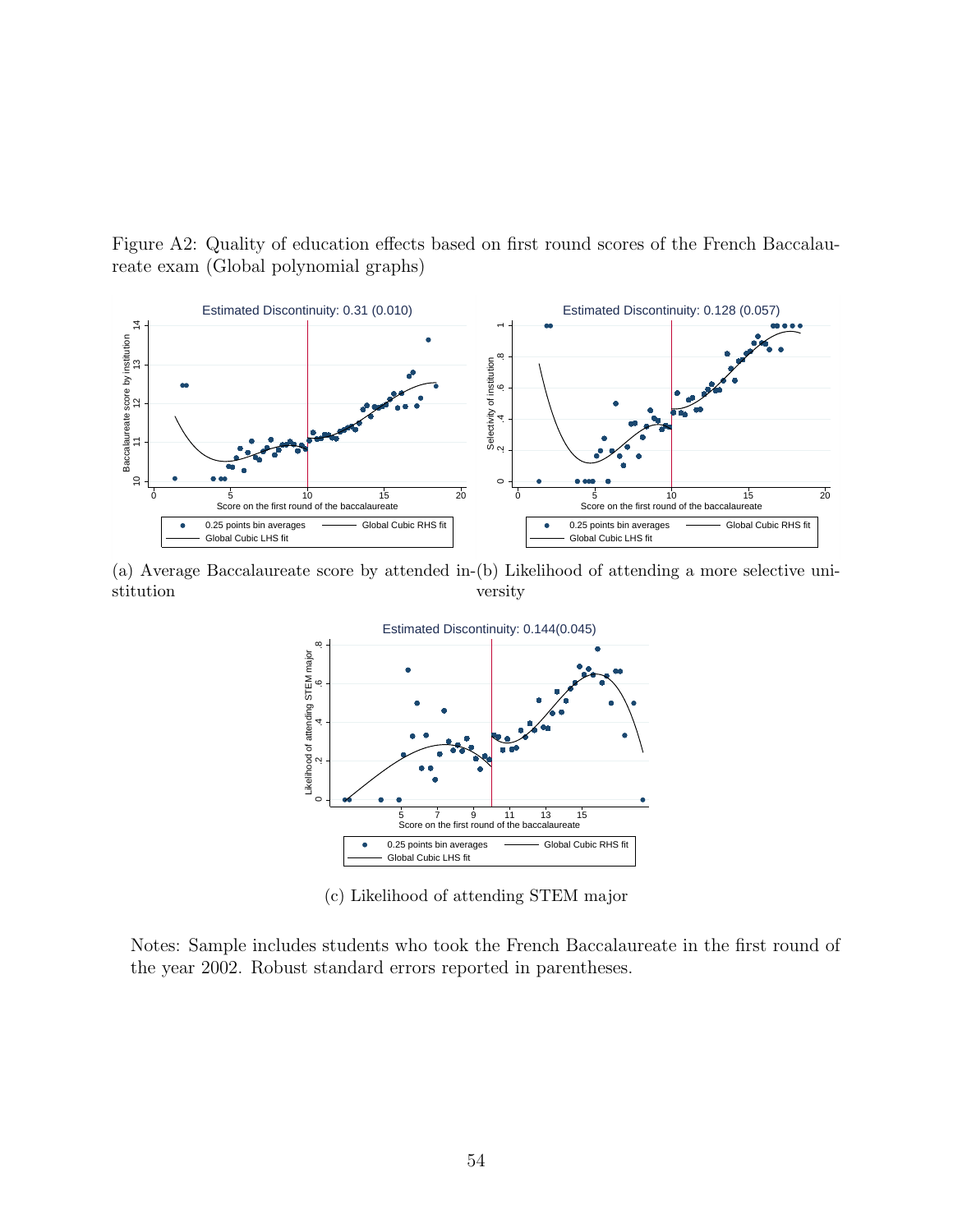Figure A3: Quality of education 'graduation' effects based on first round scores of the French Baccalaureate exam



(a) Average Baccalaureate score by graduated in-(b) Likelihood of graduating a more selective unistitution versity



(c) Likelihood of graduating STEM major

Notes: Sample includes students who took the French Baccalaureate in the first round of the year 2002. Robust standard errors reported in parentheses.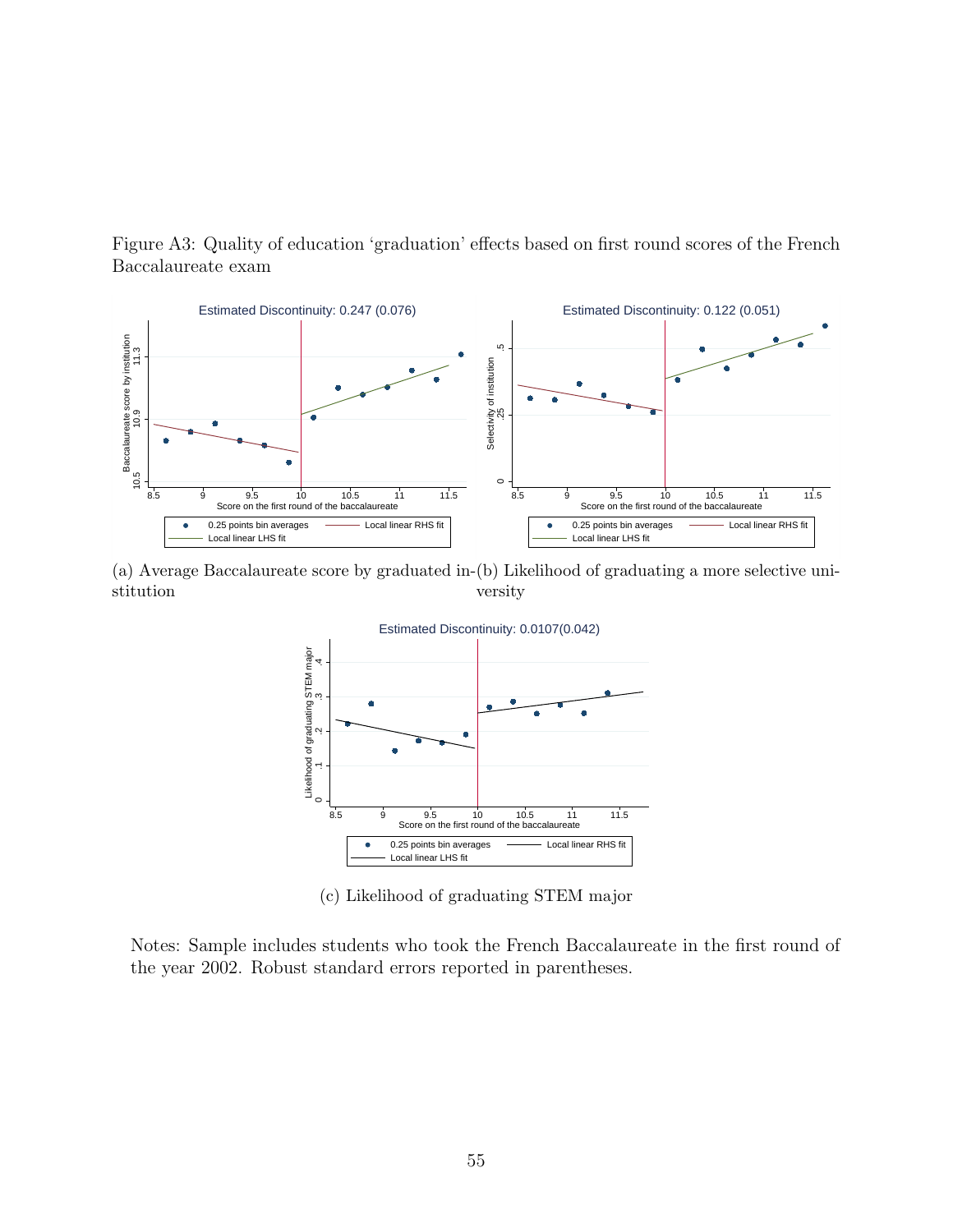

Figure A4: Labor market effects based on first round scores of the French Baccalaureate exam (Global Polynomial Graphs)

(b) Monthly logged earnings

Notes: Sample includes students who took the French Baccalaureate in the first round of the year 2002. Wages are stacked for the two most recent years provided(2010-2011). Standard errors clustered at the individual level and reported in parentheses.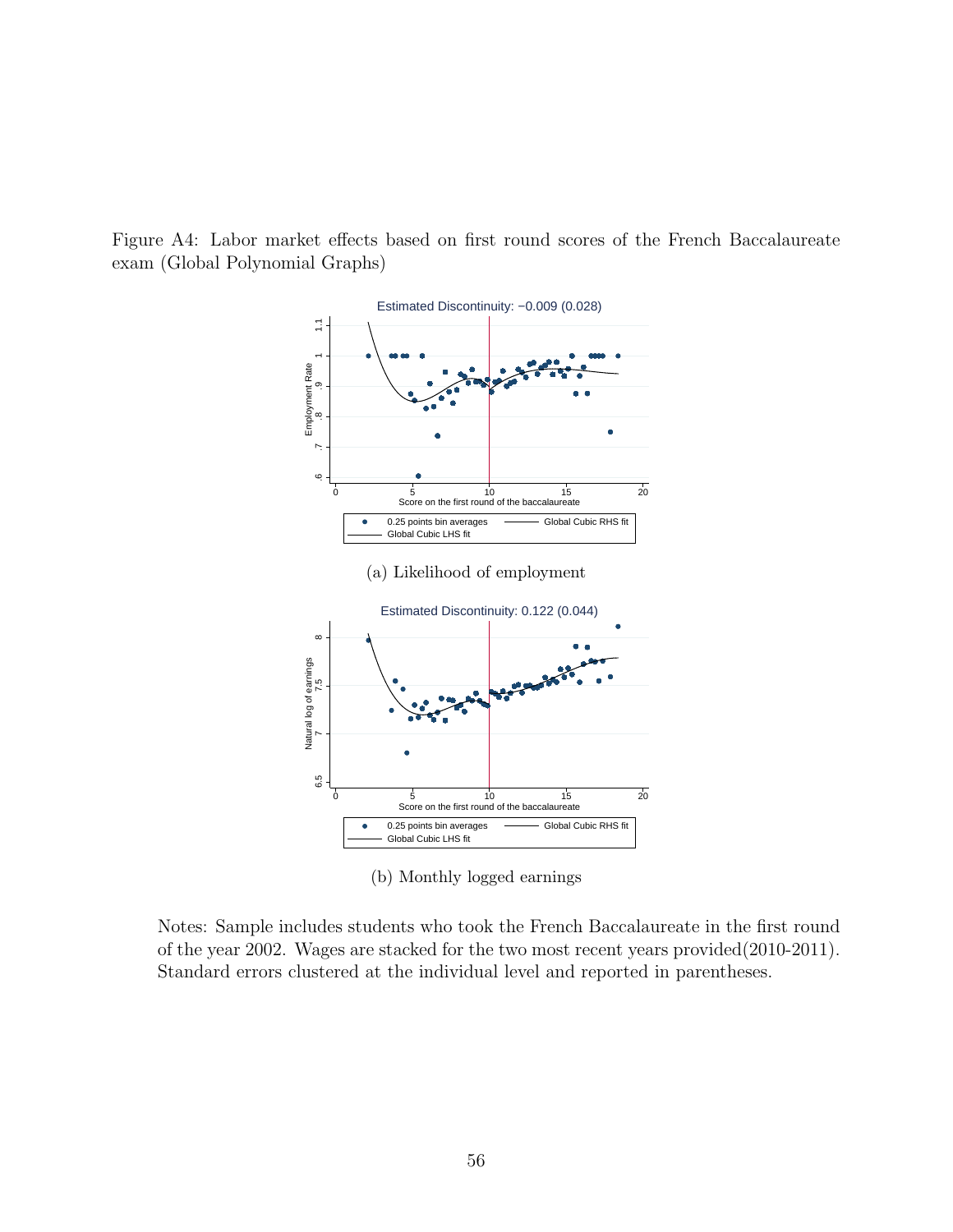Figure A5: Placebo test - T-statistics for reduced form effects on logged monthly wages using various fake cutoff scores



Notes: Sample includes students who took the French Baccalaureate in the first round of the year 2002. Each open circle represents the t-statistic from a local linear regression of bandwidth  $= 1.5$  Baccalaureate points, using logged monthly wages as the dependent variable. A grade of zero on the x-axis represents the original passing threshold grade of 10, and we simulate 50 fake cutoff treatment effects to the right and left of that point within intervals of 0.1 score points. Clustered standard errors are used for computation of t-stats.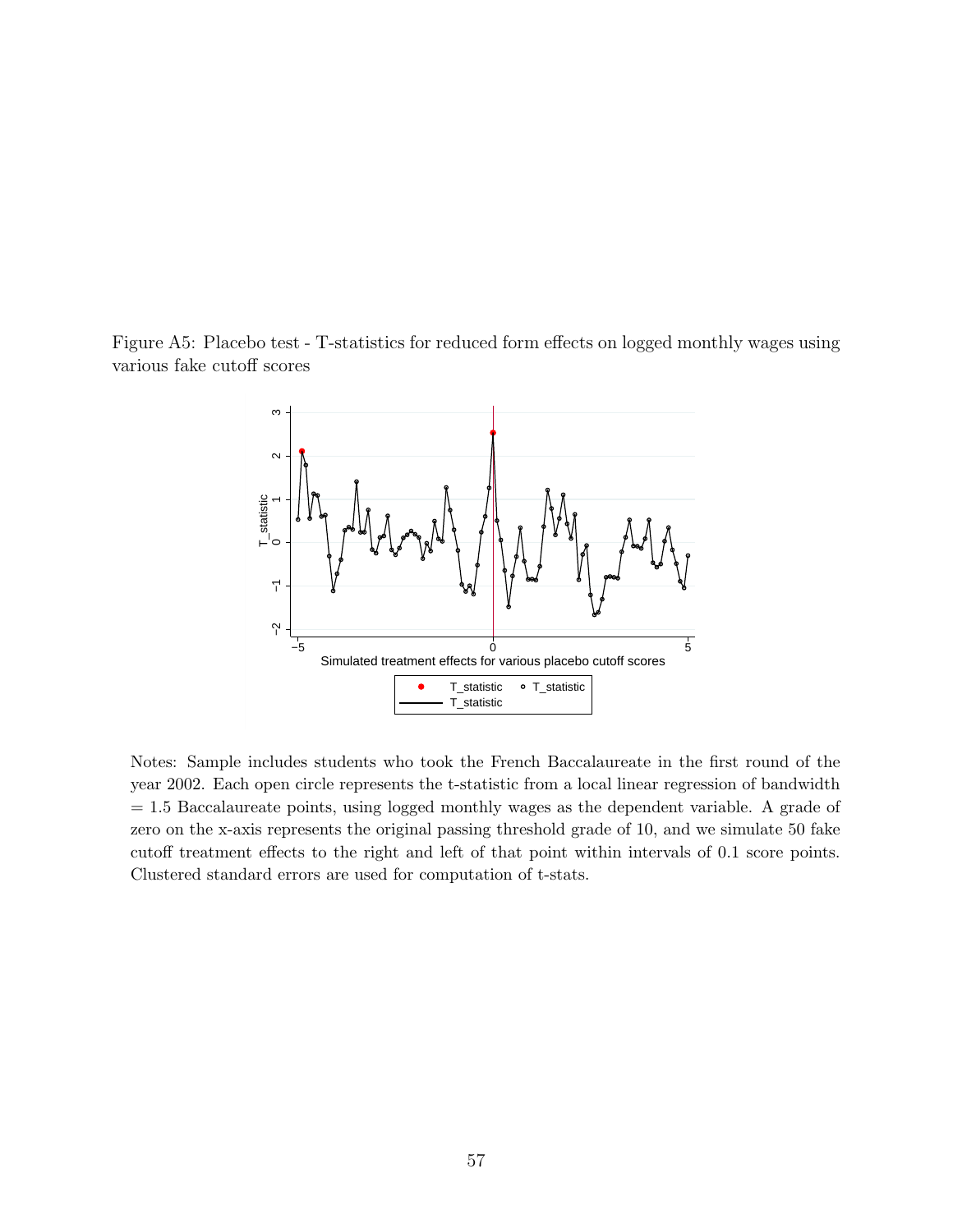



Notes: Sample includes students who took the French Baccalaureate in the first round of the year 2002. Wages are stacked for the two most recent years provided(2010-2011). Standard errors clustered at the individual level and reported in parentheses.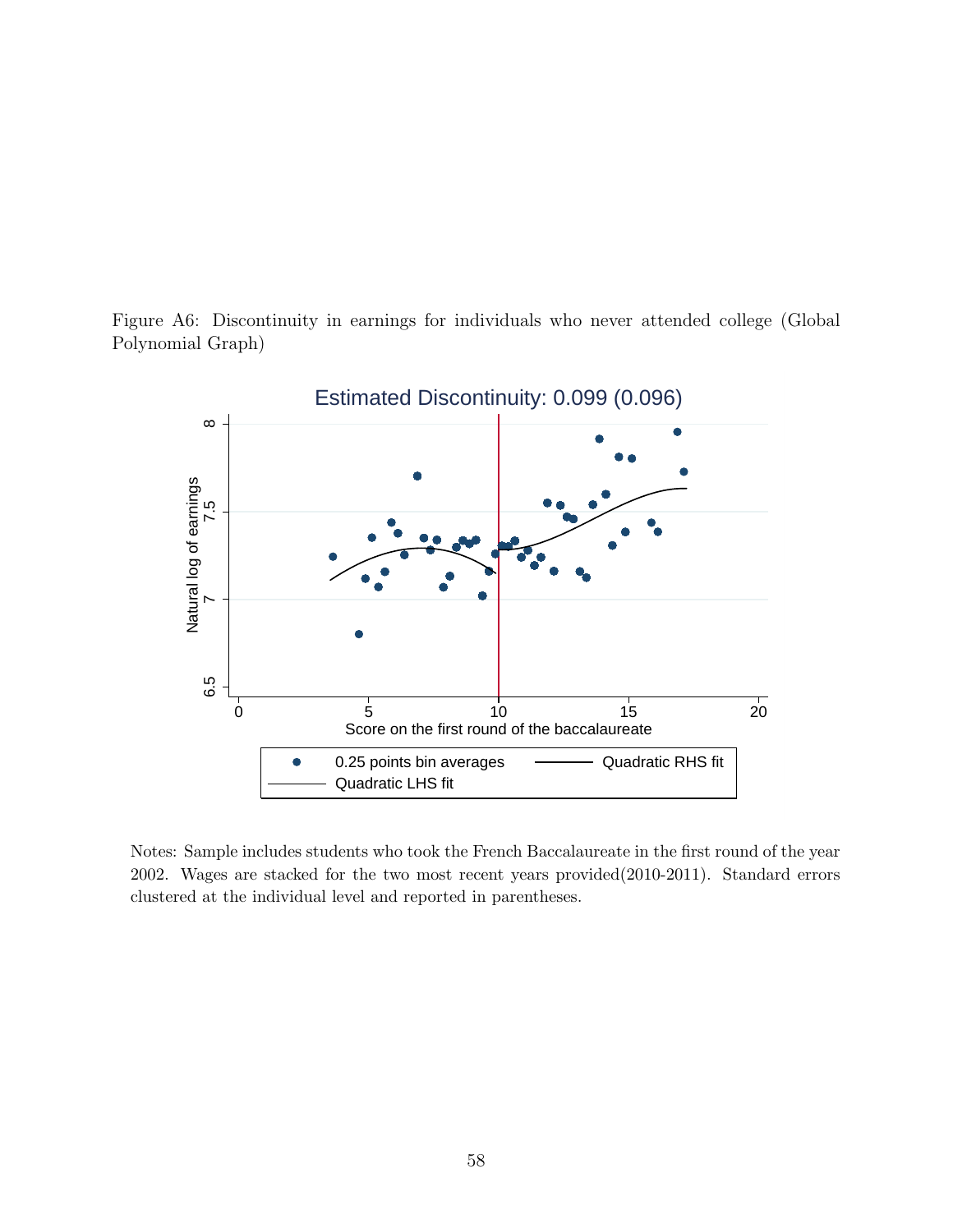

Figure A7: Discontinuity in age at graduation from secondary school

Notes: Sample includes students who took the French Baccalaureate in the first round of the year 2002. Robust standard errors reported in parentheses.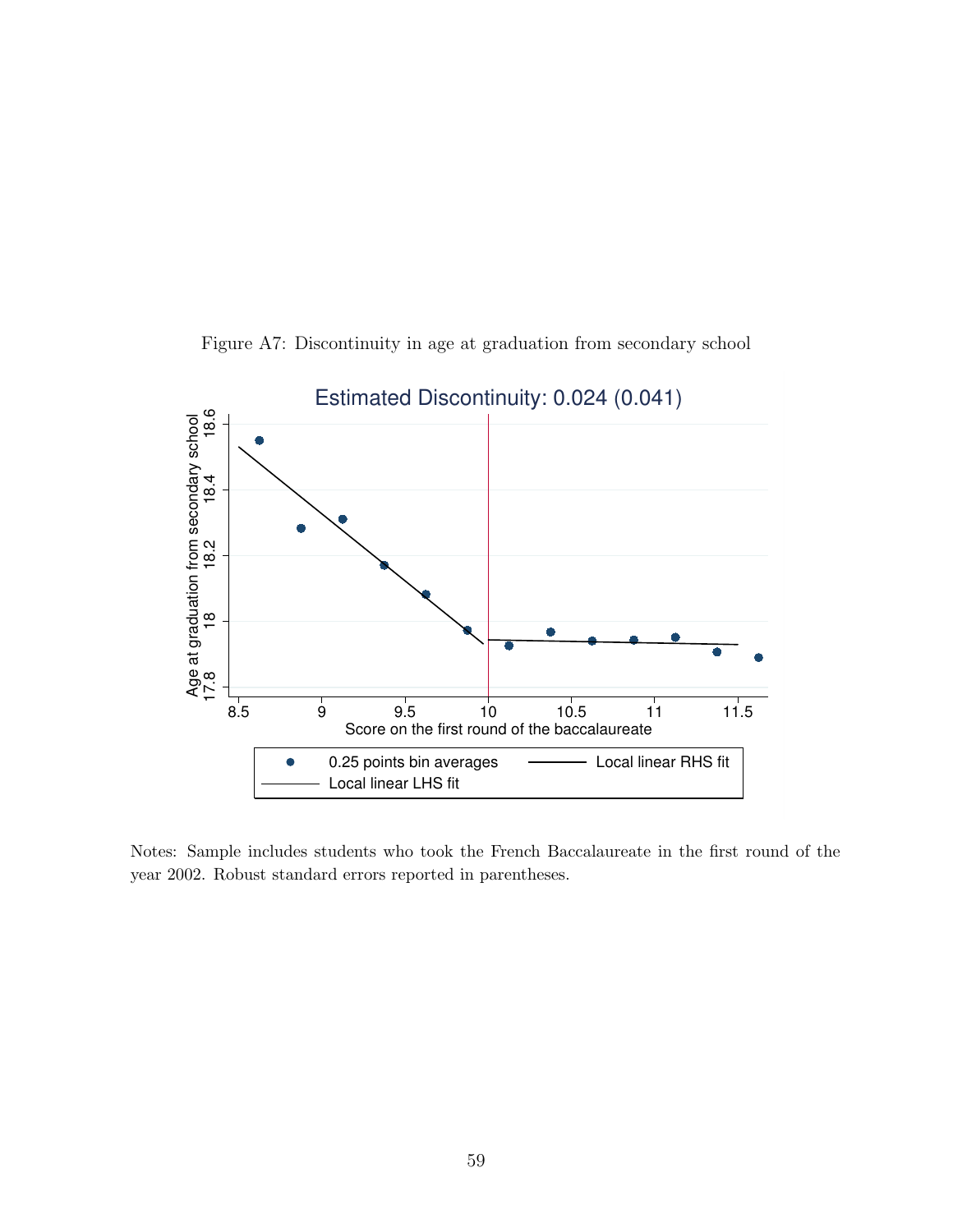## D Appendix Tables

|                                                 | $\text{cutoff} = 8$ | cutoff $= 12$ | $\text{cutoff} = 14$ | cutoff $= 16$ |
|-------------------------------------------------|---------------------|---------------|----------------------|---------------|
|                                                 |                     |               |                      |               |
| <b>Panel A:</b> Disc. in French lit. exam       | .403                | .056          | $-.033$              | $-.579$       |
|                                                 | (.33)               | (.18)         | (.25)                | (0.43)        |
| <b>Panel B:</b> Disc. in Brevet exam in grade 9 | .032                | .109          | $-.227$              | $-.458$       |
|                                                 | (.29)               | (.17)         | (.24)                | (0.41)        |
| <b>Panel C:</b> Disc. in Grade 6 math exam      | 2.090               | 1.164         | $-.086$              | $-1.071$      |
|                                                 | (1.62)              | (.76)         | (.86)                | (1.74)        |
| <b>Panel D:</b> Disc. in S.E.S.                 | .02                 | $-.024$       | $-.069$              | $-.183$       |
|                                                 | (.07)               | (.05)         | (.06)                | (.13)         |
| Panel E: Disc. in Gender                        | $-.158**$           | .042          | $-.044$              | $-.084$       |
|                                                 | (.08)               | (.05)         | (.06)                | (.12)         |
| <b>Panel F:</b> Disc in birth order             | $-.038$             | $-.120$       | .053                 | .173          |
|                                                 | (.15)               | (.08)         | (.11)                | (.19)         |
| <b>Panel G:</b> Disc in no. of siblings         | $-.241$             | $-.206*$      | $-.377***$           | .279          |
|                                                 |                     |               |                      |               |
|                                                 | (.25)               | (.11)         | (.14)                | (.23)         |
| Observations                                    | 694                 | 1648          | 880                  | 258           |

Table A1: Regression discontinuity estimates for baseline characteristics at all important cutoffs

Notes: Sample includes students who took the French Baccalaureate in the first round of 2002.

Each cell represents <sup>a</sup> separate regression with baseline covariates as the dependent variable

 and the treatment variable 'scoring above cutoff'. All estimates represent local linear regressions of bandwidth 1.5 pointsAll specifications control for <sup>a</sup> flexible polynomial of score in which the slope is allowed to

vary on either side of the cutoff.

Robust standard errors reported in parentheses.

\*\*\* p <0.01 \*\* p <0.05 \* p <0.1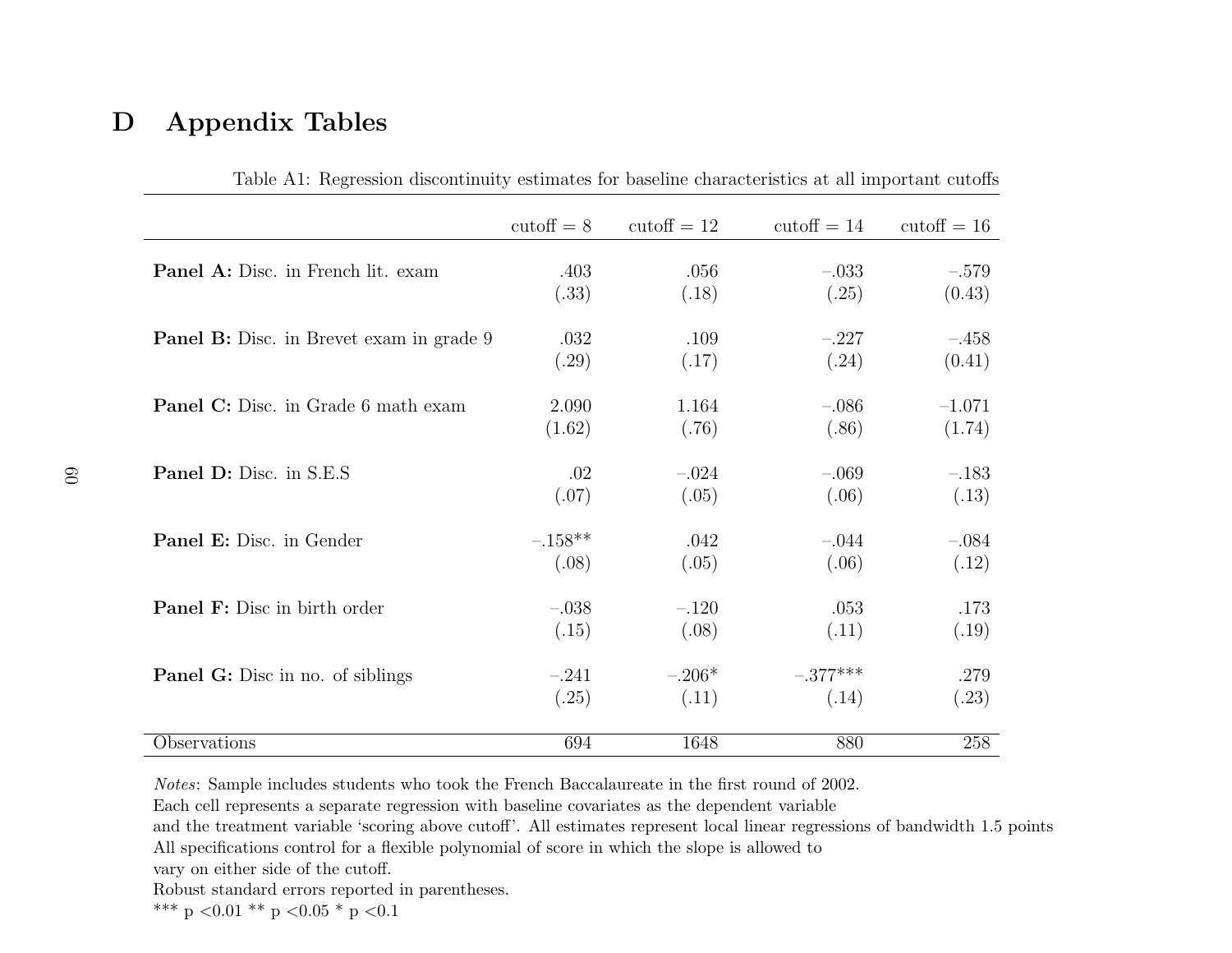Table A2: Organization of high school in France

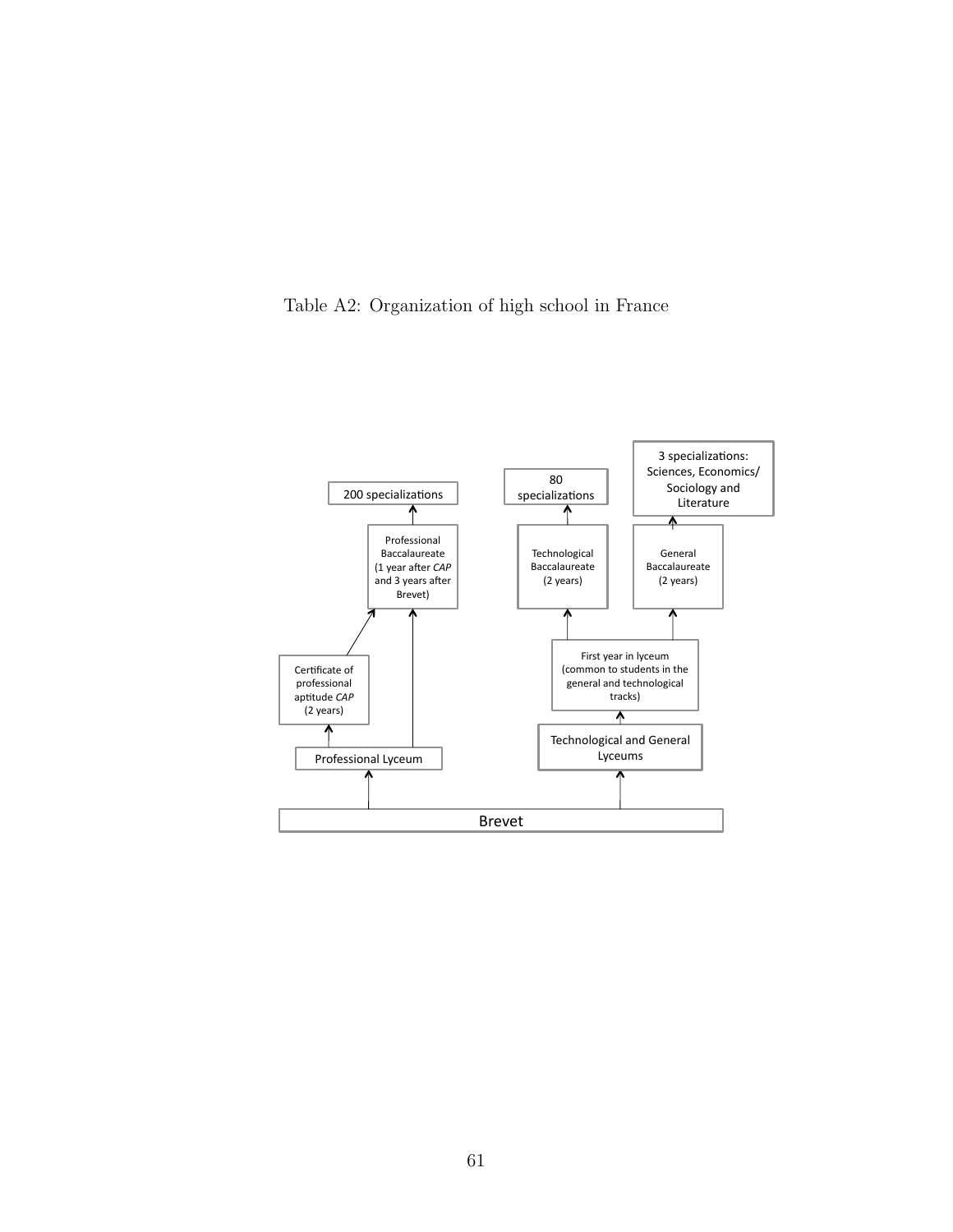Table A3: Organization of higher education in France

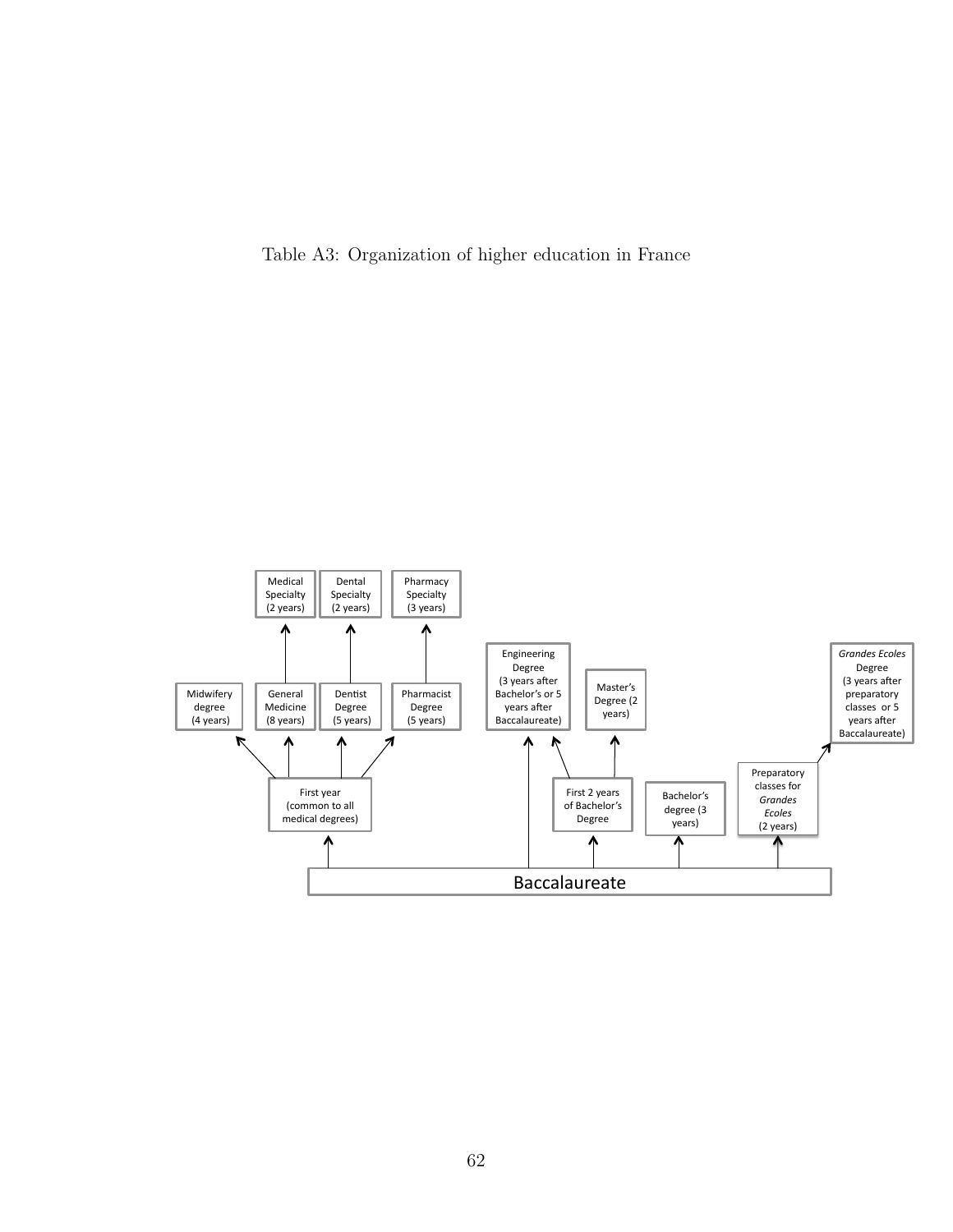Table A4: Organization of higher vocational system in France